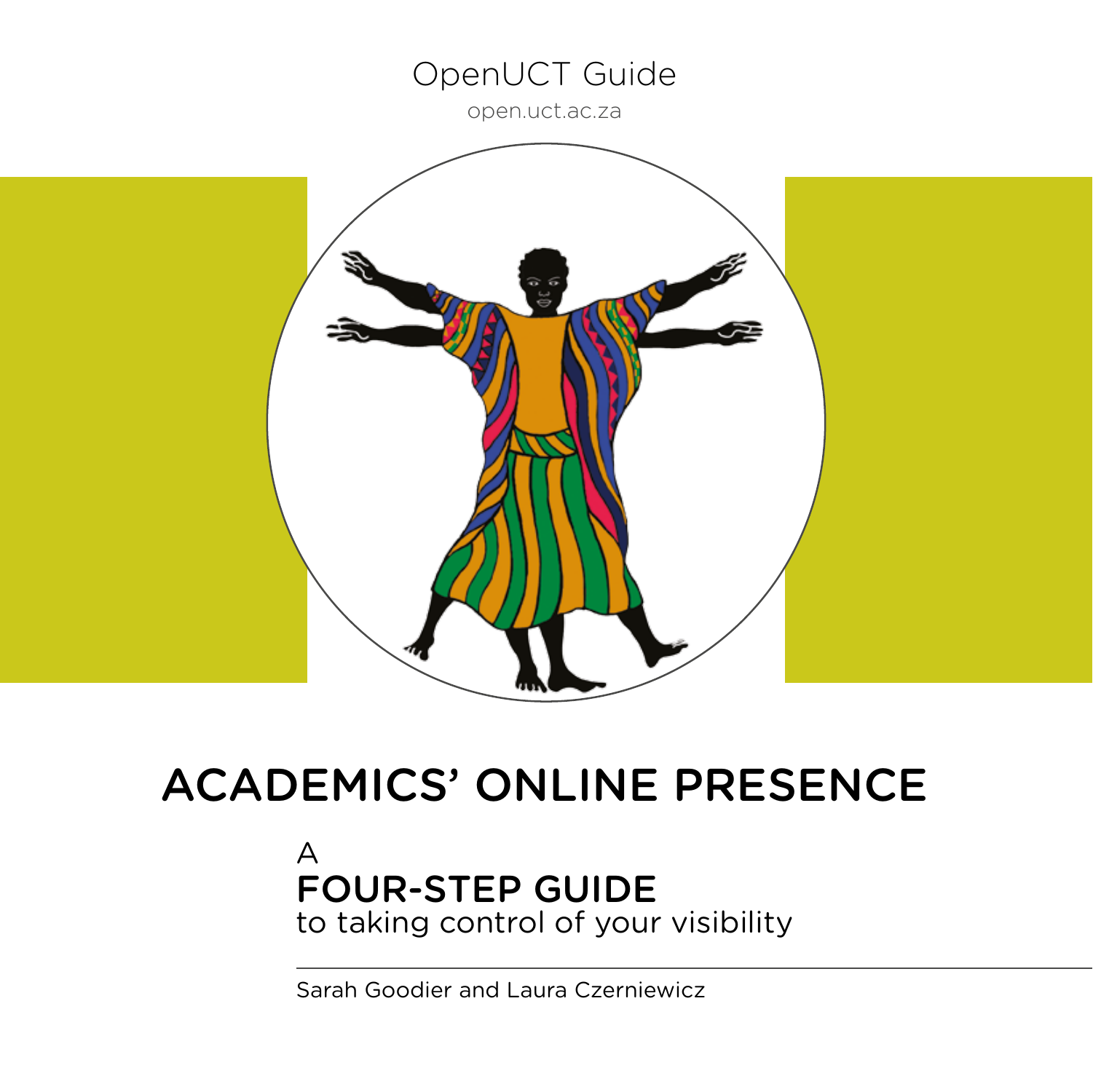Cover image by Stacey Stent

Sarah Goodier and Laura Czerniewicz OpenUCT Initiative University of Cape Town Private Bag, Rondebosch Cape Town 7700 South Africa

First edition 2012 Second edition 2014 This [third] edition 2015

Available at: http://open.uct.ac.za/handle/11427/2652 Contact us: laura.czerniewicz@uct.ac.za; sarah.goodier@uct.ac.za

#### ACKNOWLEDGEMENTS

OpenUCT would like to thank Travis Noakes, Rebecca Pointer, François van Schalkwyk and Michelle Willmers, who all raised interesting points and made insightful comments which helped to shape and improve this guide. Thanks also to COMPRESS.dsl for editing and layout.

This work is licensed under a Creative Commons Attribution-ShareAlike 4.0 International License. http://creativecommons.org/licenses/by-sa/4.0/

Some screenshots used in this guide have been used for identification and review purposes. The screenshots are from copyrighted web pages, and are under the copyright ownership of the owner of the website.

#### DISCLAIMER

All suggestions given in this guide are to make you aware of the possibilities and are not necessarily endorsed by the University of Cape Town. You should always read the terms and conditions and privacy information associated with any service before signing up.

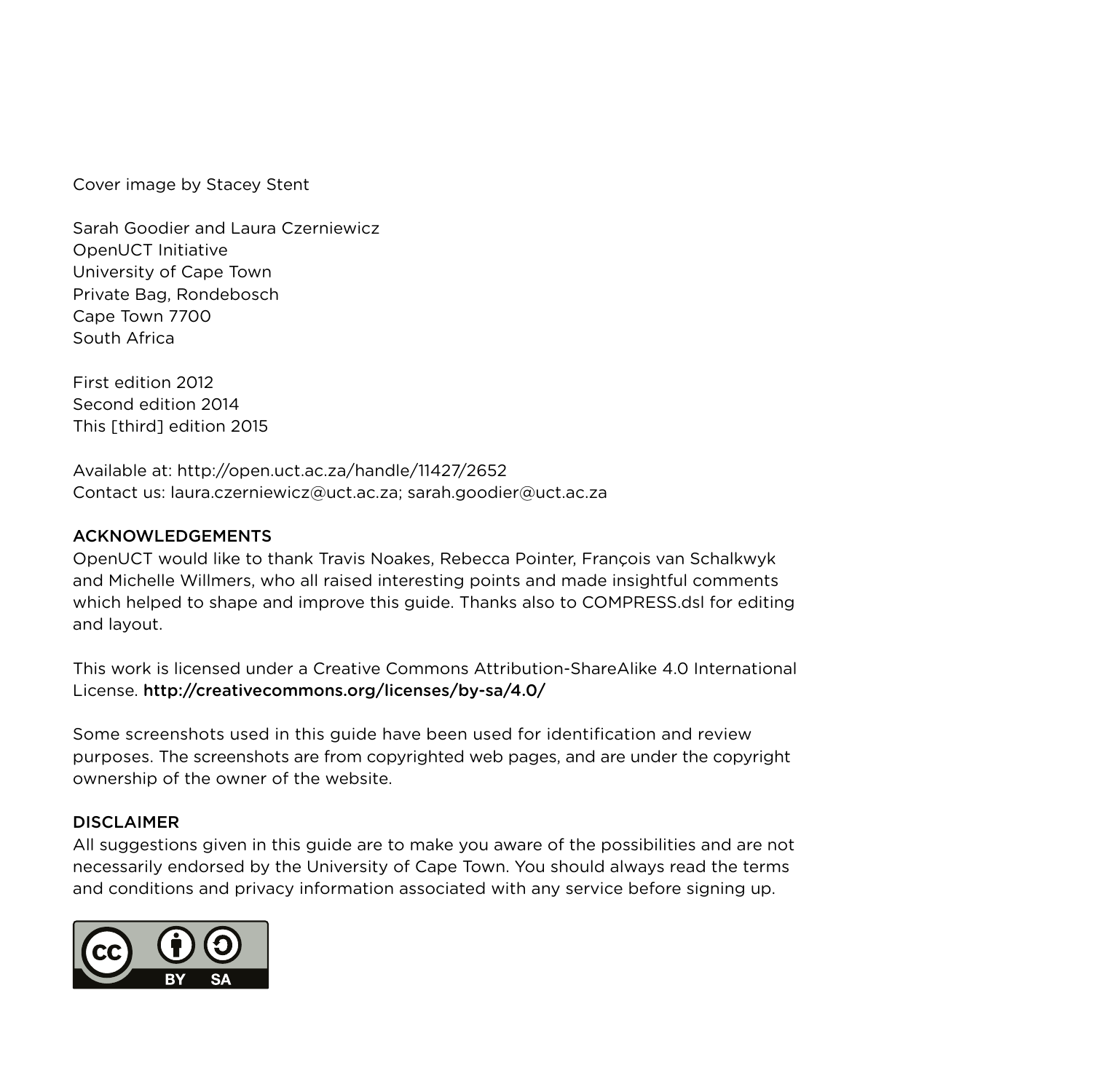# **CONTENTS**

| STEP 1 Assess yourself [11] Assess yourself [11] Assess your set of the set of the set of the set of the set of the set of the set of the set of the set of the set of the set of the set of the set of the set of the set of |    |
|-------------------------------------------------------------------------------------------------------------------------------------------------------------------------------------------------------------------------------|----|
|                                                                                                                                                                                                                               |    |
|                                                                                                                                                                                                                               |    |
|                                                                                                                                                                                                                               |    |
|                                                                                                                                                                                                                               | 18 |
|                                                                                                                                                                                                                               |    |
|                                                                                                                                                                                                                               |    |
| Professional and academic networking site profiles 19                                                                                                                                                                         |    |
|                                                                                                                                                                                                                               |    |
|                                                                                                                                                                                                                               |    |
|                                                                                                                                                                                                                               |    |
|                                                                                                                                                                                                                               |    |
|                                                                                                                                                                                                                               |    |
|                                                                                                                                                                                                                               |    |
|                                                                                                                                                                                                                               |    |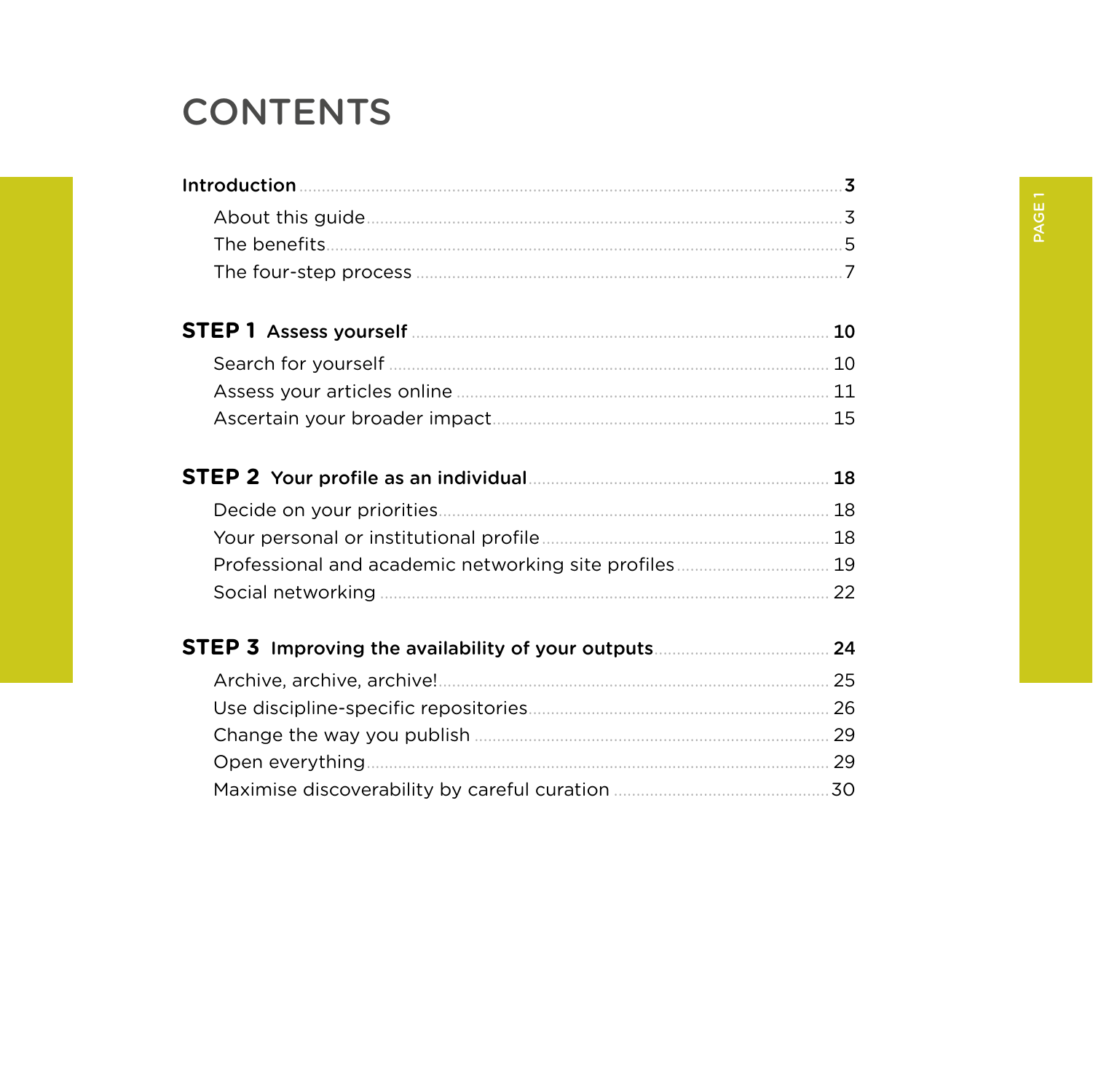# **CONTENTS**

|                         | 32 |
|-------------------------|----|
| Become a curator        | 33 |
| The power of loose ties | 34 |
|                         | 35 |
|                         | 36 |
|                         | 37 |
|                         | 39 |
| Conclusion              | 40 |
| Flow diagram            |    |
|                         | 41 |
| <b>References</b>       | 42 |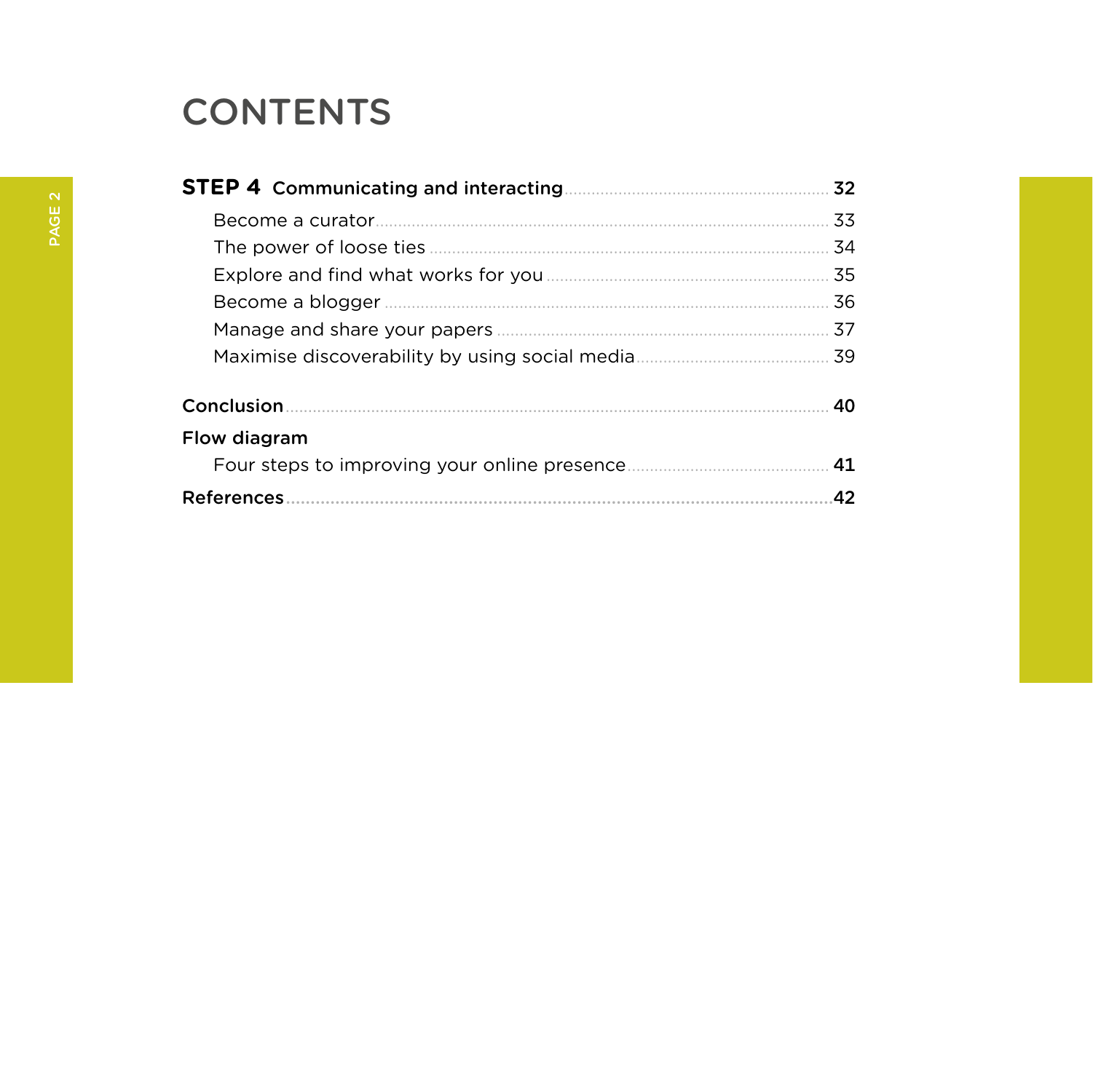# PAGE 3

## <span id="page-4-0"></span>INTRODUCTION

#### ABOUT THIS GUIDE

This guide is a starting point for improving your online presence. It suggests a range of tools for expanding and shaping your online presence and outlines a number of strategies for taking your online visibility to the next level — your Online Presence 2.0. These suggestions are just a slice of what is currently available  $-$  there are many alternative platforms, and new ones are being created all the time while older ones fall away. To choose which tools and platforms to use, think about what you want to achieve. At the same time, try experimenting with new platforms and find what works the best for you.

In today's digital world, if you use the web, you have an online presence. Online content is exploding  $-$  there were 4.4 trillion gigabytes of online information in 2013<sup>1</sup> — and academics are part of that content. Universities have web pages profiling their staff. Academic networks such as LinkedIn and Academia.edu are used by researchers around the globe to keep in contact with colleagues and collaborators. In addition, social media are increasingly being used for purposes in addition to 'social'. It is fair to say that academics want to make a difference; having an influence is almost a job requirement. Research and other outputs need to be found and read, and nowadays that means online. A searcher browsing a topic is likely to use what they find online rather than forage for more in the analogue world. Moreover, someone looking for you personally is likely to accept what they find as the full story. This means that academics need to know what is already out there about them, whether they like what they see, and whether their work is actually 'findable' at all.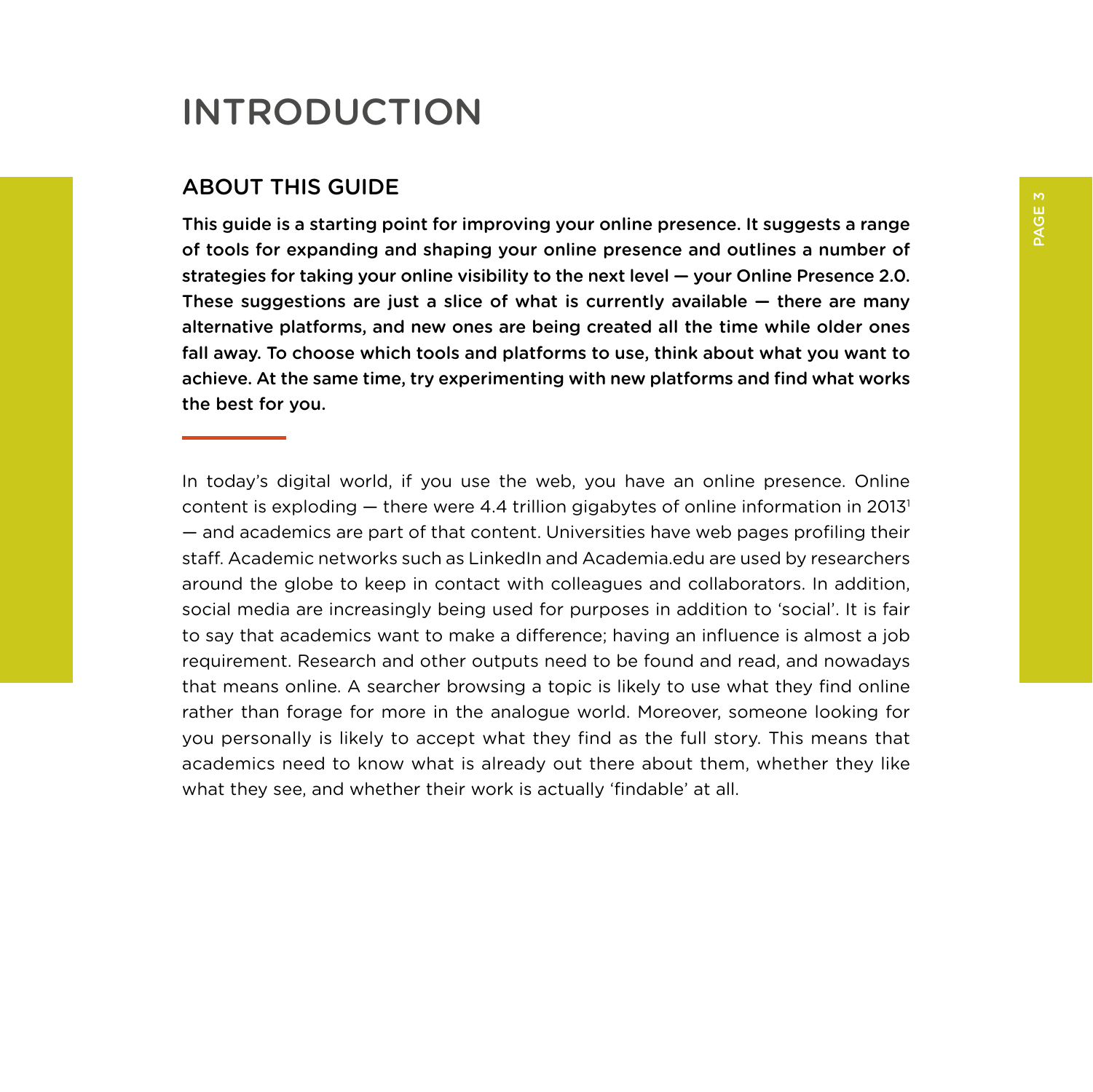There are two broad categories of online content to consider in an assessment of your online presence: your digital footprint and your digital shadow. While these two terms are used in many different ways, for our purposes your digital footprint is your active contribution to and interaction with the online world — that is, content that you add to the web, profiles that you set up, and comments you make on blogs and news articles, and so on. Your digital shadow, on the other hand, is content about you posted and uploaded by others, as well as automatically generated and collated content. You should try and maximise the former and watch the latter, especially as it is difficult to control. The best way to drown out content about yourself that you may not like is to upload content of your choice.





Footprints and shadows<sup>2</sup> Are you making an impact?<sup>3</sup>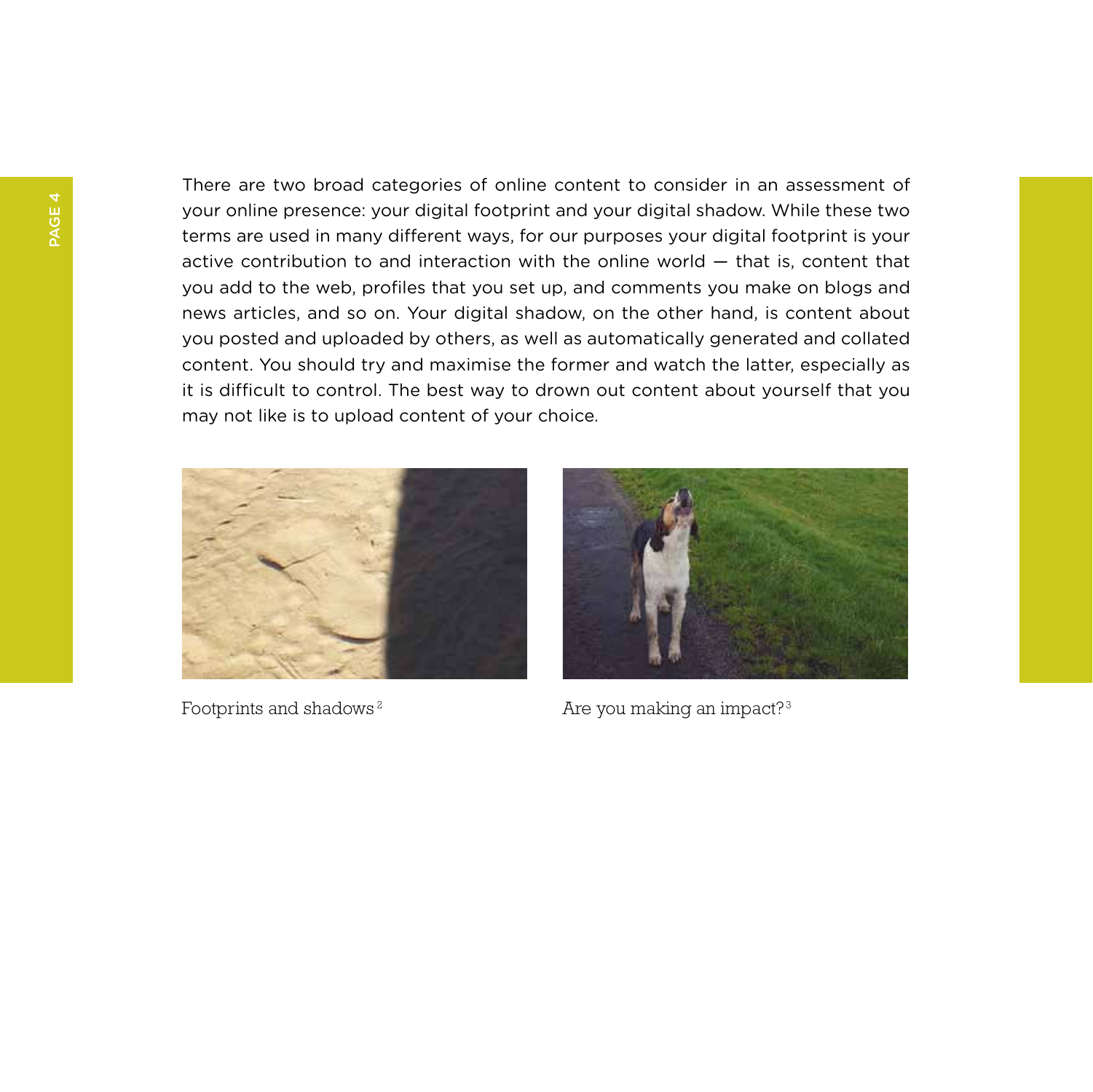## <span id="page-6-0"></span>THE BENEFITS

Assessing and improving your online presence will result in several benefits.

- Being aware of your current online visibility gives you some control.
	- » You will gain a sense of what your digital shadow looks like, that is, content about you posted and uploaded by others, or even created by you inadvertently.
	- » You will make informed decisions about your digital footprint that is, what you want your active contribution to, and interaction with, the online world to look like.
- Increasing your own visibility enables you to:
	- » Gain recognition in your field and beyond
	- » Communicate your research to a wider audience
	- » Grow your networks
- Increasing the visibility of your scholarly outputs will:
	- » Increase the impact of your work and potentially increase citations
	- » Make your work available to the widest audience

This is beneficial not only for you but also for your unit, department, faculty and university as well as your research field as a whole.

A 2011 Pew study revealed that seven out of ten people who use the internet have searched for information about other people.4 Being aware of what is out there about you lets you know what they might find. The functional building blocks of a networked scholar are shown on page 6. Your digital identity online, defined as 'the extent to which others can identify you online as a scholar', is central. This is why it is critical to become aware of your online presence and to shape and maintain this presence.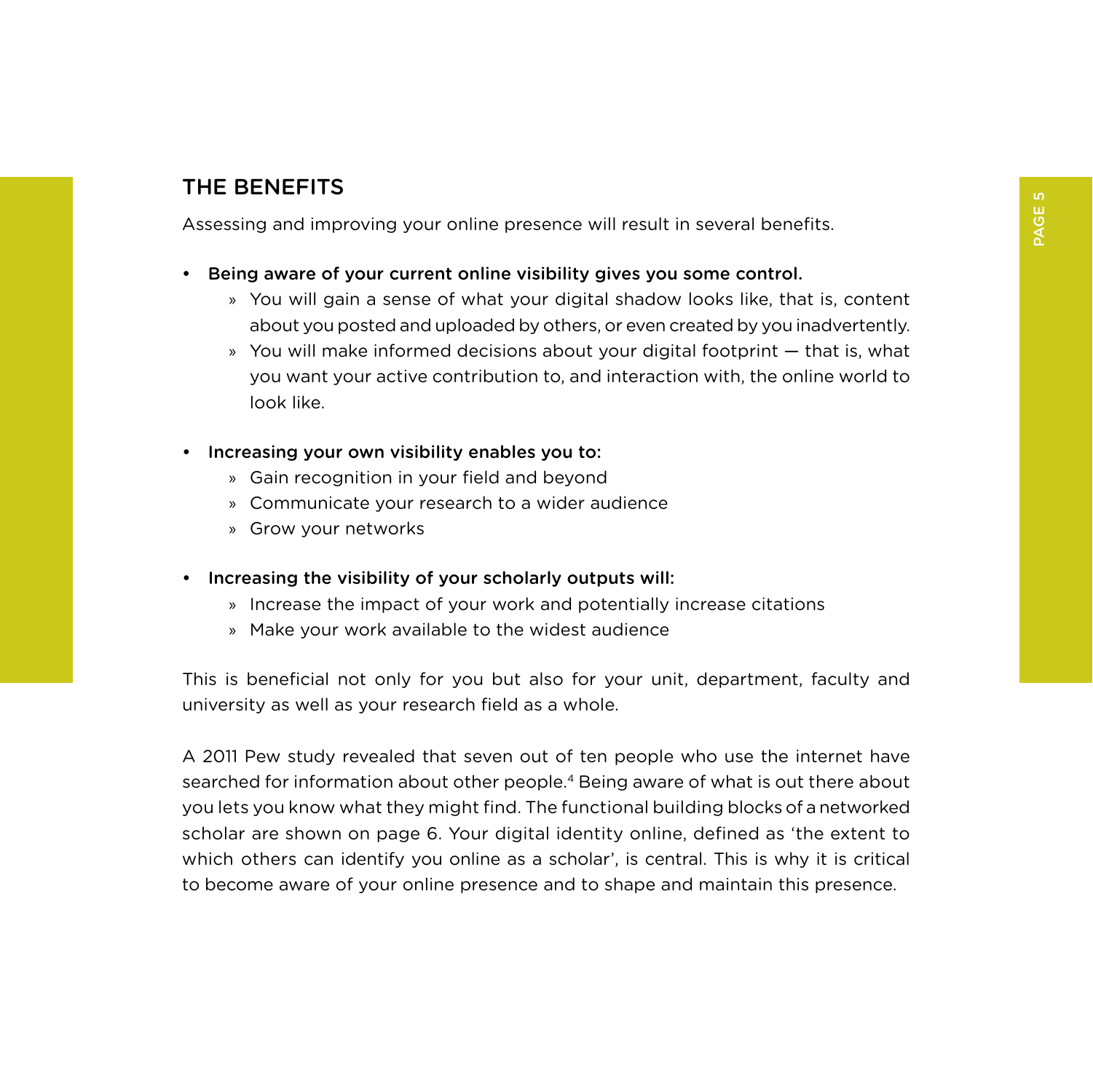#### Building blocks of the networked scholar <sup>5</sup>

## **PRESENCE**

The extent to which you as the scholar are visible to others

The extent to which you allow users to exchange and distribute your information

### **CONNECTIONS**

The relevance and appeal of your work to others

## **SHARING**

## **IDENTITY**

The extent to which others can identify you online as a scholar

## **CONVERSATIONS**

The extent to which others engage with you and you with others

## **GROUPS**

The extent of your engagement with communities

#### **REPUTATION**

Your online standing and the extent to which you influence others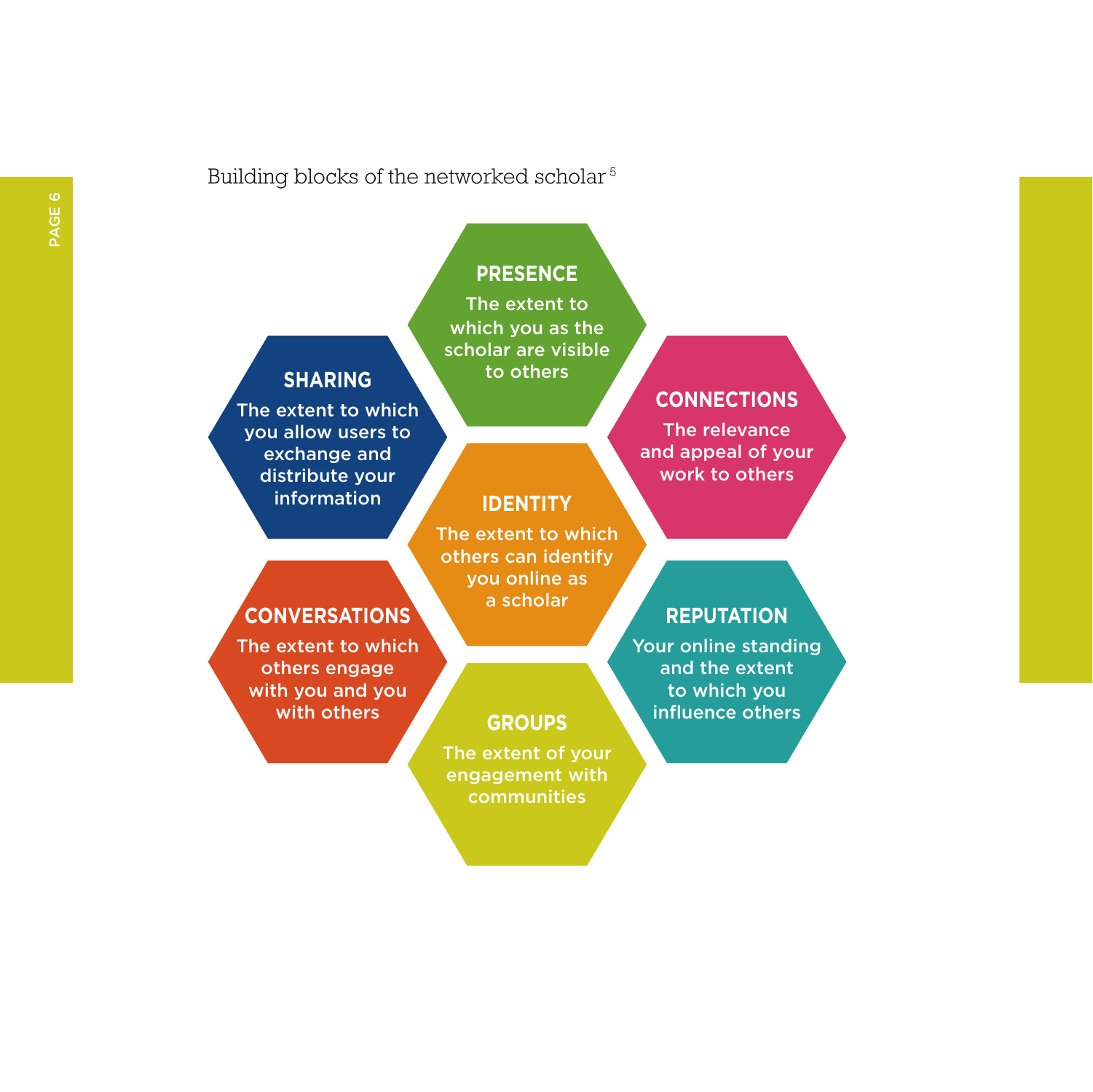## <span id="page-8-0"></span>THE FOUR-STEP PROCESS

This guide is divided into four sections or steps.

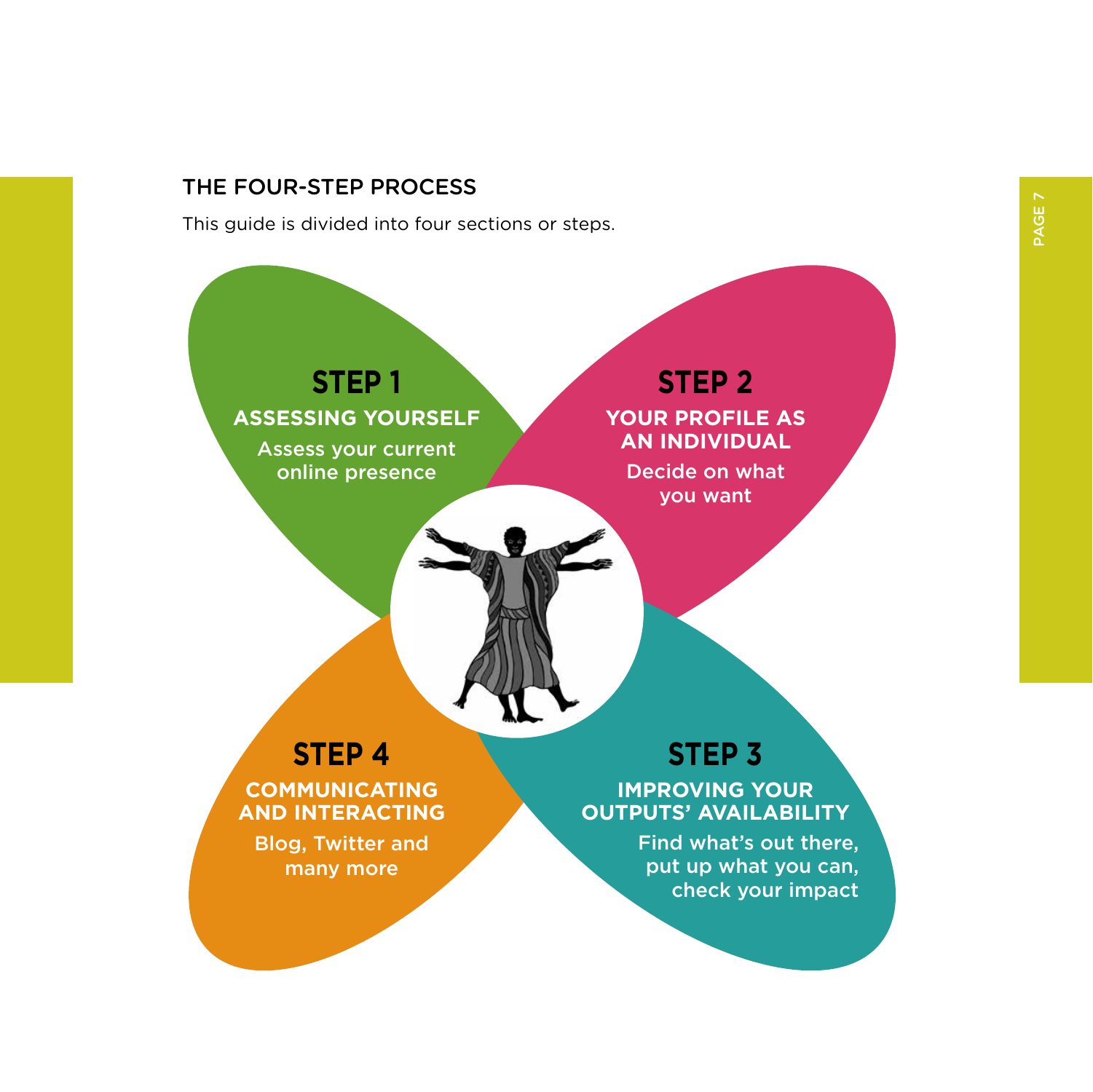## **STEP 1**

'Assessing yourself' looks at ways to assess your general online presence as it stands today. Regular assessment will allow you to keep track of your progress.

## **STEP 2**

'Your profile as an individual' starts with deciding where you want to take your online presence. Once you've decided on a strategy, it's time to consider your active online presence, the specifics of your digital footprint. This section focuses on online profiles that you might have already or that you might want to set up.

**NOTE:** *You can download and explore the whole guide or focus on what you are most interested in. The figure on page 41 of this guide also provides an overview which may help you decide where you might get the best value from the guide.*

## **STEP 3**

'Improving your outputs' availability' is about making your scholarly outputs reach as many people as possible. While you may publish prolifically, if people can't discover your content online, they are much less likely to read it. Some say that if it's not online it does not exist; we think if it's not findable online it might not exist. This step involves assessing what publications and other outputs of yours are already online and then sharing everything else you are able to. You are also encouraged to share all your scholarly outputs, including teaching resources and 'popular or informal' resources in a variety of formats.

## **STEP 4**

'Communicating and interacting' reviews some other strategies and tools through which you can communicate with colleagues and interact with people who share your interests.

PAGE 8







**2**

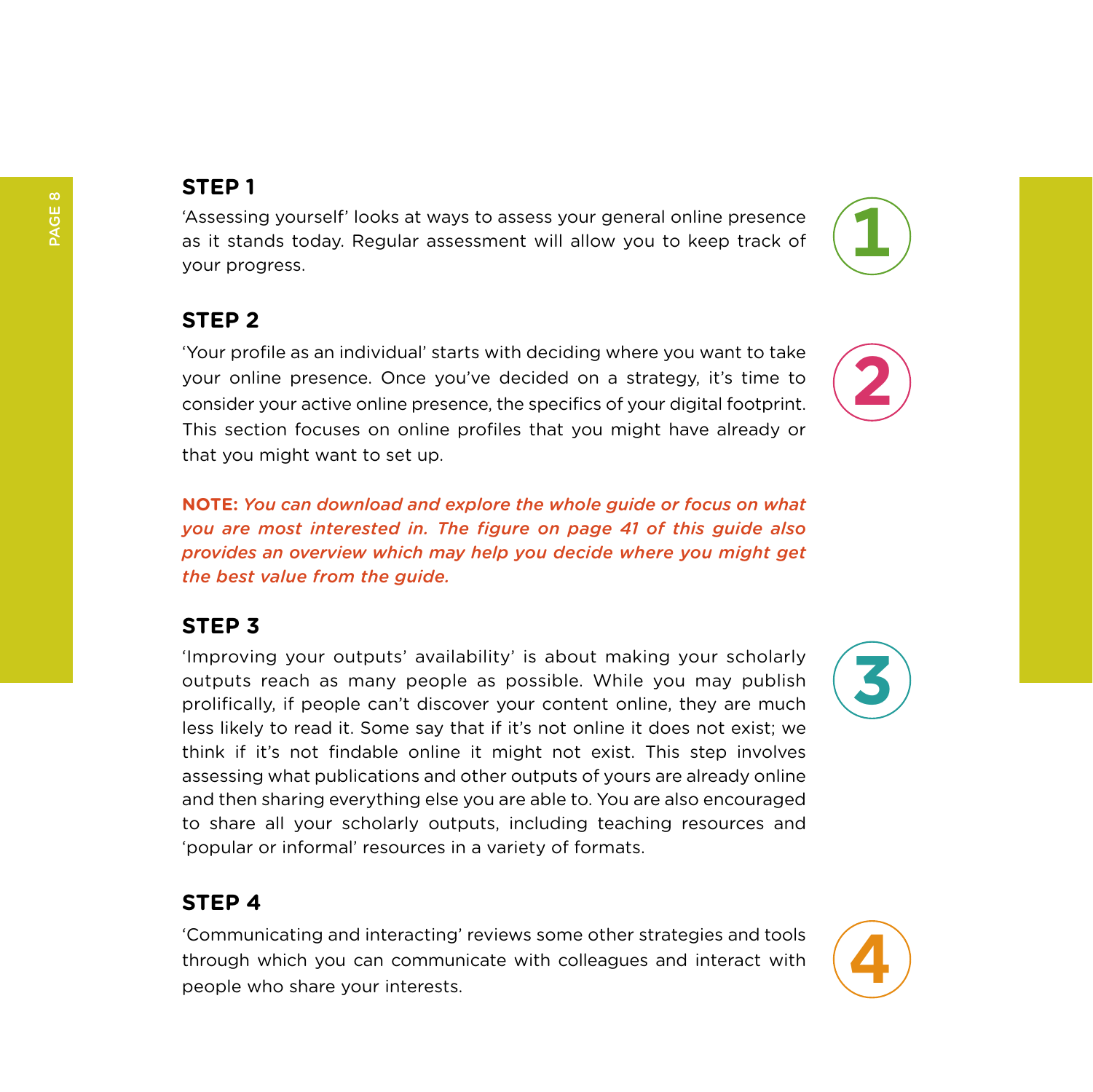### *Points to ponder*

- » Record the links and observations you make. It will be easier to assess how you appear on line overall if you track what you are finding. Taking screenshots of the pages (using 'Print Screen'/'Prt Scr' button on Windows machines or the Grab tool for Macs) and pasting the resulting image into a document can help with this.
- » Having an online presence is a time commitment. Online profiles that are not maintained or updated do not create a good impression. Think about how much time you can commit to keeping your profile(s) current and then decide if you should have just one profile with links from other services, or whether you should replicate your profile on a number of services.
- » Perhaps do a 'Before and After' of your online presence. Keep a record. Once you have decided on your objectives, assess what changes you can see over time.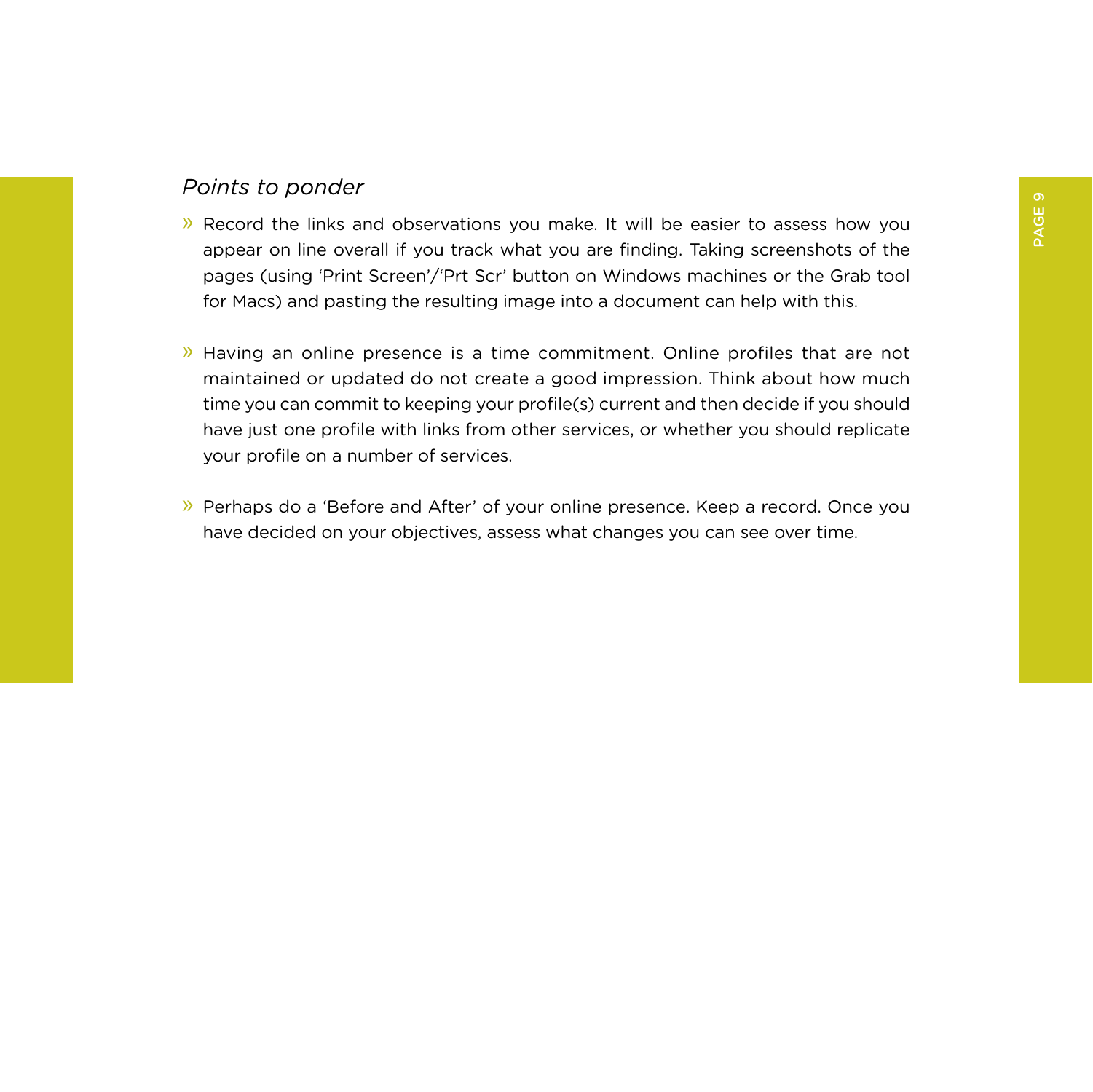<span id="page-11-0"></span>

#### SEARCH FOR YOURSELF

Do a general search in Google (www.google.com), Bing (www.bing.com) or Yahoo (www.yahoo.com), or a combination of them, using your name as the search term. These are the top three search engines, in terms of market share.

To narrow down the search, try your name and your institution. You can also try searching by your subject area. As most people don't look beyond the first page or screen of their search results,<sup>6</sup> you may want to stop looking there, or you could get a more detailed view by looking further.

It is also useful to do specific Google searches. You could start with Google Images, Google Videos, Google Books and Google Discussions. You can also do some of these more focused searches in Bing and Yahoo.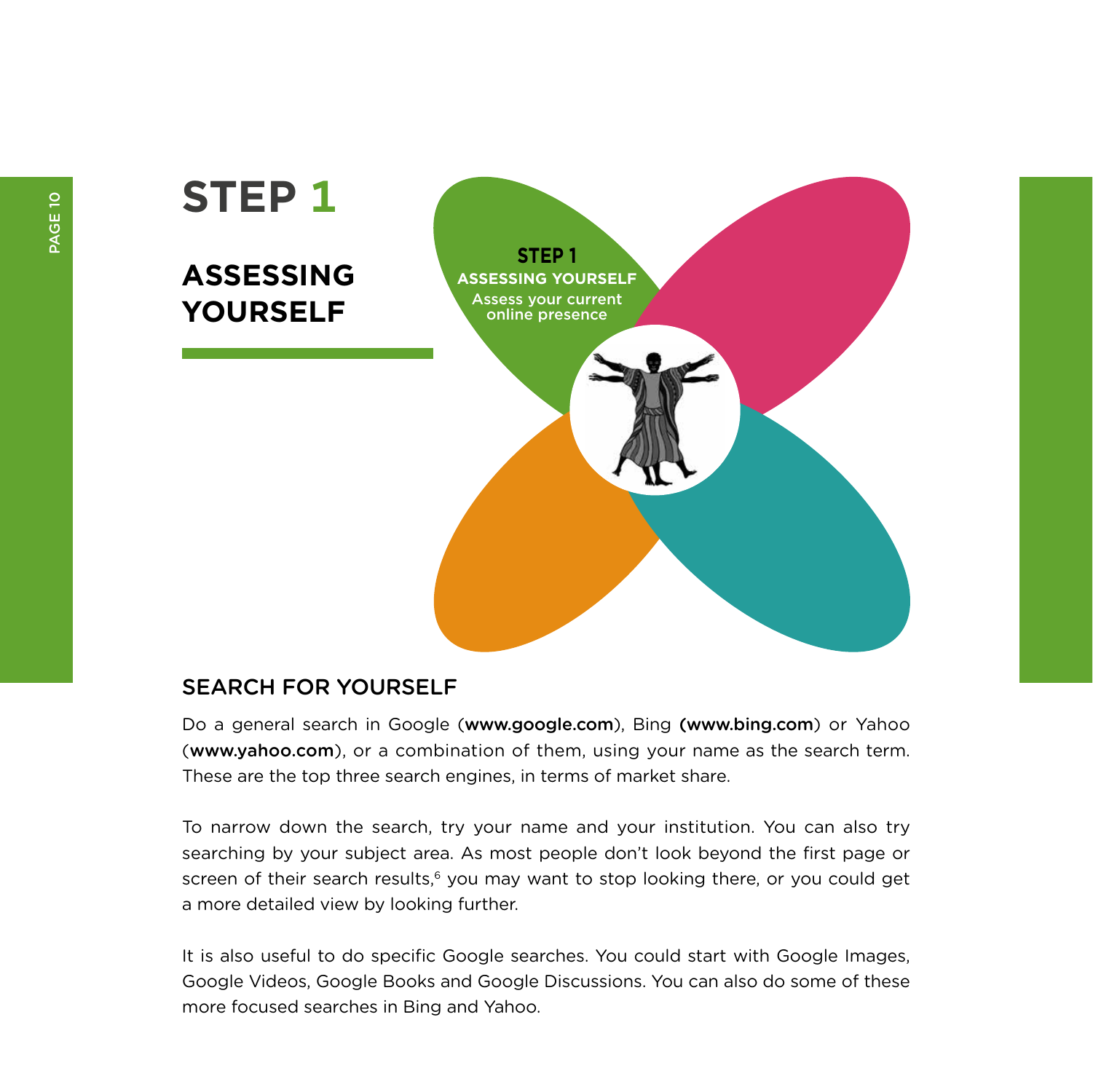#### <span id="page-12-0"></span>*Points to ponder*

- » What results come up about you? How distinctive are they? Do you share a name with someone in a different field?
- » Are all the results from your institutions? Publications? Other resources? Online profiles? Are none of the results relevant to you?
- » If the results are nothing to do with you and your research output or institution, would that be obvious to someone else looking for you?
- » Consider where you would like to appear in other words, what is your niche? If someone searched for a topic, where would you like to appear?
- » If you already do regular searches for your own name, your results in Google will be influenced by your previous searches and those of other people, so also do searches for your name in search engines which don't have this personalisation feature, such as Duckduckgo (<http://duckduckgo.com/>).
- » It is not vanity but a necessity to set up Google alerts ([http://www.google.com/](http://www.google.com/alerts) [alerts](http://www.google.com/alerts)) so you can automatically keep an eye on your developing presence and follow your online footprint and shadow. It's a very simple process — follow the link above for a 'how to' explanation.
- $\lambda$  If you don't appear at all in the general search results, don't panic. There are many factors that affect what results appear on the search results page (see '[How search](http://www.youtube.com/watch?v=BNHR6IQJGZs&feature=youtu.be) [work](http://www.youtube.com/watch?v=BNHR6IQJGZs&feature=youtu.be)s' for a brief overview). Searching by name alone has drawbacks.

#### ASSESS YOUR ARTICLES ONLINE

How easily can your traditional scholarly outputs (journal articles, book chapters, etc.) be found online? Find out using Google Scholar, Web of Science and Scopus. There will be overlapping and unique results from each of your searches. This also offers you a way of doing what is often called citation tracking — seeing who has been citing your articles and using this as a measure of impact.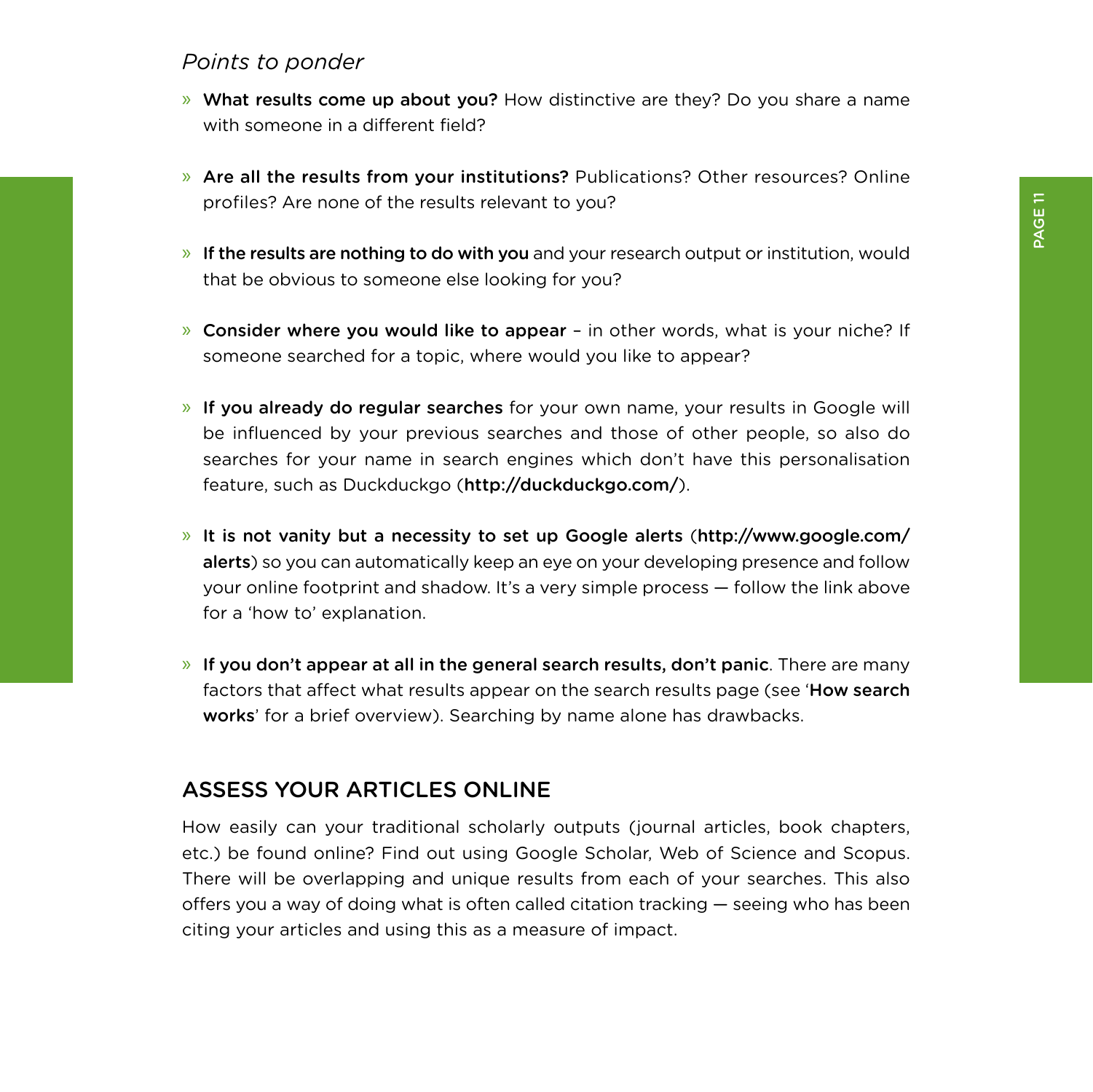More details about this are available in the UCT Guide 'Tracking Your Academic Footprint: A guide to tools to tracking your citations'.7

» 'Citation needed' by <futureatlas.com> $8$ 



#### Google Scholar

Google Scholar is a search engine for scholarly literature covering just about any field and discipline you can think of ([http://scholar.google.com/intl/en/scholar/about.](http://scholar.google.com/intl/en/scholar/about.html) [html](http://scholar.google.com/intl/en/scholar/about.html)). It differs from Google in that as well as indexing scholarly-looking web documents that are freely available, it also has documents supplied by agencies that have partnered with Google Scholar (e.g. journal publishers and academic institutions) and citations extracted from indexed documents' reference lists. Google, on the other hand, indexes only freely available web pages.<sup>9</sup>

## Google Scholar

About Search Citations Inclusion Metrics Publishers Libraries

Search Schok

#### Stand on the shoulders of giants.

Google Scholar provides a simple way to broadly search for scholarly literature. From one place, you can search across many disciplines and sources: articles, theses, books, abstracts and court opinions, from academic publishers, professional societies, online repositories, universities and other web sites. Google Scholar helps you find relevant work scross the world of scholarly research.

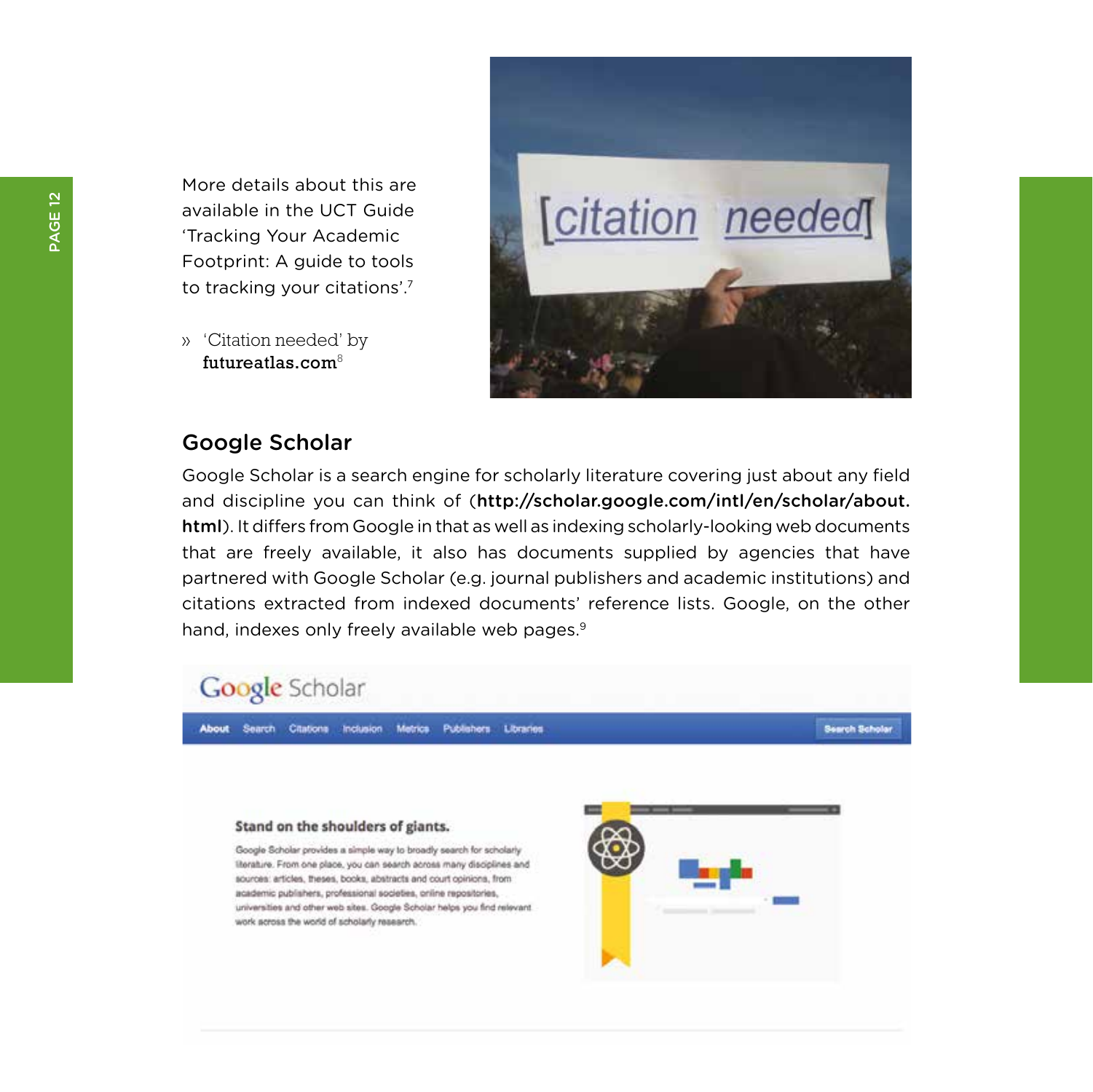#### Assessment services

Your institution may also offer services which enable you to search for your scholarly publications — such as Web of Knowledge or Scopus.

#### Web of Knowledge (<http://apps.webofknowledge.com/>)

Web of Knowledge is a search and citation indexing platform, provided by Thomson Reuters, for scholarly articles in the sciences, social sciences, arts and humanities.

| WEB OF SCIENCE"                                                                                                                                                                                                                                                                                                                                                                                                   | THOMSON RELITERS                                                                                                                                                                                                                                                                                                                                                                                                                                                                                                                                                                                                                                                                                                                                                                                                         |
|-------------------------------------------------------------------------------------------------------------------------------------------------------------------------------------------------------------------------------------------------------------------------------------------------------------------------------------------------------------------------------------------------------------------|--------------------------------------------------------------------------------------------------------------------------------------------------------------------------------------------------------------------------------------------------------------------------------------------------------------------------------------------------------------------------------------------------------------------------------------------------------------------------------------------------------------------------------------------------------------------------------------------------------------------------------------------------------------------------------------------------------------------------------------------------------------------------------------------------------------------------|
| Please Sign In to Access Web of Science                                                                                                                                                                                                                                                                                                                                                                           |                                                                                                                                                                                                                                                                                                                                                                                                                                                                                                                                                                                                                                                                                                                                                                                                                          |
| <b>REGISTERED USERS SIGN IN</b>                                                                                                                                                                                                                                                                                                                                                                                   | WEB OF SCIENCE                                                                                                                                                                                                                                                                                                                                                                                                                                                                                                                                                                                                                                                                                                                                                                                                           |
| Sign in with your Web of Science account. Nete that you must have recently signed in white at<br>your institution in order to sign in with roaming.<br>Email Address:<br>Password<br>Gun ks<br>Remember me on this computer<br>Forald Password?<br>INSTITUTIONAL (SHIBBOLETH) USERS SIGN IN<br>Authorized users select your institution's group or regional affiliation.<br>al Ge<br>Select your cross or region. | Your ideal single research cestination to explore the citation universe across<br>subjects and around the world. Web of Science provides you access to the most<br>retablik integrated, multidisciplinary nisearch connected through inked contest.<br>obzion mentos trom multiple sources within a single interface. And since Web of<br>Science adheres to a strict availablor process, yes can be assured only the most<br>influential, relevant, and eradible information is included - allowing you to uncover<br>your next big idea faster.<br>Web of Science connects the entire search and discover process through:<br>Premier Multidisciplinary Contact<br>Emerging Trends<br>Sublett Specific Consent<br><b><i>Hasjonal Contest</i></b><br>Research Data<br>Analysis Tools<br>Learn more spout Web of Golence |
| ATHENS USERS SIGN IN                                                                                                                                                                                                                                                                                                                                                                                              | NOT REGISTERED?                                                                                                                                                                                                                                                                                                                                                                                                                                                                                                                                                                                                                                                                                                                                                                                                          |
| Sign in via your institutions Athens authentication                                                                                                                                                                                                                                                                                                                                                               | Take advantage of many great features when you neglister.<br>Accora Web of Science from culture your meltuben using roaming                                                                                                                                                                                                                                                                                                                                                                                                                                                                                                                                                                                                                                                                                              |
| NEED ASSISTANCE<br>Cortact your institution with questions about signing in and registering for an account.<br>Contact Technical Successi<br>Your IP address by 1927-86 1775-61                                                                                                                                                                                                                                   | cecebilities.<br>Use your Web of Science account to create a ResearchertD profile that<br>showcases your publication history<br>Set up otation alwits whereby you are notified by email when an article on<br>your Alerts list has been otted<br>Learn more about the banafits of registering for an account.                                                                                                                                                                                                                                                                                                                                                                                                                                                                                                            |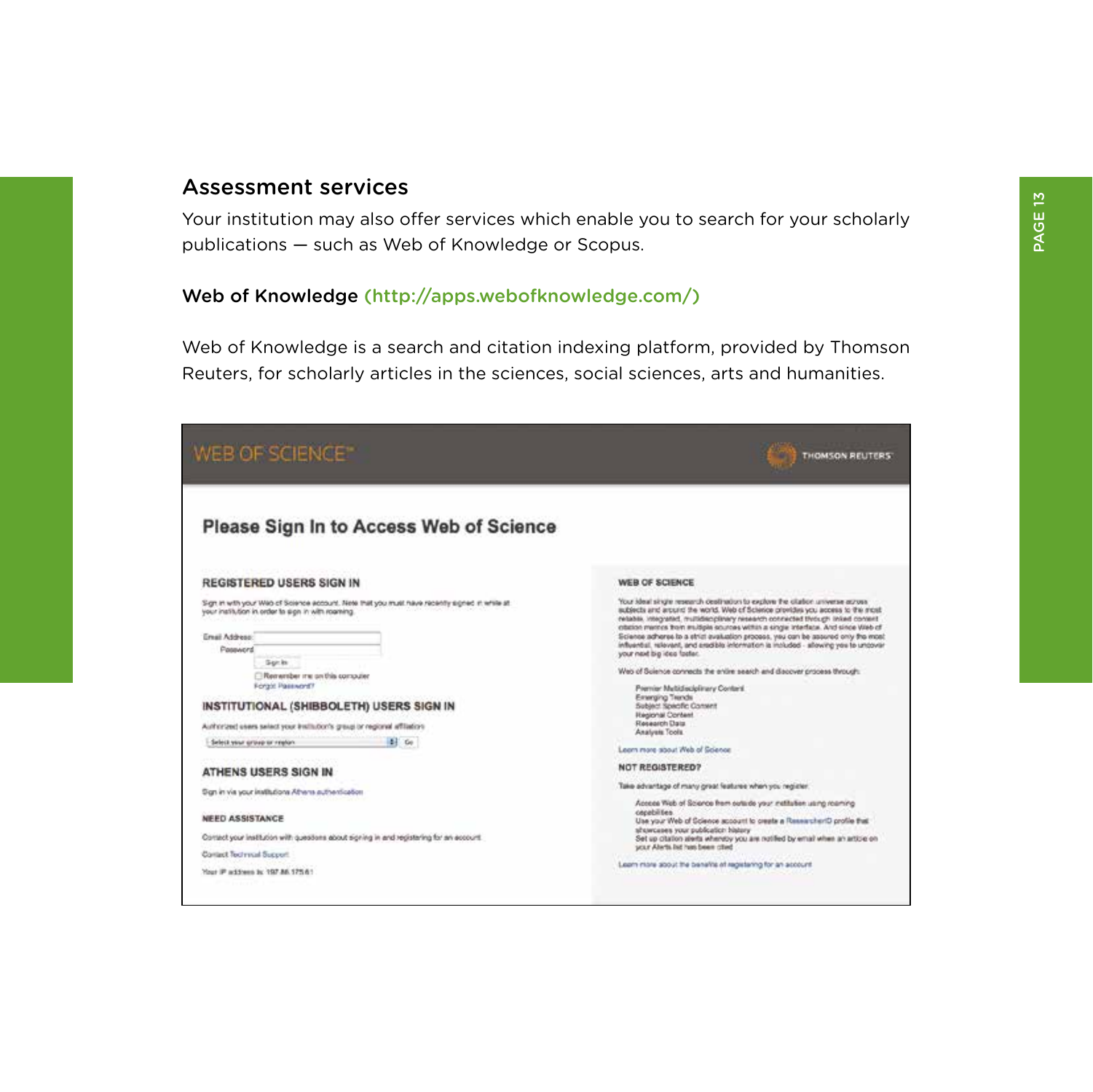#### Scopus (http://www.scopus.com/search/form.url)

SciVerse Scopus, as it is known in full, is an Elsevier-owned database of scholarly article abstracts and citations (http://www.info.sciverse.com/scopus). The UCT libraries guide also has a section on using Scopus.

| Login                                                                                                                                            |                                                                                               |                                                                                                                                                                                                                                                                                                                                                                                                                                                                                                  |
|--------------------------------------------------------------------------------------------------------------------------------------------------|-----------------------------------------------------------------------------------------------|--------------------------------------------------------------------------------------------------------------------------------------------------------------------------------------------------------------------------------------------------------------------------------------------------------------------------------------------------------------------------------------------------------------------------------------------------------------------------------------------------|
| Terequired fields)                                                                                                                               |                                                                                               |                                                                                                                                                                                                                                                                                                                                                                                                                                                                                                  |
| Login using your Elsevier credentials<br>Username:<br>Password:<br>uf Remember me<br>1   Cancel<br>Login<br>Forgotten your username or password? | OpenAthens login<br>Login via your institution<br>$\sim$<br>Other Institution Login<br>$\sim$ | and the state was awarded to the control of<br>Learn more about Scopus:<br>About us and a series of the series<br>Scopus News<br>What does it cover?<br>Scoous Tools<br><b>Ecopias Integration Program</b><br>Interested in Scopus? Please contact us for more<br>information. The contract of the contract of the contract of the contract of the contract of the contract of the contract of the contract of the contract of the contract of the contract of the contract of the contract of t |

#### *Points to ponder*

- » Which of your articles came up in the search? Were they the articles you thought or hoped would appear? Did some of your articles not appear anywhere?
- » Set up a Google Scholar alert as well as a Google alert so you can automatically keep an eye on your developing presence and follow your online footprint and shadow.
- » If the results are obviously nothing to do with you, your research output or institution, consider if you have a very common name. A name shared by several people with an online presence can make finding the 'right person' difficult. Consider how you can make your name more distinctive. For example, if you publish papers using a middle initial, you should include that initial in your online profiles.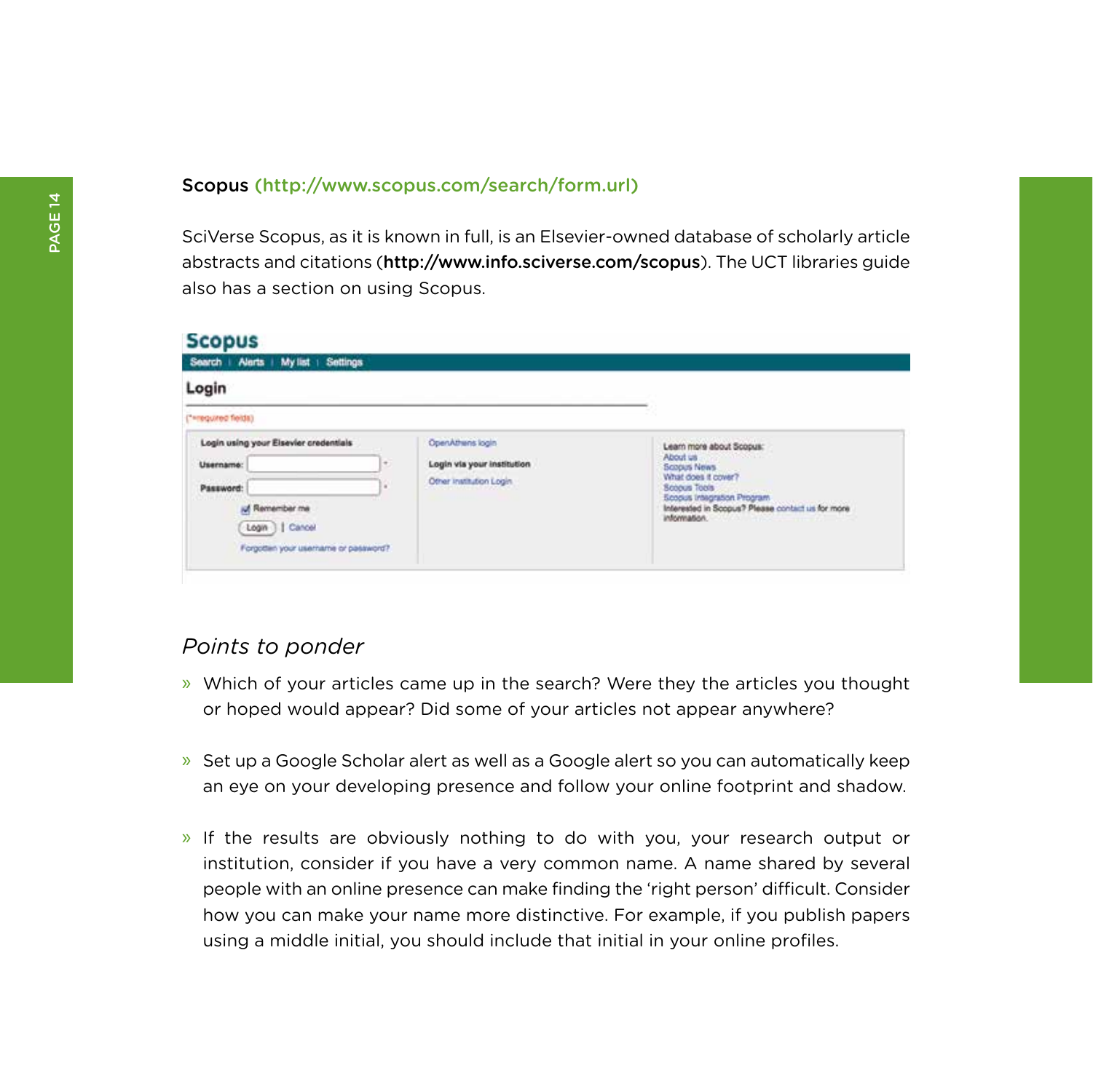## <span id="page-16-0"></span>ASCERTAIN YOUR BROADER IMPACT

Beyond looking at how many citations your papers have, how do you measure the impact and reach of your scholarly work? Altmetrics, short for alternative metrics, are ways of tracking your content's impact online and seeing the variety of ways your papers and other outputs are being used. These metrics stretch beyond traditional citations. They measure your online output in alternative ways, such as bookmarks of your articles in Mendeley (http://www.mendeley.com; see Step 4 in this guide), mentions in blogs, tweets containing links to your publications and much, much more.

You could keep a record of the Digital Object Identifiers (DOIs) of your papers and other output as well as the Uniform Resource Locators (URLs –the link that appears in the web browser address bar).

Both the DOI and the URL are unique to the content they are associated with. The DOI is like an identity number for your paper in the digital world. The URL is an identifier that specifies its location. You can use one or both of these to see the altmetrics of specific output. There are several services you can use to obtain altmetrics. However, be aware they are limited in their ability to track your article by the identifier provided — they won't be able to pick up instances where they can't match the identifier you've provided with the mention or bookmark.

|                              | New hope for Africa? Copyright and access to knowledge in the digital age                                                                                                                                                                                                                                                                                                                                                                                                                                                                                                              |
|------------------------------|----------------------------------------------------------------------------------------------------------------------------------------------------------------------------------------------------------------------------------------------------------------------------------------------------------------------------------------------------------------------------------------------------------------------------------------------------------------------------------------------------------------------------------------------------------------------------------------|
| <b>Document Information:</b> |                                                                                                                                                                                                                                                                                                                                                                                                                                                                                                                                                                                        |
| Title:                       | New hope for Africa? Copyright and access to knowledge in the digital age                                                                                                                                                                                                                                                                                                                                                                                                                                                                                                              |
| Author(s):                   | Tobias Schonwetter, (IP Law and Policy Research Unit, University of Cape<br>Town, Cape Town, South Africa), Caroline Ncube, (Department of Commercial<br>Law and Affiliate IP Law and Policy Research Unit, University of Cape Town,<br>Cape Town, South Africa)                                                                                                                                                                                                                                                                                                                       |
| <b>Citation:</b>             | Tobias Schonwetter, Caroline Ncube, (2011) "New hope for Africa? Copyright<br>and access to knowledge in the digital age", info, Vol. 13 lss: 3, pp.64 - 74                                                                                                                                                                                                                                                                                                                                                                                                                            |
| Keywords:                    | Africa, Copyright law, Digital storage, Knowledge management                                                                                                                                                                                                                                                                                                                                                                                                                                                                                                                           |
| <b>Article type:</b>         | Research paper                                                                                                                                                                                                                                                                                                                                                                                                                                                                                                                                                                         |
| DOI:                         | 10.1108/14636691111131457 (Permanent URL)                                                                                                                                                                                                                                                                                                                                                                                                                                                                                                                                              |
| <b>Publisher:</b>            | <b>Emerald Group Publishing Limited</b>                                                                                                                                                                                                                                                                                                                                                                                                                                                                                                                                                |
| <b>Abstract:</b>             | Purpose - This paper's main purpose is to deepen the general understanding<br>regarding copyright exceptions and limitations as an important balancing tool of<br>copyright law, particularly for developing countries in Africa. It seeks to address<br>the problematic interplay between copyright exceptions and limitations on the<br>one hand and technological protection measures (TPMs) on the other. It then<br>aims to offer a solution for mitigating the potentially detrimental impact of TPMs<br>on otherwise-permitted uses of copyright-protected knowledge materials. |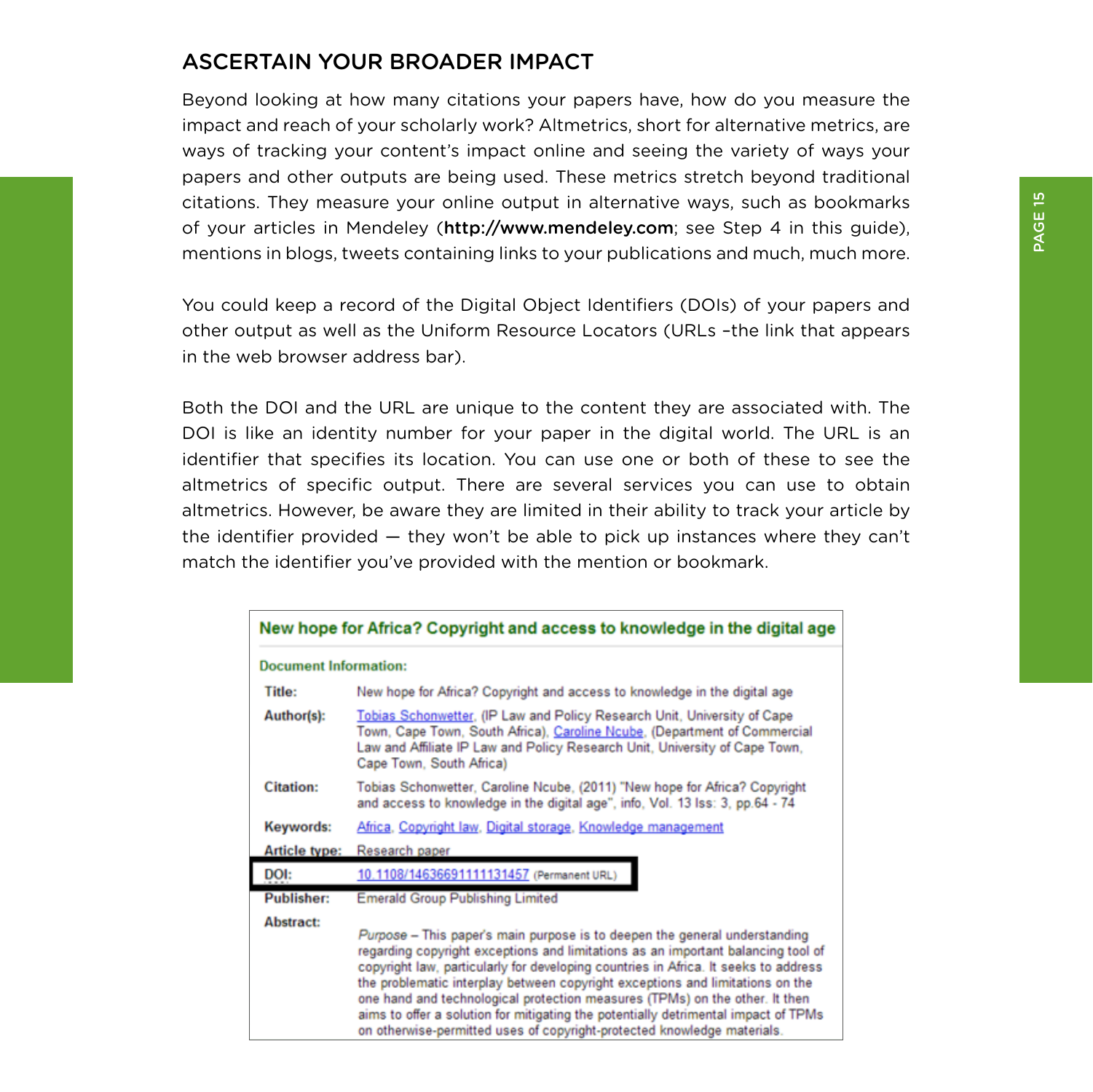#### Altmetric (http://www.altmetric.com/)

Altmetric, a subscription service, gives you an idea of the broader impact of your research (and that of others). Once you've selected an article or papers for which you want to see the Altmetric data, you can view many alternative metrics through the article's DOI or other supported identifier. These include: how many times it's been tweeted, if it's been the subject of a blog, how many Mendeley bookmarks it's received, where the people who are interacting with your research are from. It's quite a comprehensive service.

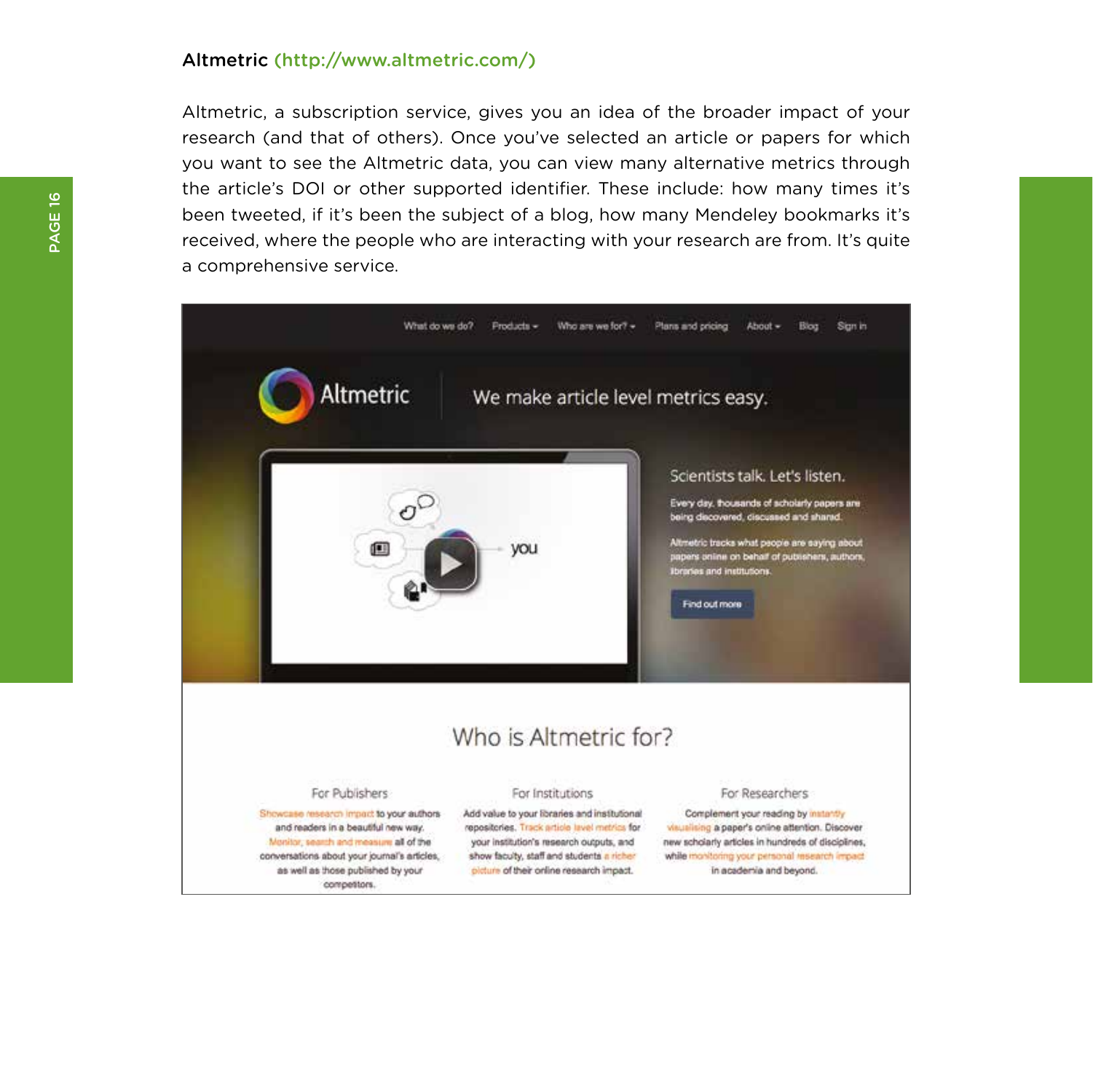#### ImpactStory (http://impactstory.org/)

ImpactStory (previously known as Total-impact) is a subscription-based altmetrics aggregating service. It takes the identifier(s) you give it (a DOI or URL — up to 500 characters); your Google Scholar profile publications; a Slideshare, Github and/or Dryad username; and/or a BibTeX citation file<sup>10</sup>, and gives you the diverse impacts from these works, datasets, etc. It's quick and easy to use.



For more on altmetrics, see 'Altmetrics: a manifesto' (http://altmetrics.org/manifesto/) and 'Altmetrics — trying to fill the gap' ([http://scholarlykitchen.sspnet.org/2012/07/25/](http://scholarlykitchen.sspnet.org/2012/07/25/altmetrics) [altmetrics-](http://scholarlykitchen.sspnet.org/2012/07/25/altmetrics)trying-to-fill-the-gap/).

#### *Points to ponder*

- » Did you find any altmetric results for your outputs?
- » Did the results surprise you?
- » What strategies might you decide on to change the results you found?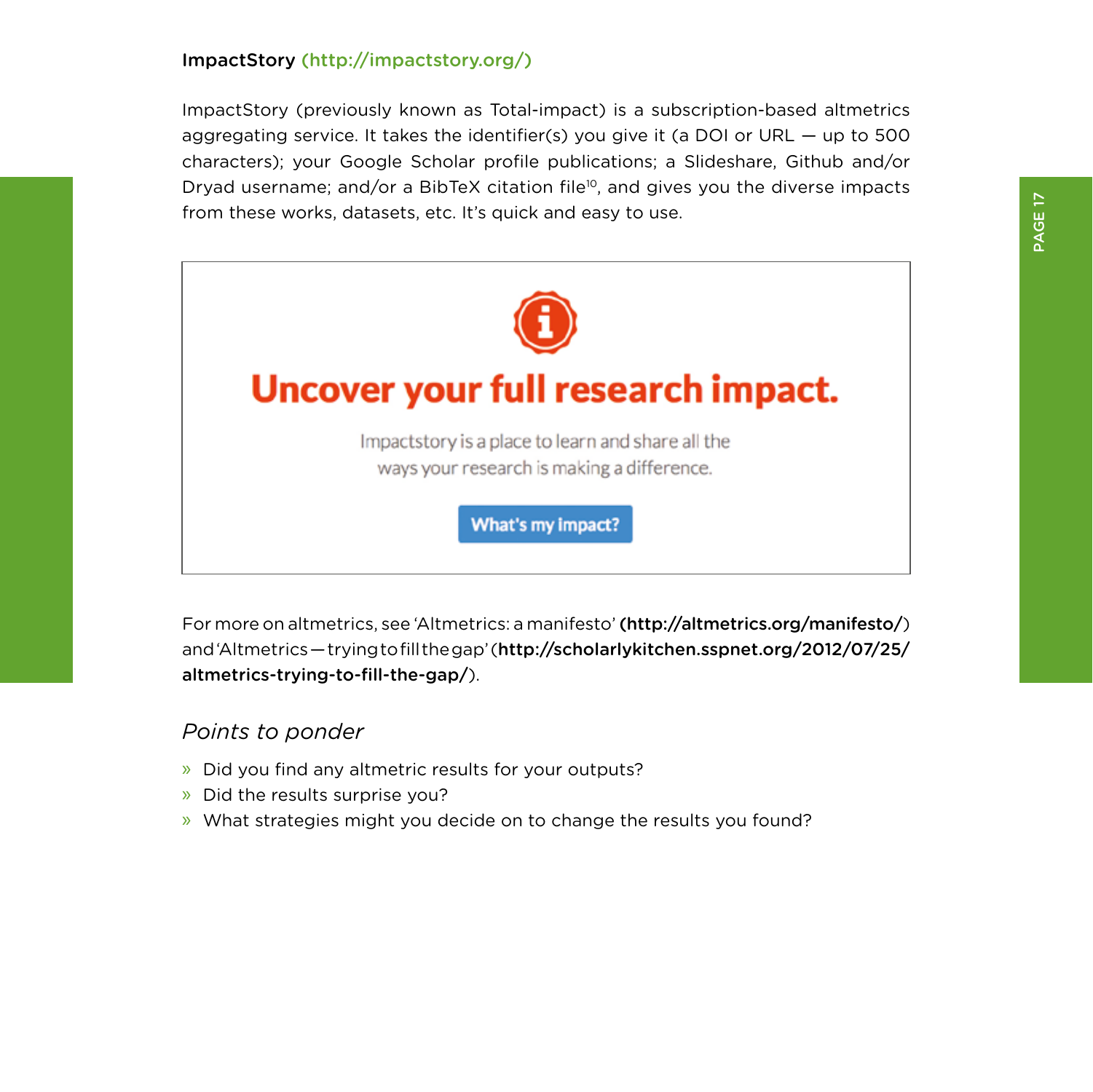# <span id="page-19-0"></span>**STEP 2 YOUR PROFILE AS AN INDIVIDUAL STEP 2 YOUR PROFILE AS AN INDIVIDUAL** Decide on what you want

## DECIDE ON YOUR PRIORITIES

There are many ways to increase your visibility online. However, they all take time and effort, so decide on your priorities, taking into account your technical ability and how much time you can invest. You want to avoid 'multiple profile disorder' so decide which of your profiles are important to you, and consider linking them to whichever one you update regularly. Having a few well-maintained and updated profiles is better than a broad but neglected online presence. After all, the purpose is to be found, not to be found wanting.

## YOUR PERSONAL OR INSTITUTIONAL PROFILE

Universities with websites often have academic staff profiles. This institutional profile is a good opportunity to present to the world your scholarship, research interests,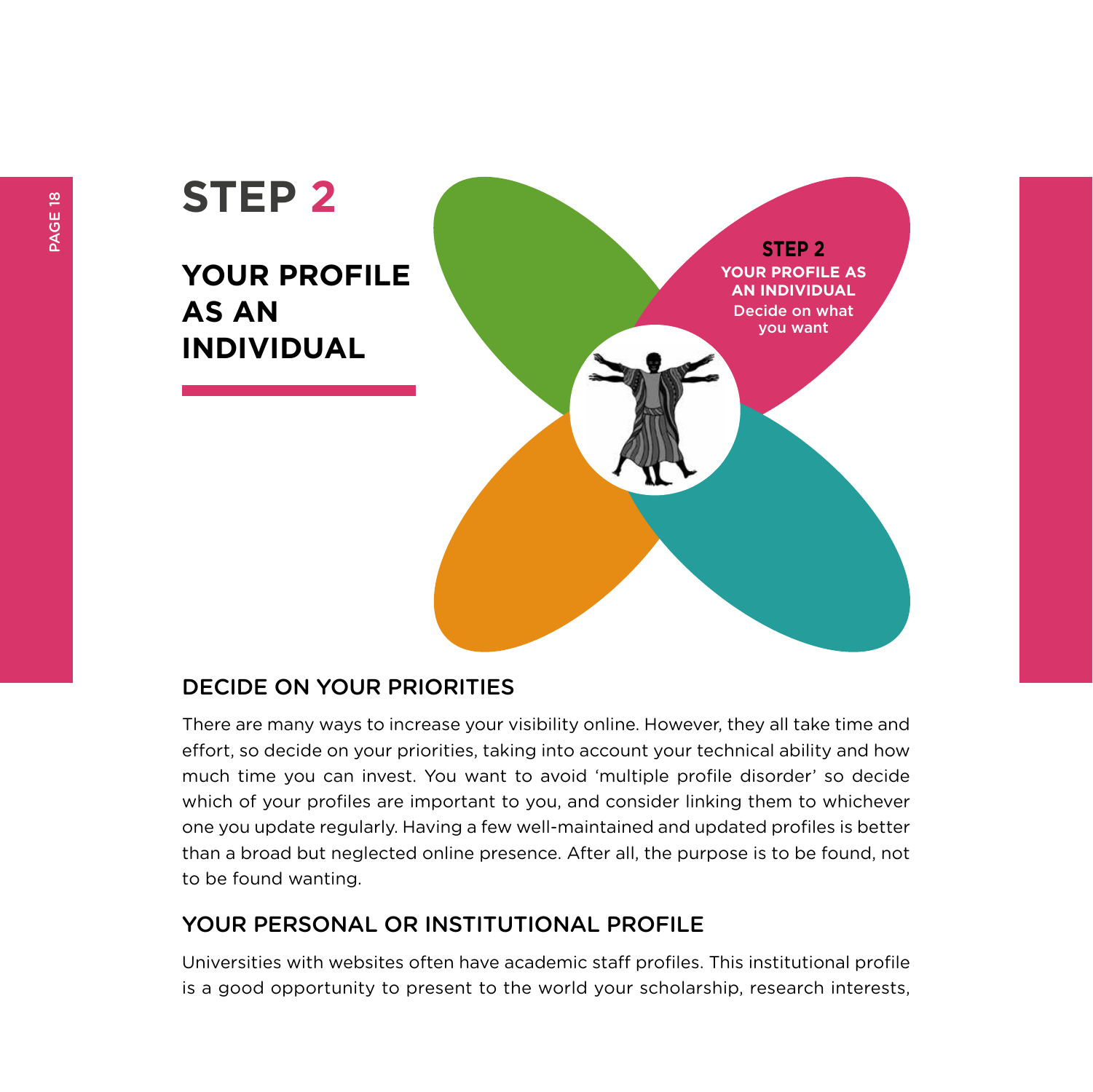<span id="page-20-0"></span>publications, teaching resources and achievements. Make sure that this page contains up-to-date and relevant information, pictures relating to your activities and accurate contact details.

Having a personal website can also be beneficial in raising your online profile and establishing and maintaining your personal brand. You can use this space to cover more ground about your scholarship and interests than a standard university profile might allow. Your personal webpage could also be a platform from which you post and discuss interesting topics related to your work. You might also use this as a space from which to blog.

## PROFESSIONAL AND ACADEMIC NETWORKING SITE PROFILES

Think back to the online profile services you have signed up for over the years, most likely after an email invitation from a colleague. Assess which of the following you use and for what purpose. The ones we mention here are the most common at present — but be mindful that these can change over time.

#### LinkedIn (http://www.linkedin.com/)

LinkedIn is a network for all professionals (not just academics). You can post and hunt for jobs, form groups around an organisation or particular topic, and start and participate in a discussion with people from all around the world. As of May 2014, LinkedIn had over 300 million registered members, with more than 85 million of these members coming from Europe, Middle East and Africa (http://press.linkedin.com/ about).

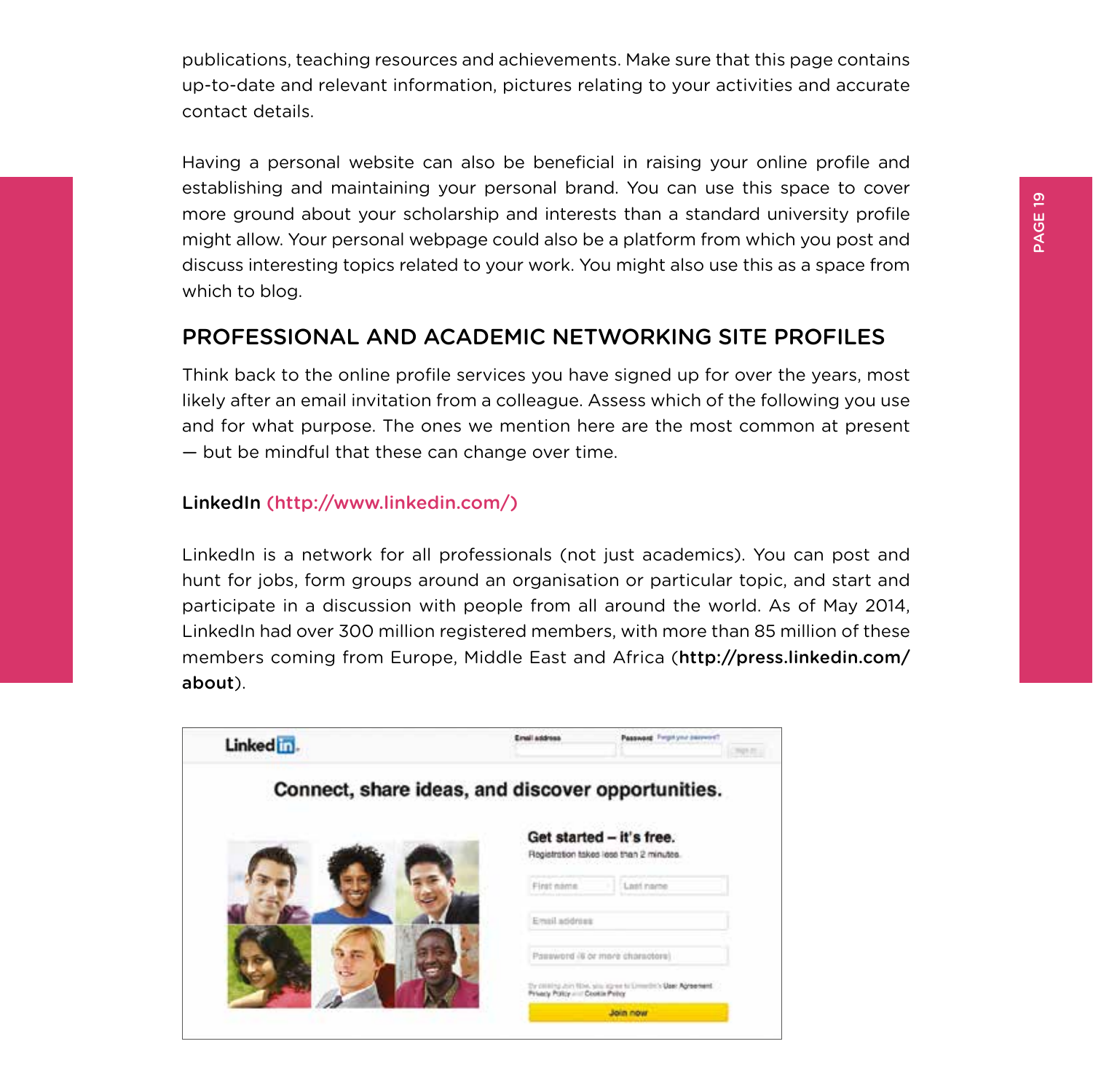#### Academia.edu (http://www.academia.edu/)

Academia.edu is specifically aimed at academics, as the name implies. An interesting aspect to Academia.edu is that it automatically trawls the web for papers associated with your name, which is great, but it is a good idea to check them. You can add your CV, papers, books, presentations, teaching resources as well as blog posts and websites, which makes it good site for non-traditional scholarly outputs. As of May 2014, Academia.edu had over 9.5 million academics signed up to their service worldwide (http://www.academia.edu/about).

| Liut in                                                                                                                                | San Un                                             |
|----------------------------------------------------------------------------------------------------------------------------------------|----------------------------------------------------|
|                                                                                                                                        |                                                    |
|                                                                                                                                        |                                                    |
|                                                                                                                                        |                                                    |
| Sign Up to Academia.edu                                                                                                                |                                                    |
| <b>Connect with Facebook</b>                                                                                                           |                                                    |
| 8<br><b>Connect with Google</b>                                                                                                        |                                                    |
|                                                                                                                                        |                                                    |
| FORRISSA                                                                                                                               |                                                    |
| Lest Nicha                                                                                                                             |                                                    |
| Estudi                                                                                                                                 |                                                    |
| Academia.edu is a place to share and follow research<br>See analytics on your profile and papers.<br>Follow other people in your field | Join a growing community of 14,002,590 researchers |

#### ResearchGate (http://www.researchgate.net/)

Also aimed at academics and researchers, ResearchGate has a niche in the sciences. Over 4 million people were signed up to ResearchGate as of March 2014.

You can view topics under discussion relevant to your specified research interests, start your own topic, add to the discussion on ask a question around someone else's topic, or ask a question, view 'Publications' for articles that relate, share files and get comments from other project members on collaborative research.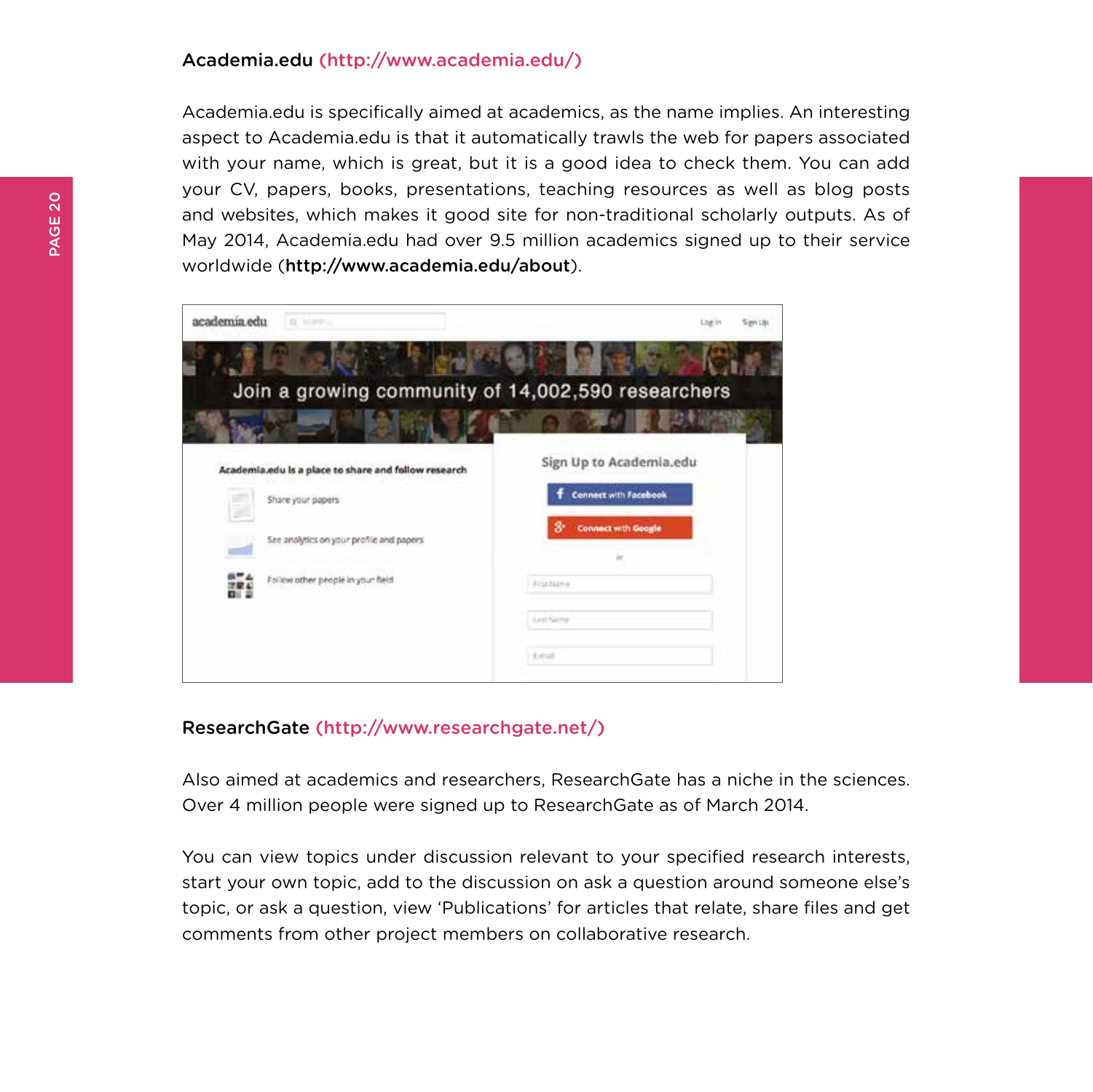#### Google Scholar (http://scholar.google.com)

While Google Scholar is where most academics go to search for scholarly articles. many don't have a Google Scholar profile. If you have yet to compile a comprehensive list of publications (with links to the articles, where available) or want people to find all the citations of your articles one place, along with your H-index, a public Google Scholar profile is a good way to create this record and keep it up to date (almost) automatically. The H-index is defined as the largest number h such that h publications have at least h citations. For example, an H-index of 6 indicates that the academic has 6 papers with at least 6 citations each.

You need to have a Google account to create a Google Scholar profile. Then, at the top of the Google Scholar home page, you will see a list of options including 'My Citations'. If you click on 'My Citations' button, you'll be redirected to a sign-in page, from which you can sign up for a Google Scholar profile in three easy steps.

While you can choose to make your Google Scholar profile public or private, having a public profile will mean that anyone interested in your publications will be able to access your profile with just one click — at the top of a Google Scholar query for your name.

#### NOTE**:** *The 'Cited by' number refers to the total number of citations of your work included in your Google Scholar profile.*

#### *Points to ponder*

- » Do you use any services not listed above? Add these to your list.
- » Do you need all the profiles you have? Which do you actually use?
- » If you have profiles on several services, perhaps keep one main profile and link all the others to it. This will mean only maintaining one profile for the majority of the time.
- » Do you have more than one profile with the same service? Consolidate your multiple profiles with the same service. Having two or more profiles is not better than having one comprehensive one and can be confusing to those looking for information.
- » Do your online profiles give a brief but comprehensive view of you as an academic?
- » Do you want to use different profiles for different purposes?
- » Do you have an easily accessible, comprehensive list of your publications online?
- » Are some services more suitable for your discipline than others? Are more of your colleagues using a certain service?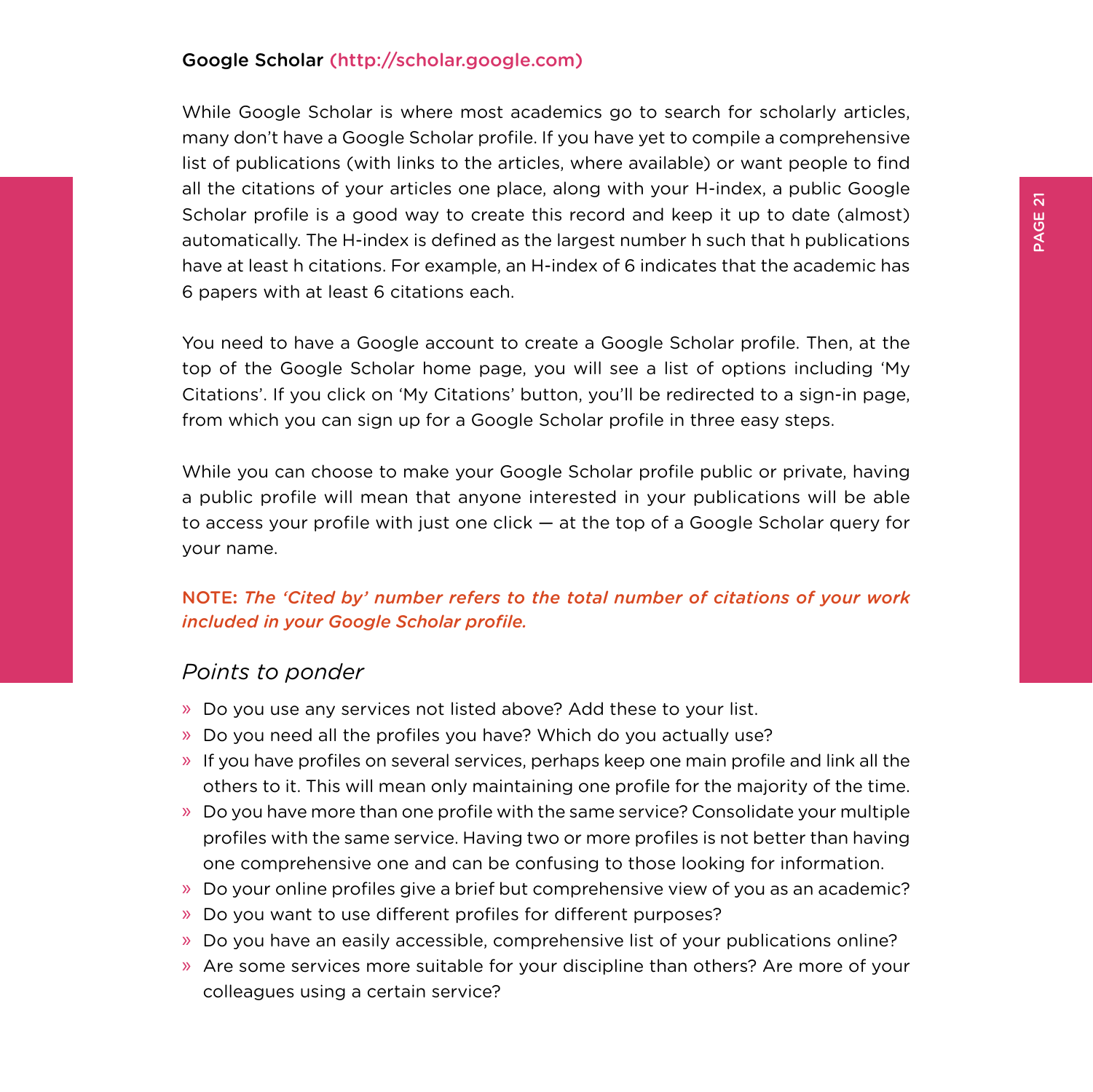#### <span id="page-23-0"></span>SOCIAL NETWORKING

There are many social networking tools online; you can find a list on Wikipedia at http://en.wikipedia.org/wiki/List\_of\_social\_networking\_websites. Facebook, Google+ and Twitter, all of which are used for personal and professional purposes, are in the top 10 in terms of active users.

#### Facebook (http://www.facebook.com/)

This social network is primarily a platform for friends to connect and exchange information, and share photos, links and videos. Pages and groups also allow people to connect and interact with causes, businesses and other topics. However, just because Facebook is primarily a social network, this doesn't mean you can't use it to interact with colleagues if you and they have the same idea about the service and its uses. You could also have a hybrid personal and professional account, but decide on your purpose upfront and adjust your privacy settings accordingly. Consider whether you might prefer separate personal and professional profiles, and which you would be comfortable making openly available to anyone, including your students.

Be aware of your Facebook (and other) privacy settings. If you are using Facebook in a purely personal capacity, it might be wise to keep your profile (most information, photos, etc.) private. Facebook seems to move the goalposts all the time, so it is worth being mindful. For more on communicating and interacting using this type of network, see Step 4 in this guide.

#### Google+ (https://plus.google.com/)

If you're already using many other Google services, starting to use Google+ (also called Google Plus) will be an intuitive and easy option for you. This social network and authorship tool allows you to build up a network as well as share content. A good feature of this service is the ability to share content publicly or with only certain people in groups that you can define, called 'Circles'. For more on Google+, see Step 4 in this guide. Bear in mind that you do need to have a Google account to use Google+.

#### Twitter (http://twitter.com/)

Twitter, contrary to what the name might imply, is not necessarily silly or foolish. This 140-character micro-blogging site is a 'real-time information network' which can connect you to just about anything that sparks your interest. Many academics find it valuable as a social networking tool. You can also use it to broadcast your own views and interests, provide links to your research articles, send out information about conferences you are organising, and circulate interesting reference material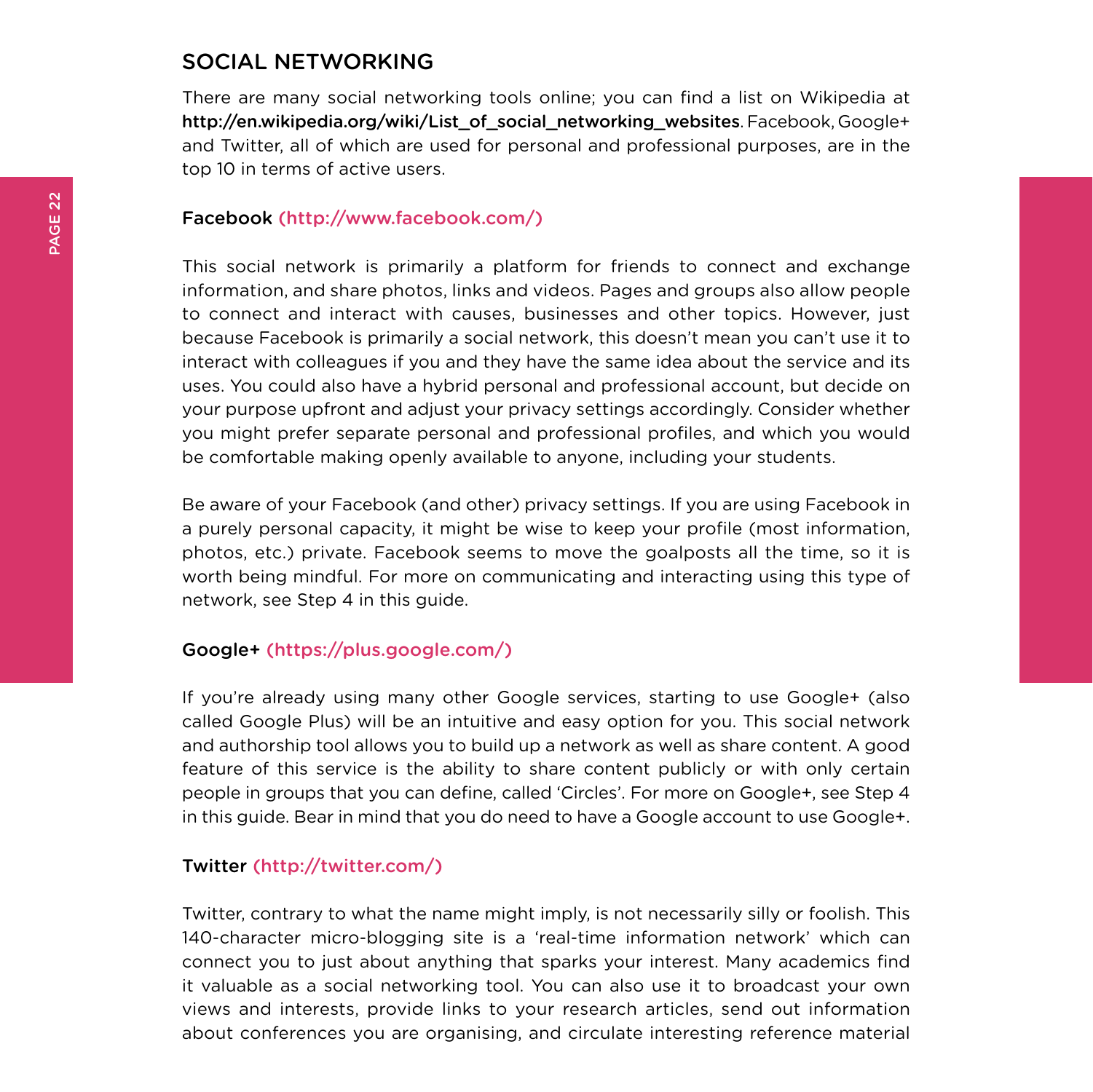you happen to come across. The possibilities are endless, as long as you can fit your point (and link) into 140 characters.

Lists of academic tweeters are a good place to start if you sign up for Twitter and are looking for people to follow. See 'Your favourite academic tweeters: lists available to browse by subject area' at http://blogs.lse.ac.uk/impactofsocialsciences/2011/09/ 02/academic-tweeters-your-suggestions-in-full/.

### *Points to ponder*

- » Do you communicate and interact frequently? How important are professional communication networks for you and your work?
- » To grow an audience, you need to share and engage with your readers regularly. The ideal is to blog once a week. Tweet on and off throughout the day about what you are reading, etc. Many people 'live-tweet' conferences, sending quotes from the current speakers and up-to-the-minute action, using the conference 'hashtag'.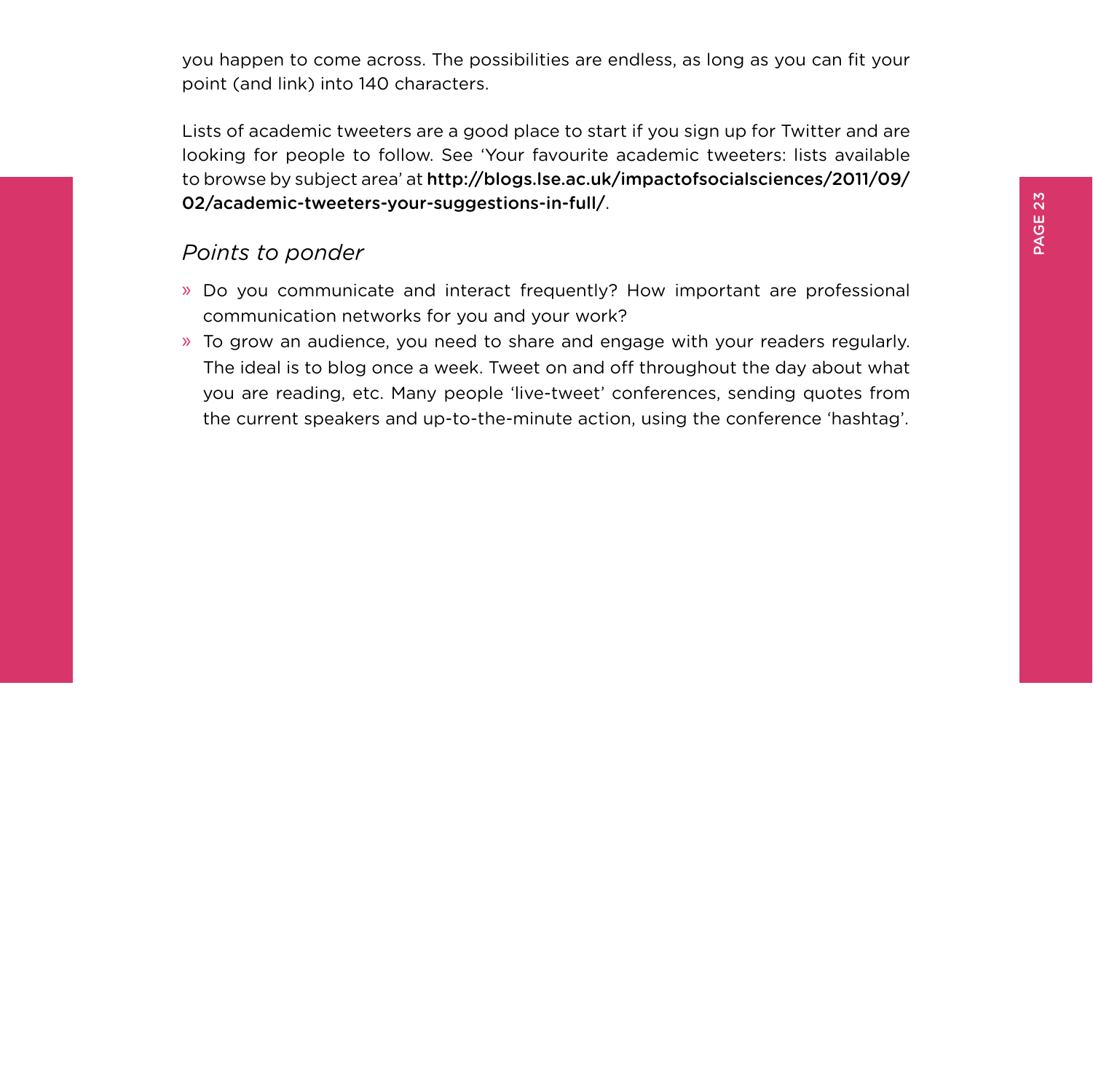# **STEP 3**

**IMPROVING YOUR OUTPUTS' AVAILABILITY**

## **STEP 3**

**IMPROVING YOUR OUTPUTS' AVAILIBILITY** Find what's out there, put up what you can, check your impact

After checking the current availability of your research outputs and viewing their altmetrics (see Step 1 in this guide), you may want to put more of your outputs online, increase the visibility of those already online and increase their chances of being found, read and cited. You could start with the most recent publication and work back as far as possible, according to the time you have available. If you don't have time to do anything about your past outputs, focus on what you publish or produce from now on. However, be aware that not all your outputs can be shared — more on this below. To find out more about curation, have a look at our other guide in this series 'Curation for Participation: A Barefoot Guide to Open Scholarly Content'.

Here are a few steps you can take towards increased availability of your publications.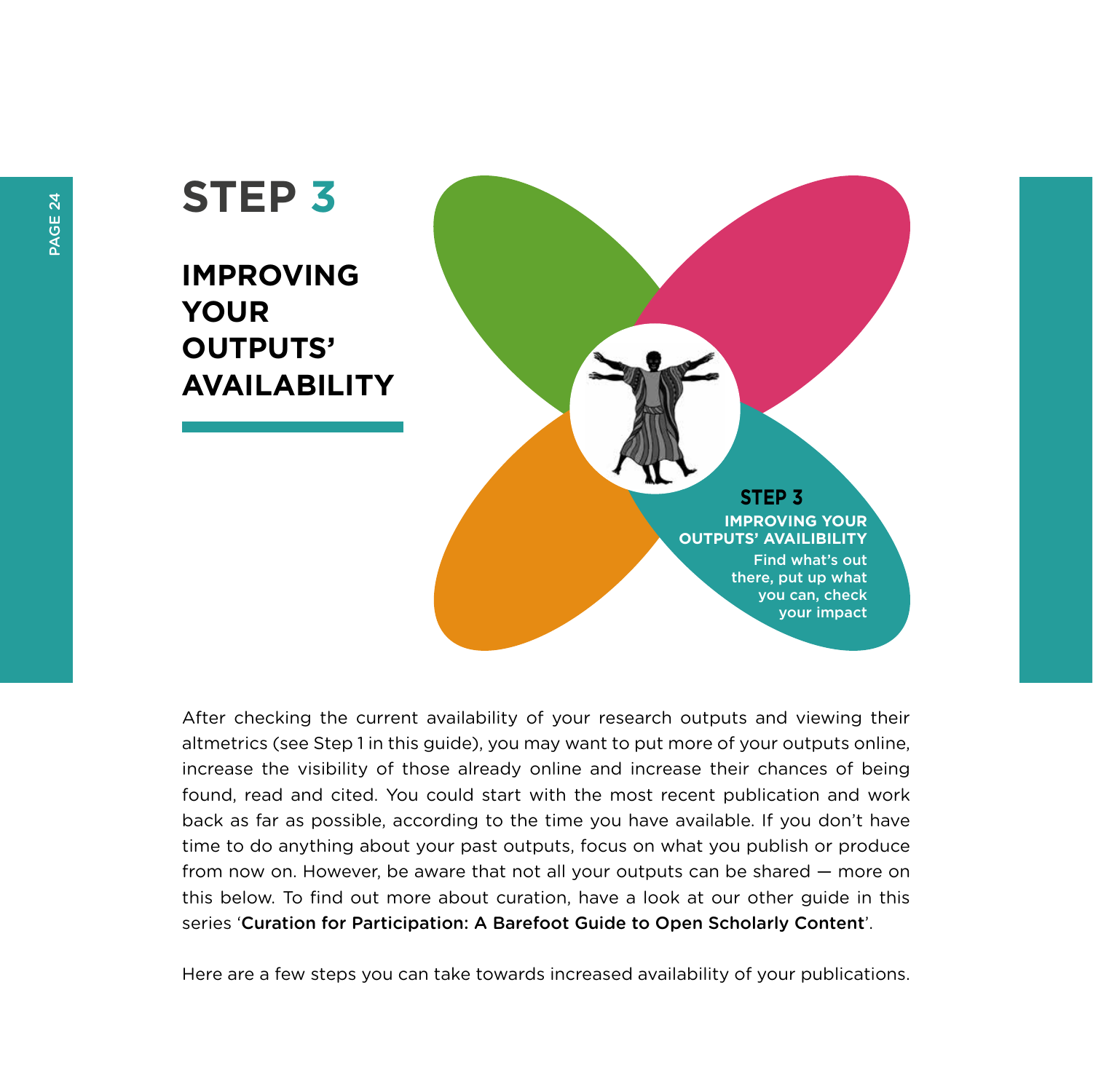## <span id="page-26-0"></span>ARCHIVE, ARCHIVE, ARCHIVE!

Put online all the journal articles that you can. The copyright agreement with your publisher will determine what version of your article you can share and when. To check publisher archiving policies quickly and easily, you can go to Sherpa Romeo (http://www.sherpa.ac.uk/romeo/).

With this service, you can search by journal title, publisher or the journal's ISSN (International Standard Serial Number — a unique code that allows the identification of any serial publication, such as a journal) for information on publishers' copyright policies. If you can't share the final published version, you can usually share the preprint or the postprint. These terms are defined in different ways by different publishers so be sure to check. Sherpa Romeo has clarified their definitions of these terms here: http://www.sherpa.ac.uk/romeoinfo.html.

Publishers' agreements generally refer to self-archiving, which is placing your article or a version of it on your own website or in your institutional repository. Check the details. Find out about other digital repositories at OpenDOAR, an online directory of open-access repositories from around the globe (http://www.opendoar.org/find.php). You can also search by country. Most of these are currently institutional repositories — your institution may be among them.

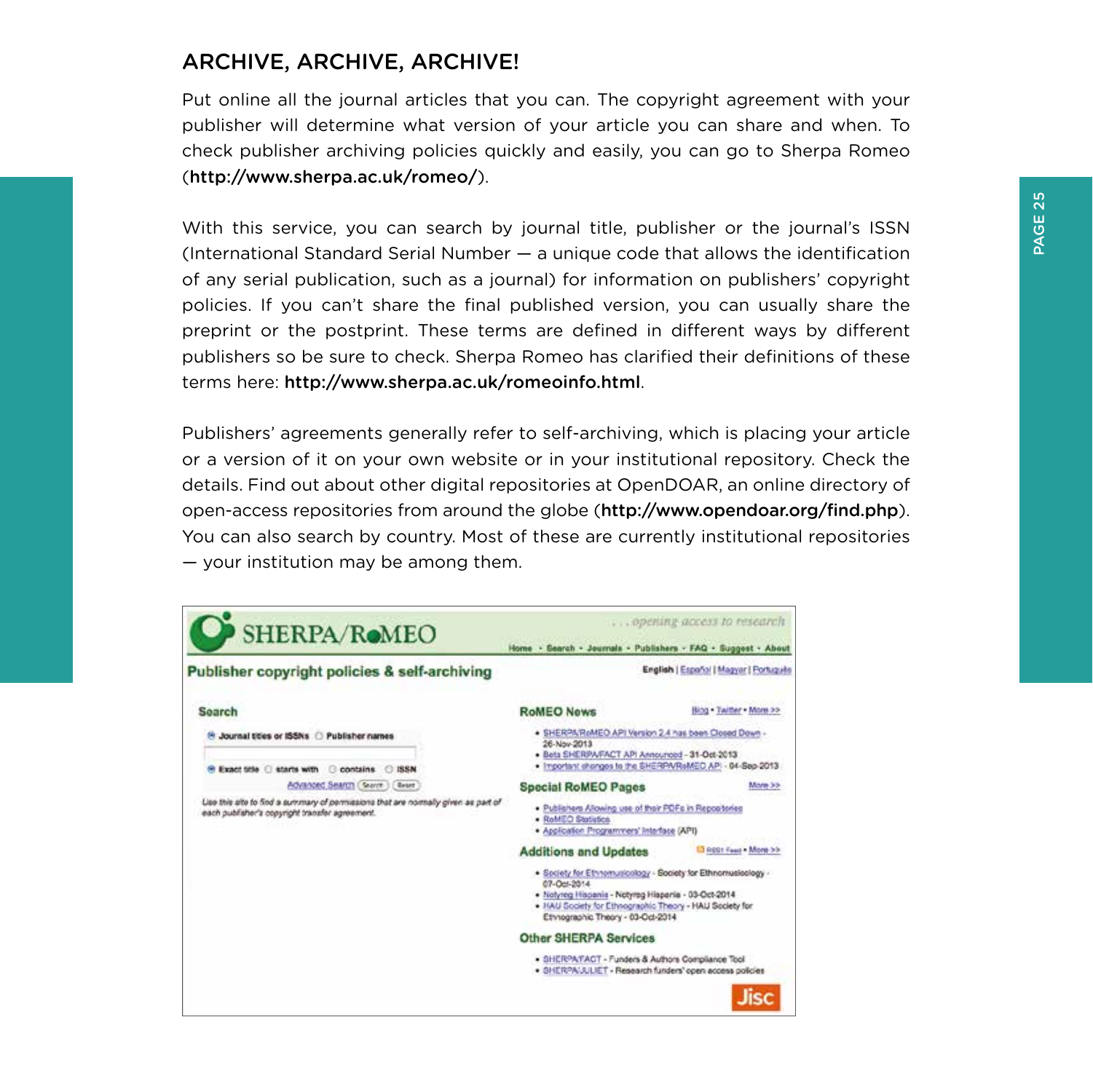## <span id="page-27-0"></span>USE DISCIPLINE-SPECIFIC REPOSITORIES

There are other scholarly paper search services and repositories that you can make use of, many of which are free to archive work on and free to use. These curate scholarly outputs in order to maximise discoverability. They tend to be discipline or theme specific.

#### arXiv (http://arXiv.org)

arXiv is a science-orientated online archive for preprints of papers, run by Cornell University Library. One of the most well-known repositories, it had almost 900 000 eprints in Physics, Mathematics, Computer Science, Quantitative Biology, Quantitative Finance and Statistics at the time of writing.

| Cornell University<br>Library                                                                                                                                                                                                                                                                                                                                                                                                                                                                                                                                                                                                                                                                                                                                                                                                                                                                                                                                                                                                                                                                                                                                                                                                                                                                                                                                                                                                                                                                                                                                                                                                                                                                                                                                                                                                                                                                                  | We grassfully acknowledge support from<br>the Simons Foundation<br>and member institutions |
|----------------------------------------------------------------------------------------------------------------------------------------------------------------------------------------------------------------------------------------------------------------------------------------------------------------------------------------------------------------------------------------------------------------------------------------------------------------------------------------------------------------------------------------------------------------------------------------------------------------------------------------------------------------------------------------------------------------------------------------------------------------------------------------------------------------------------------------------------------------------------------------------------------------------------------------------------------------------------------------------------------------------------------------------------------------------------------------------------------------------------------------------------------------------------------------------------------------------------------------------------------------------------------------------------------------------------------------------------------------------------------------------------------------------------------------------------------------------------------------------------------------------------------------------------------------------------------------------------------------------------------------------------------------------------------------------------------------------------------------------------------------------------------------------------------------------------------------------------------------------------------------------------------------|--------------------------------------------------------------------------------------------|
| arXiv.org                                                                                                                                                                                                                                                                                                                                                                                                                                                                                                                                                                                                                                                                                                                                                                                                                                                                                                                                                                                                                                                                                                                                                                                                                                                                                                                                                                                                                                                                                                                                                                                                                                                                                                                                                                                                                                                                                                      | task<br>Search or Article-Id<br><b><i>Ofelp I Advanced searchi</i></b><br>All papers (Col) |
| Open access to 977,817 e-prints in Physics, Mathematics, Computer Science, Quantitative Biology, Quantitative Finance and Statistics<br>Subject search and browse: : Piysics-<br>181 Search<br>[ Form interface ] [ Catchup                                                                                                                                                                                                                                                                                                                                                                                                                                                                                                                                                                                                                                                                                                                                                                                                                                                                                                                                                                                                                                                                                                                                                                                                                                                                                                                                                                                                                                                                                                                                                                                                                                                                                    |                                                                                            |
| 22 May 2014: arXly appoints Interlim Scientific Director<br>10 Apr 2014: Introducing g-fin.EC and g-fin.MF<br>See cumulative "What's New" pages. Read robots beware before attempting any automated download                                                                                                                                                                                                                                                                                                                                                                                                                                                                                                                                                                                                                                                                                                                                                                                                                                                                                                                                                                                                                                                                                                                                                                                                                                                                                                                                                                                                                                                                                                                                                                                                                                                                                                   |                                                                                            |
| <b>Physics</b>                                                                                                                                                                                                                                                                                                                                                                                                                                                                                                                                                                                                                                                                                                                                                                                                                                                                                                                                                                                                                                                                                                                                                                                                                                                                                                                                                                                                                                                                                                                                                                                                                                                                                                                                                                                                                                                                                                 |                                                                                            |
| · Astrophysics (astro-ph new, recent, find)<br>includes: Astrophysics of Galaxies; Cosmology and Nongalactic Astrophysics; Earth and Planetary Astrophysics. High Energy Astrophysical Phenomena;<br>Instrumentation and Methods for Astrophysics; Solar and Stellar Astrophysics<br>. Condensed Matter (cond-mat new, recent, find)<br>includes: Disordered Systems and Neural Networks; Materials Science; Mesoscale and Nanoscale Physics; Other Condensed Matter; Quantum Cases; Soft<br>Condensed Matter; Statistical Mechanics: Strongly Correlated Electrons; Superconductivity<br>. Ceneral Relativity and Quartum Cosmology (gr-gc new, recent, find)<br>. High Energy Physics - Experiment (hep-ex new, recent, find)<br>. High Energy Physics - Lattice thep-lat new, recent, find)<br>. High Energy Physics - Phenomenology (hep-ph new, recent, find)<br>. High Energy Physics - Theory (hep-th new, recent, fied)<br>· Mathematical Physics (math-ph new, recent, find)<br>. Nonlinear Sciences infin new, recent, find)<br>includes: Adaptation and Self-Organizing Systems: Cellular Automata and Lattice Gases; Chaotic Dynamics; Exactly Solvable and integrable Systems; Pattern<br>Formation and Solitons<br>. Nuclear Experiment (nucl-ex new, recent, find)<br>. Nuclear Theory (nucl-th new, recent, find)<br>· Physics (physics new, recent, find)<br>includes: Accelerator Physics; Atmospheric and Oceanic Physics; Atomic Physics; Atomic and Molecular Clusters; Biological Physics; Chemical Physics; Classical<br>Physics: Computational Physics: Data Analysis, Statistics and Probability: Fluid Dynamics: General Physics: Geophysics: History and Philosophy of Physics:<br>Instrumentation and Detectors; Medical Physics; Optics; Physics Education: Physics and Society; Plasma Physics; Popular Physics; Space Physics<br>· Quantum Physics (quant-ph new, recent, find) |                                                                                            |
| <b>Mathematics</b>                                                                                                                                                                                                                                                                                                                                                                                                                                                                                                                                                                                                                                                                                                                                                                                                                                                                                                                                                                                                                                                                                                                                                                                                                                                                                                                                                                                                                                                                                                                                                                                                                                                                                                                                                                                                                                                                                             |                                                                                            |
| · Mathematics (math new, recent, find)<br>includes isee detailed description): Algebraic Ceometry; Algebraic Topology; Analysis of PDEs; Category Theory; Classical Analysis and ODEs; Combinatorics;<br>Commutative Algebra; Complex Variables; Differential Geometry; Dynamical Systems; Functional Analysis; General Mathematics; General Topology; Geometric<br>Topology; Croup Theory; History and Overview; Information Theory; K-Theory and Homology; Logic; Mathematical Physics; Metric Ceometry; Number Theory;<br>Numerical Analysis: Operator Algebras: Optimization and Control: Probability: Quantum Algebra: Representation Theory: Rings and Algebras: Spectral Theory:<br>Statistics Theory: Symplectic Cecrnetry                                                                                                                                                                                                                                                                                                                                                                                                                                                                                                                                                                                                                                                                                                                                                                                                                                                                                                                                                                                                                                                                                                                                                                             |                                                                                            |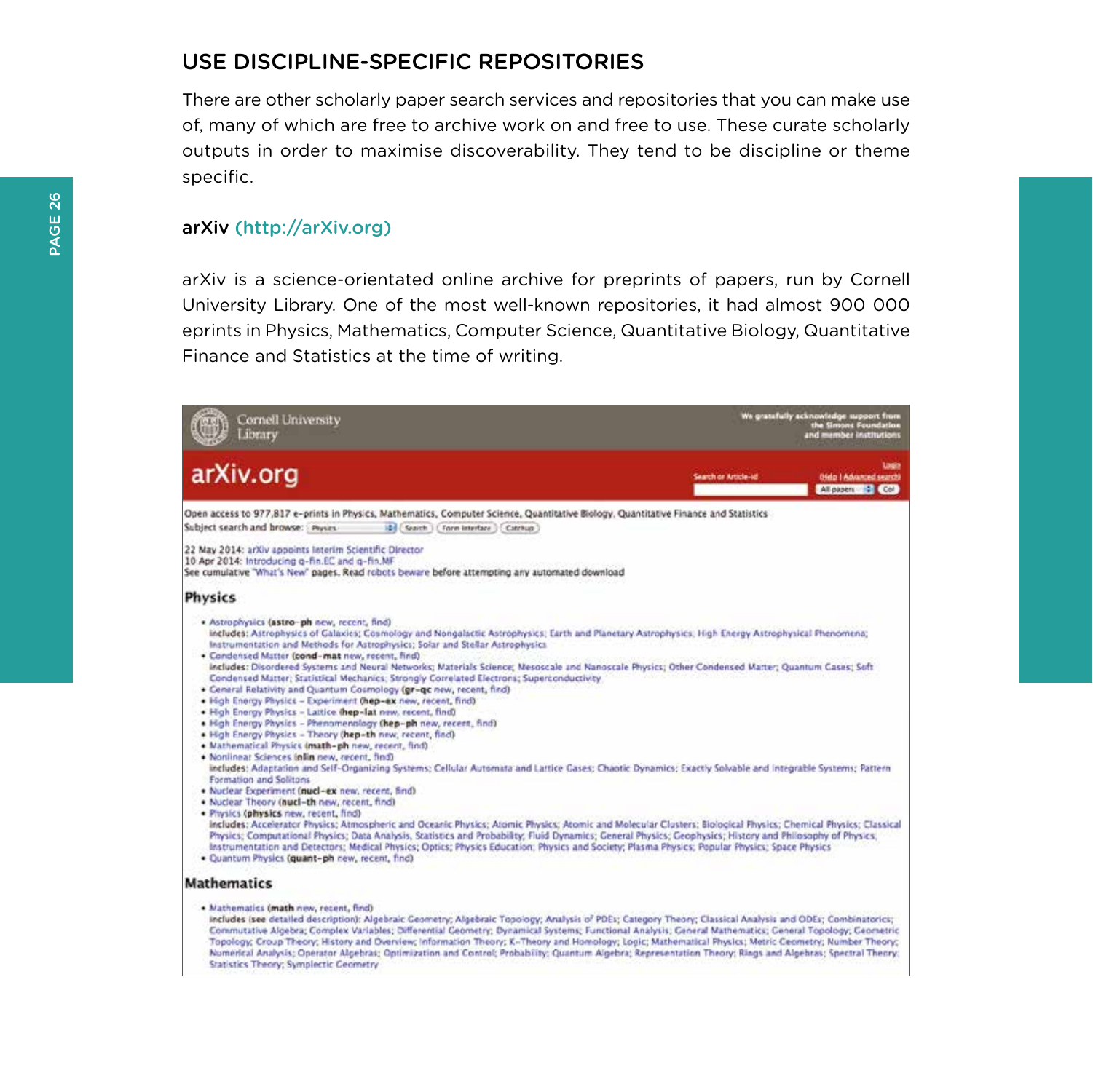For Social Science researchers, the Social Sciene Resources Network (SSRN) contains bibliographic information and abstracts as well as full text papers. SSRN supports the Open Access movement and content submitted by authors is free to download.

|                                                                           | <b>SOCIAL SCIENCE RESEARCH NETWORK</b>                                                                                                     | Calculation in Friday at the party                                                                                                                                                         |
|---------------------------------------------------------------------------|--------------------------------------------------------------------------------------------------------------------------------------------|--------------------------------------------------------------------------------------------------------------------------------------------------------------------------------------------|
| <b>MEMBER SIGN IN</b><br>First time year? Freo Registration.              | Rowse School Schutzter<br>Harres Bassots<br>SISPIN HAND                                                                                    | <b>Miscolng Carl MyBridgess</b><br>Ties Pagers<br>The Authors Top Organizations                                                                                                            |
| <b>UURIO</b><br><b>Sign In</b><br>PANWORD<br>Final D in Ferrari (Consult) | nearch results, browse and MyBrtelcave pages. We apply for any incorrections, if you<br>have any questions, please email support/beam.com. | IMPORTANT: SSRN will be roaking audient improvements on Priday, 16 Dictator 1014 from 7:00<br>on \$Df to 12:00 pm EDT. There will be a dalby in displaying paper are suther updates on the |
| <b>CARDON COMPANY</b><br><b>RESEARCH NETWORKS:</b>                        | Enter SSRN eLibrary                                                                                                                        | SSRN's Objective and                                                                                                                                                                       |
| <b>ARN</b><br>Accounting                                                  |                                                                                                                                            | <b>Commitments to Users</b>                                                                                                                                                                |
| Anthropology<br><b>AARN</b><br>& Archeesings                              | ecgi<br>A PERMIT (FREND                                                                                                                    | 20th Pennwreary Message from:<br>Michael C. Jersee, SSRN Charmen                                                                                                                           |
| CSN<br><b>Gaptive Science</b>                                             | <b>College In the McGlade</b><br><b>KOREA</b><br>Stanford                                                                                  | Recent Announcements                                                                                                                                                                       |
| CON<br>Corporate Governance                                               | <b>MORESTER</b><br>Letterbeheid.                                                                                                           |                                                                                                                                                                                            |
| ERN<br>European                                                           | Too<br>$-700$<br>Top<br><b>Drustilastines</b><br>Authora<br>Popers                                                                         | American University School of Public Affairs<br>(MAI) Joins ERN Public Police Cactors                                                                                                      |
| ERPN<br>Enmonwauranz                                                      | <b>Search</b><br>Browse                                                                                                                    | Report Farmy                                                                                                                                                                               |
| <b>FEN</b><br><b>Tirumot</b>                                              | Research Paper Series                                                                                                                      | London Silhool of Economics Law<br>Department Joyra Law School Nesearch<br>Pauten-Legal Bluden                                                                                             |
| <b>HEN</b><br><b>Haalfi Economist</b>                                     | Partners in Publishing                                                                                                                     |                                                                                                                                                                                            |
| <b>HELV</b><br><b>Abdurance</b>                                           | Organization Home Pages                                                                                                                    | Federal Deposit Insurance Corporation<br><b>POCLAIRS Finance Research Content</b>                                                                                                          |
| <b>Numatricia Cisagos</b><br><b>CRN</b>                                   | Conferences                                                                                                                                | <b>Pager's</b>                                                                                                                                                                             |
| <b>Hynanikes Lierence</b><br><b>LIT</b>                                   |                                                                                                                                            | Announcers Tst International Workshop (m.<br>Engineering EHR Southors CASES Lon                                                                                                            |
| <b>Harackies Marie</b><br><b>MRCN</b><br><b>L</b> Céripositor             | <b>Leading Social Science Research</b><br>Delivered Daily                                                                                  | 533%                                                                                                                                                                                       |
| <b>March Collinson Professionals</b><br><b>GREEN</b>                      |                                                                                                                                            | hrnouncing Sociaty ef International                                                                                                                                                        |

#### African Higher Education Research Online (http://ahero.uwc.ac.za/)

Hosted at the University of the Western Cape, African Higher Education Research Online (AHERO) curates shareable scholarly outputs about higher education in Africa.

|                                                                                                                                                                                                                                             | AHERO<br>tearch<br>Cantalt<br><b>Hooks</b><br><b>PAO</b><br>Decimational taxets                                                                                                                                                                                                                                                                                                                                                                                                                                                                                                         |                                         |      |
|---------------------------------------------------------------------------------------------------------------------------------------------------------------------------------------------------------------------------------------------|-----------------------------------------------------------------------------------------------------------------------------------------------------------------------------------------------------------------------------------------------------------------------------------------------------------------------------------------------------------------------------------------------------------------------------------------------------------------------------------------------------------------------------------------------------------------------------------------|-----------------------------------------|------|
| New submissions<br>If you would like to be<br>allerted to now capers.<br>acided to the archive.<br>neglisher for the Alart.<br>service, Select the<br>theeres dust los mest<br>you.                                                         | 4/ETCI is an open access archive of back that finish an the study, practice and governance of higher education in Africa,<br>The collection includes research reports, sourcel articles, conference capers, book chippens, working begans, booklets, and policy documents. All the resources<br>tures been automitized by the puthers and are reproduced with their purmission.<br>P. Killer, Segment Keymonds Rateriors<br>Practitioners, neiserchare and siduriars are shutted to contribute their texts to ANERO, Dossitting a paper toket only a few minutes (see the Step by Dire- |                                         |      |
|                                                                                                                                                                                                                                             | Guide). See plus the About, FAQ and Depositing Texts sections for more information.<br>Recent Additions                                                                                                                                                                                                                                                                                                                                                                                                                                                                                 |                                         |      |
|                                                                                                                                                                                                                                             | <b>11.13</b>                                                                                                                                                                                                                                                                                                                                                                                                                                                                                                                                                                            |                                         |      |
|                                                                                                                                                                                                                                             | Uniterstanding the experiences of aductionally disadvantaged students in higher aducation                                                                                                                                                                                                                                                                                                                                                                                                                                                                                               | N. MAUTIMARINAE ENJOYE, E. R.<br>Magdia | 3314 |
|                                                                                                                                                                                                                                             | implementation of cost sharing in the Ethiopian higher education ishdacape: critical assessment and the<br>was forward                                                                                                                                                                                                                                                                                                                                                                                                                                                                  | Techame, Yasneare                       | 3307 |
|                                                                                                                                                                                                                                             | Werner and higher education basketing in Kenya; a critical enablels                                                                                                                                                                                                                                                                                                                                                                                                                                                                                                                     | Odhiambo, George                        | 3011 |
| Post cummeres<br>Respond to individual<br>papers: stort a<br>discussion, Morw.<br><b>Institution</b><br>We're the Statistics<br>page to virw monthly<br>statistics of site visits.<br>The downloads.<br>netionality of<br>registered users. | New challenges for higher education and the future of higher education resiscoly                                                                                                                                                                                                                                                                                                                                                                                                                                                                                                        | Telebler, II                            | 3011 |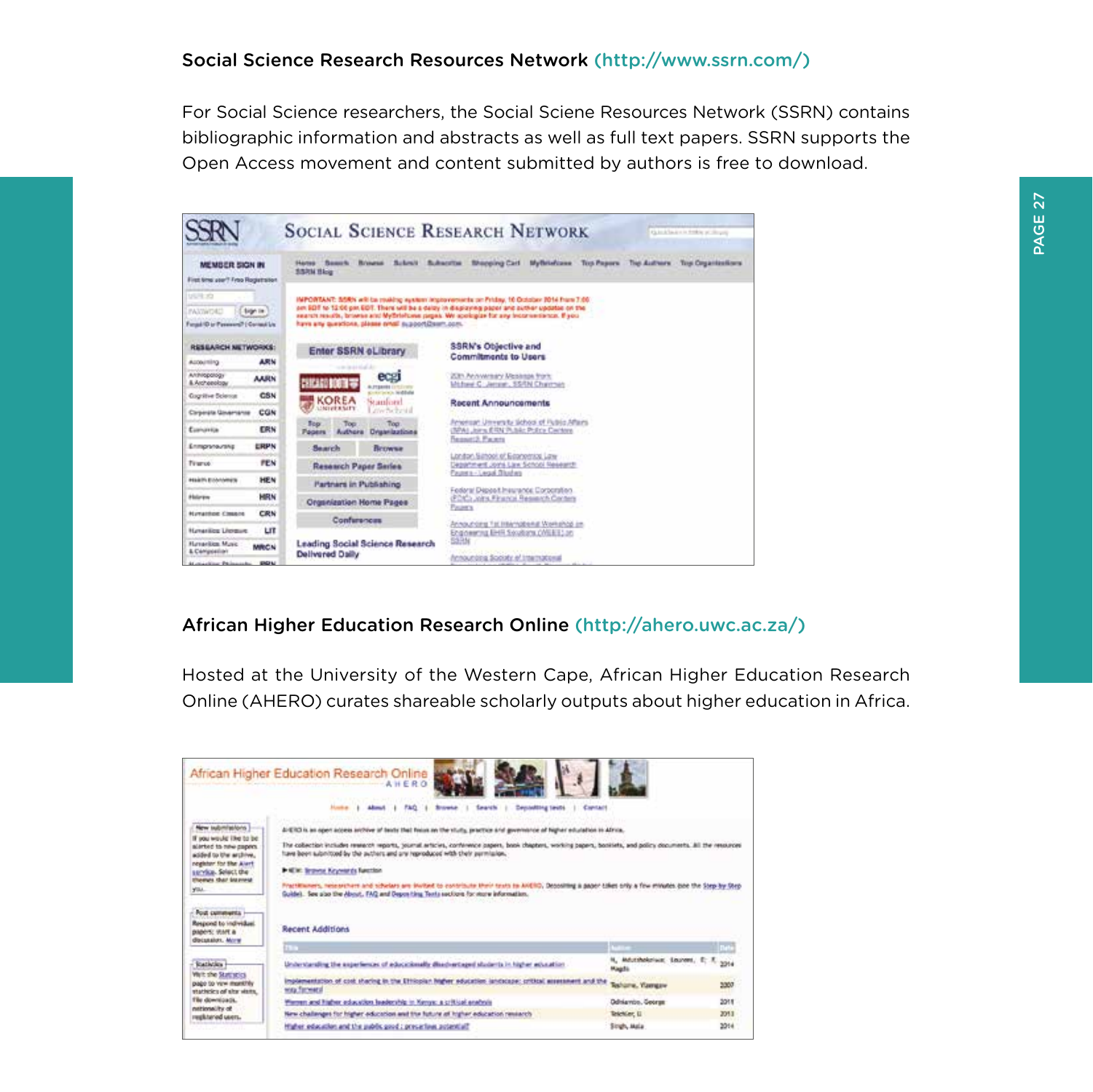#### Wikipedia

(http://en.wikipedia.org/wiki/Academic\_databases\_and\_search\_engines)

Wikipedia has a list of academic databases and search engines — have a look at this for services that include your research area and interests.

|                                                                                                                                                                                                                                                                  |                                               |                                                            |                                                                                                                                                                                                                                                                                                                                                                                                                                           |                                                                  | Dragat policitum: Log is                                                                                                                                                  |  |
|------------------------------------------------------------------------------------------------------------------------------------------------------------------------------------------------------------------------------------------------------------------|-----------------------------------------------|------------------------------------------------------------|-------------------------------------------------------------------------------------------------------------------------------------------------------------------------------------------------------------------------------------------------------------------------------------------------------------------------------------------------------------------------------------------------------------------------------------------|------------------------------------------------------------------|---------------------------------------------------------------------------------------------------------------------------------------------------------------------------|--|
|                                                                                                                                                                                                                                                                  | Ariou Tax                                     |                                                            |                                                                                                                                                                                                                                                                                                                                                                                                                                           |                                                                  | a<br>Read Edit. Mow findany. Sheriff                                                                                                                                      |  |
| WIKIPEDIA                                                                                                                                                                                                                                                        |                                               |                                                            | List of academic databases and search engines                                                                                                                                                                                                                                                                                                                                                                                             |                                                                  |                                                                                                                                                                           |  |
|                                                                                                                                                                                                                                                                  | From Wilcoad's, the free encyclopade.         | (Fastesized tree) Analysis zalithance will accent angeless |                                                                                                                                                                                                                                                                                                                                                                                                                                           |                                                                  |                                                                                                                                                                           |  |
| This article needs altention tross an expert in Free Software. The specific problem is: no indication of whether<br>egitizate as data are free-se-in-freedom. Walfright Fron Saltzare for its Portal) may be able to help recruit an expert.<br><b>Mani 2016</b> |                                               |                                                            |                                                                                                                                                                                                                                                                                                                                                                                                                                           |                                                                  |                                                                                                                                                                           |  |
|                                                                                                                                                                                                                                                                  | document remeval systems, see:                |                                                            | This page contains a representative lat of major databases and search engines useful in an academic setting for finding and accessing articles in academic (currain,<br>motolonics, and times, or other collections of scientific and other articles. As the diatingition between a diatabase and a search engine to unstead for these complex                                                                                            |                                                                  |                                                                                                                                                                           |  |
|                                                                                                                                                                                                                                                                  |                                               |                                                            | . The general list of search engines for all-purpose search engines that can be used for adademic purposes<br>. bibliographic detaitates for information about detebenes giving bibliographic information ébout finding books and journal articles.<br>Note that "tree" or "subscription" can refer both to the availability of the distabase or of the journal arbites included. This has been indicated as predicely as possible in the |                                                                  |                                                                                                                                                                           |  |
|                                                                                                                                                                                                                                                                  | lets below                                    |                                                            | This as an incorporate lefthat may never be attack sailing particular atendance for completeness. You can help by oxympting it with entries that we reliably novered.                                                                                                                                                                                                                                                                     |                                                                  |                                                                                                                                                                           |  |
|                                                                                                                                                                                                                                                                  | <b>Married</b>                                | <b>Discutational all</b><br>٠                              | <b>Description</b><br>٠                                                                                                                                                                                                                                                                                                                                                                                                                   | <b>Access Cost</b> a                                             | Providental<br>٠                                                                                                                                                          |  |
|                                                                                                                                                                                                                                                                  | Academy Supple                                | Multidian island                                           | Teures unrains Complete, Elite, Penisse, and Alumn Edition                                                                                                                                                                                                                                                                                                                                                                                | <b>Subscribers</b>                                               | ESSEXI PLANNING <sup>R</sup>                                                                                                                                              |  |
|                                                                                                                                                                                                                                                                  | Airosocia & Ham<br><b>Tacheology Outstand</b> | <b>Assistance</b><br>Associations.<br>Advised Rive         |                                                                                                                                                                                                                                                                                                                                                                                                                                           | <b>Subsidiary State</b>                                          | <b><i>Produce</i></b> <sup>25</sup>                                                                                                                                       |  |
|                                                                                                                                                                                                                                                                  | Atrager Jasumula DeLine<br><b>LIQUI</b>       | Municipalitary                                             | Scholarly Journals published in Africa <sup>nt</sup>                                                                                                                                                                                                                                                                                                                                                                                      | <b>Fies started a</b><br><b><i>Elektrichine</i></b><br>full-blat | Attack-Journals OnLow <sup>16</sup>                                                                                                                                       |  |
|                                                                                                                                                                                                                                                                  | Apd.I've.                                     | Sorobgy, Serettukey                                        | indudes information on aging-related topics, including<br>alonomics, putter health and policy.                                                                                                                                                                                                                                                                                                                                            | <b>Newton</b>                                                    | EBSCO Publicano <sup>77</sup>                                                                                                                                             |  |
|                                                                                                                                                                                                                                                                  | AGRICOLA: Agricultural<br>Orine Acouse        | Autouture                                                  |                                                                                                                                                                                                                                                                                                                                                                                                                                           | Free &<br><b>But exclusively</b>                                 | Produced by the United States National<br>Astoultural Library. Free architek provided by-<br>Is N. " Subscription access provided by<br>Produced, <sup>19</sup> Durib, PI |  |
|                                                                                                                                                                                                                                                                  |                                               |                                                            | Dovers aproximes, forestly, animal husbandly, aquelid adventers.<br>and fisheries, human ruttition, extension literature from over 100.                                                                                                                                                                                                                                                                                                   |                                                                  | Produced by the Food and Agriculture                                                                                                                                      |  |

#### *Points to ponder*

- » Which of your articles came up in the searches? Why?
- » Were they the articles you thought/hoped would appear?
- » Did some of your articles not appear anywhere?
- » Do you use any services not listed above? Add these to your list.
- » Are some services better for your field than others? Are more of your colleagues using a certain service?
- » Are you able to share your outputs on your website, in your institutional repository, on your departmental staff page and in repositories and databases that serve your discipline?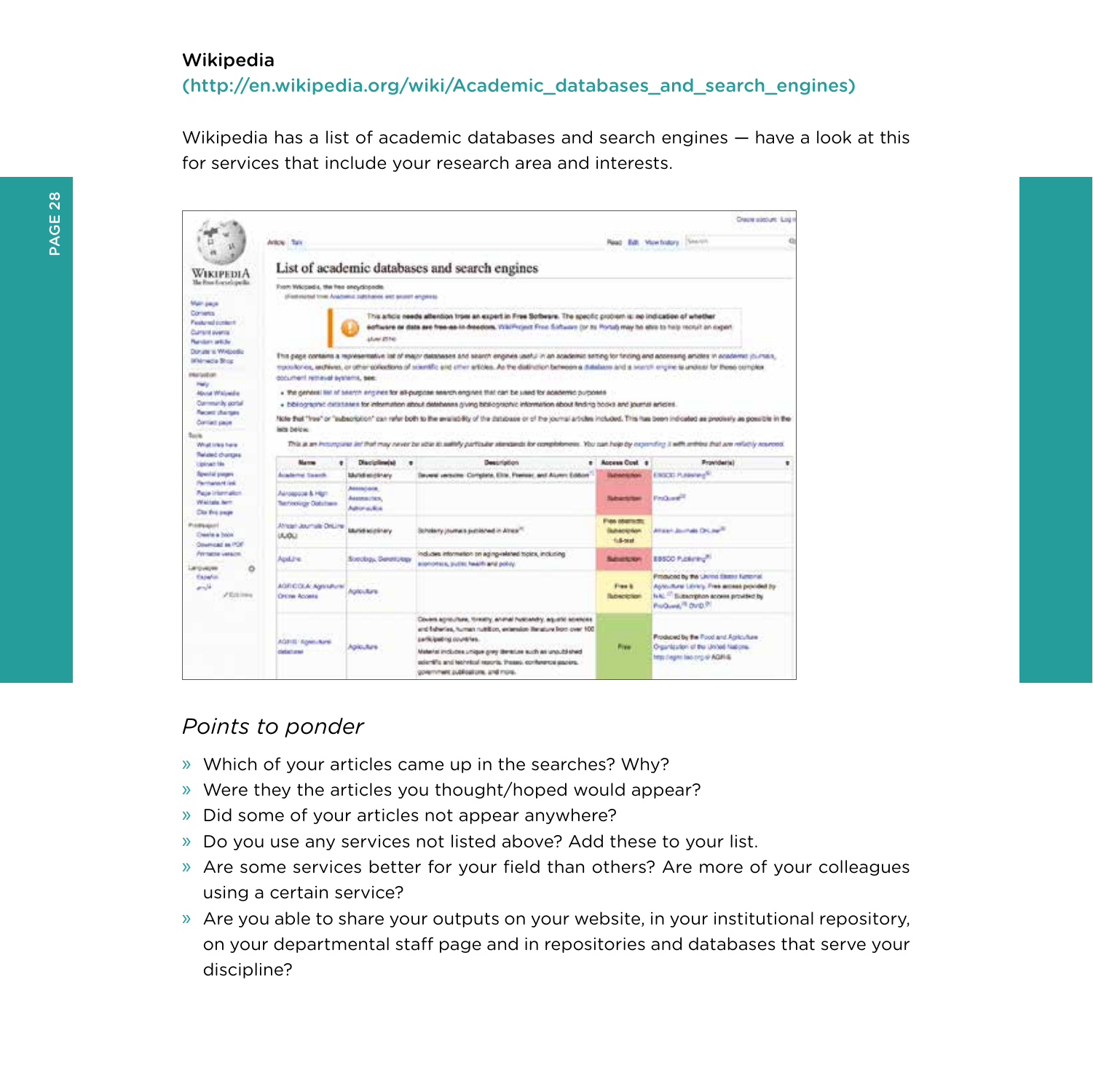## <span id="page-30-0"></span>CHANGE THE WAY YOU PUBLISH

Archiving almost always has a time delay, but publishing in open access journals means immediate availability to all with internet access. Open access publishing increases visibility, opportunity for use and potential impact; in fact the majority of studies to date have shown an increase in citations arising from open access. In a summary of studies reporting on the citation advantage of open access, 27 out of 35 showed a citations advantage (with the percentage increase ranging from 45% to as high as  $600\%$ ).<sup>11</sup> All of this with no compromise on quality  $-$  peer-reviewed open access journals go through the same editorial process and the same quality control checks as their non-open access counterparts.12

You can find a list of these journals in The Directory of Open Access Journals (DOAJ — http://www.doaj.org/). On this site, which includes articles from many disciplines, you can search for specific journals and papers. If your work is supported by research funders such as the European Commission, the US National Institute of Health or one of the UK's Research Councils you will soon be faced with a requirement to make your research output available open access. This is a complex matter, which might include the need to find funds for Article Processing Charges. If you are in this situation chat to your Research Office or to your Library.

## OPEN EVERYTHING

It's not only journal articles you can share. Consider making all your scholarly outputs available online and sharing your research in different ways. Academia.edu has sections for outputs such as blog posts and teaching resources. You can upload your conference presentations, PDFs, videos and webinars on to a service like Slideshare (http://www.slideshare.net/), which enables you share your presentations with the world, and which provides some data on your views and downloads. Video abstracts<sup>13</sup> have also emerged as a dynamic way to present an overview of your research to a broad audience. Consider sharing your teaching resources. Your course outlines and lecture notes could be useful to students and lecturers around the world. There are many sites to which you can upload open educational resources (OERs) – see http:// creativecommons.org/education for some suggestions. Your institution may have such a platform, so look out for that too. Be sure to check the terms and conditions of any site and the privacy policy. Think about how you want to handle your copyright.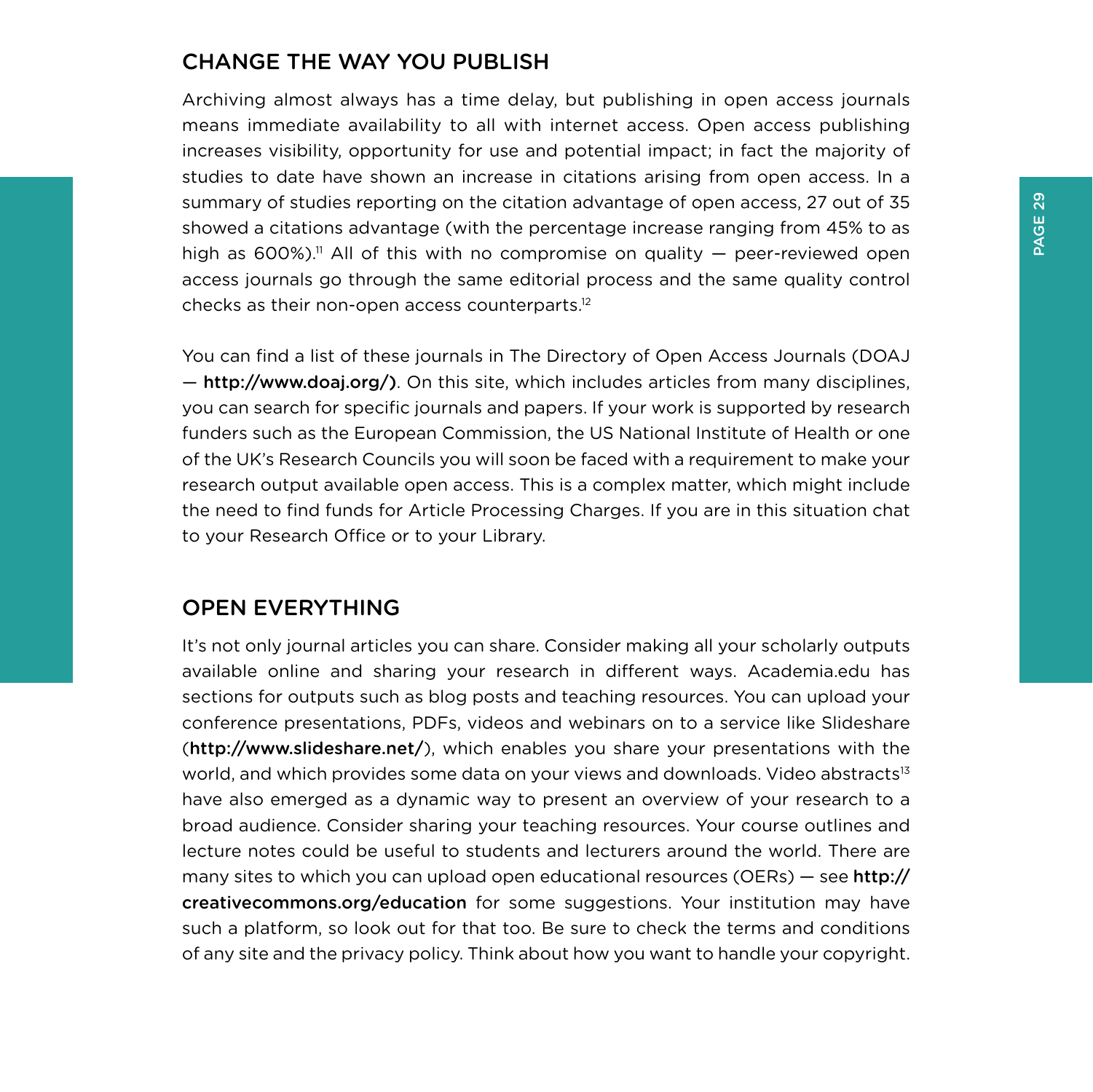

You can license your outputs using a Creative Commons licence to make it clear how people may use your resource. See http://creativecommons.org/ for more details; also read this useful 'Before Licensing' article before you decide: http://wiki.creativecommons. org/Before\_Licensing. There are many ways to share visual outputs. Below are a few options, grouped by medium.



## MAXIMISE DISCOVERABILITY BY CAREFUL CURATION

Sharing data is also gaining traction in academic communities. Services like Figshare (http://figshare.com/) and Zenodo (https://zenodo.org/) are making it easier for academics to get credit and citations for sharing data by allocating DOIs to datasets that are uploaded. These services also make data more discoverable through subject tags specified by authors.

Take metadata seriously. Metadata refers to information that describes, explains, locates and otherwise makes it easier to retrieve, use or manage digital information.<sup>14</sup> Keywords or a description of an image are examples of metadata. When you search for an image, for example in Google Images, it's the metadata that helps Google suggest relevant images in your search results.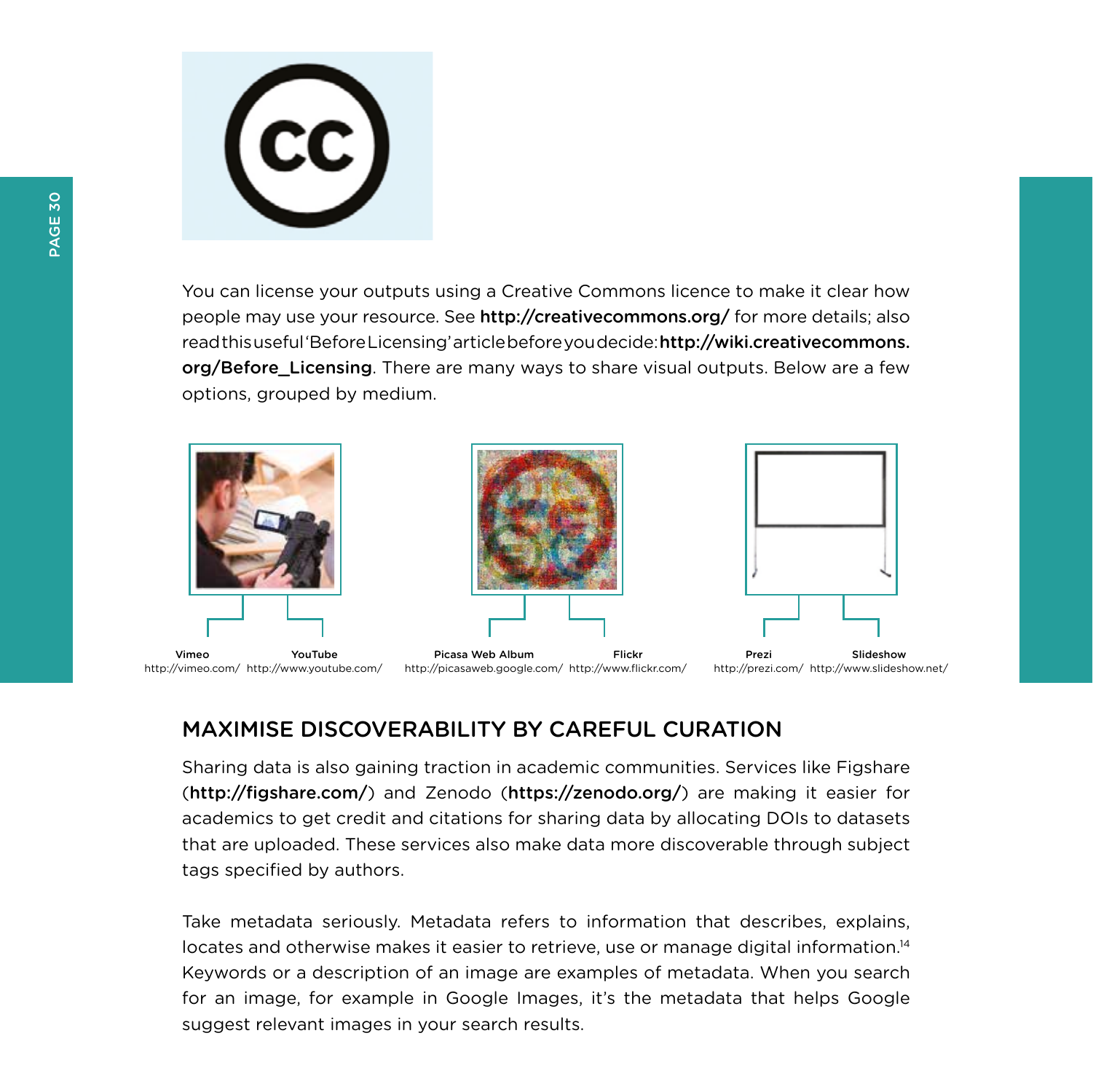If you add tags, keywords or descriptions to a file you are uploading, these form part of that file's metadata and make it much easier to find. For non-text files, such as images or videos, leaving out these descriptive metadata can result in no one finding your uploads at all. It may seem like an optional extra to tag a file or paper, but in the long run, if you want it to be found, investing five minutes in tagging is well worth it in the long term.

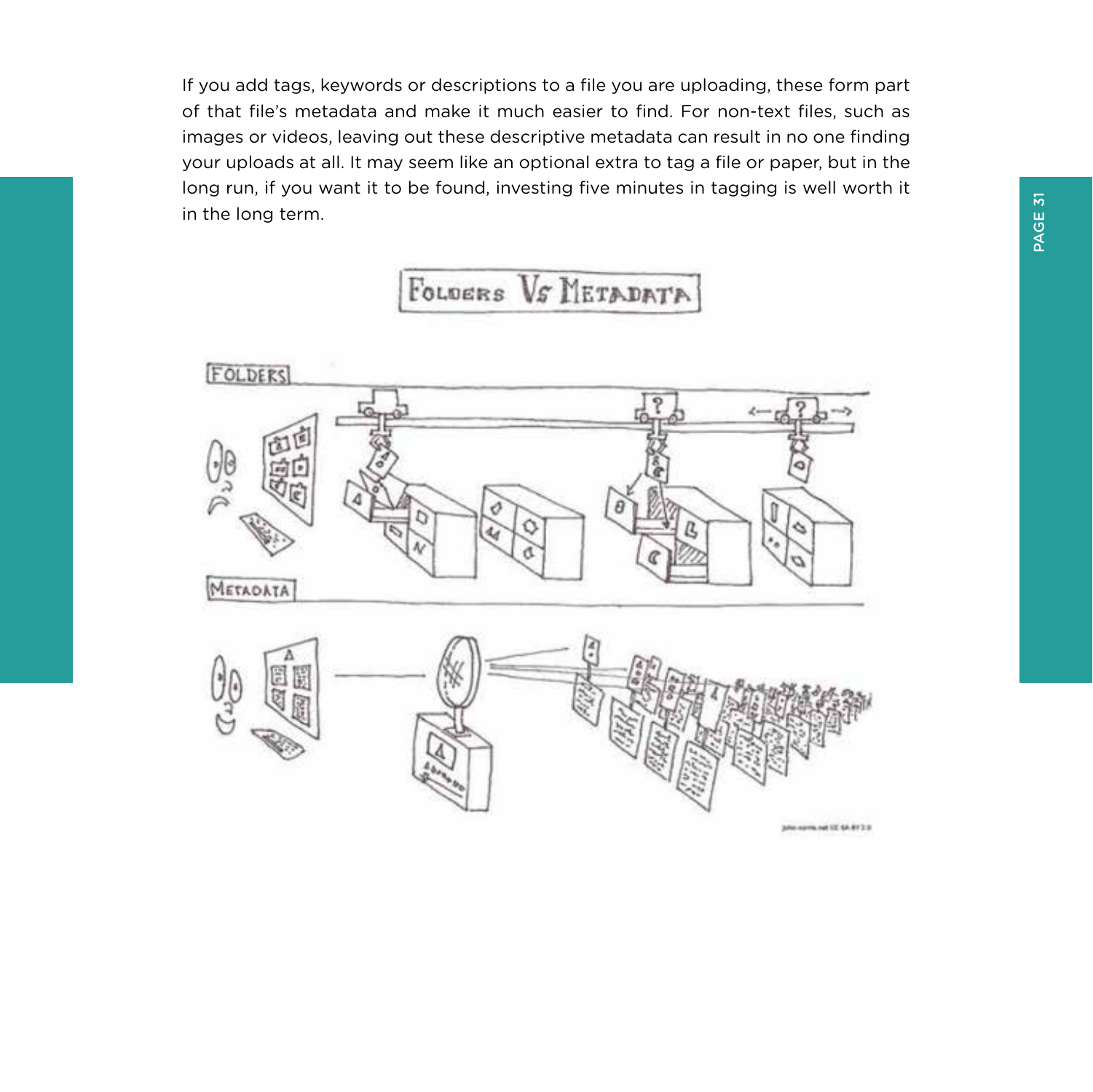# **STEP 4**

## **COMMUNICATING AND INTERACTING**

**STEP 4 COMMUNICATING AND INTERACTING** Blog, Twitter and many more

While having an online profile on a platform such as ResearchGate or LinkedIn is a first step, in order to fully interact with others online, you need to engage with them. Several of the services mentioned above (see Step 2) have areas for discussion and interaction — investigate and start using them if you don't already.

Did you ever have a blog or website? Does it still show up in a search, and is out of date? If you are looking for new ways to communicate and share, consider some of the following options.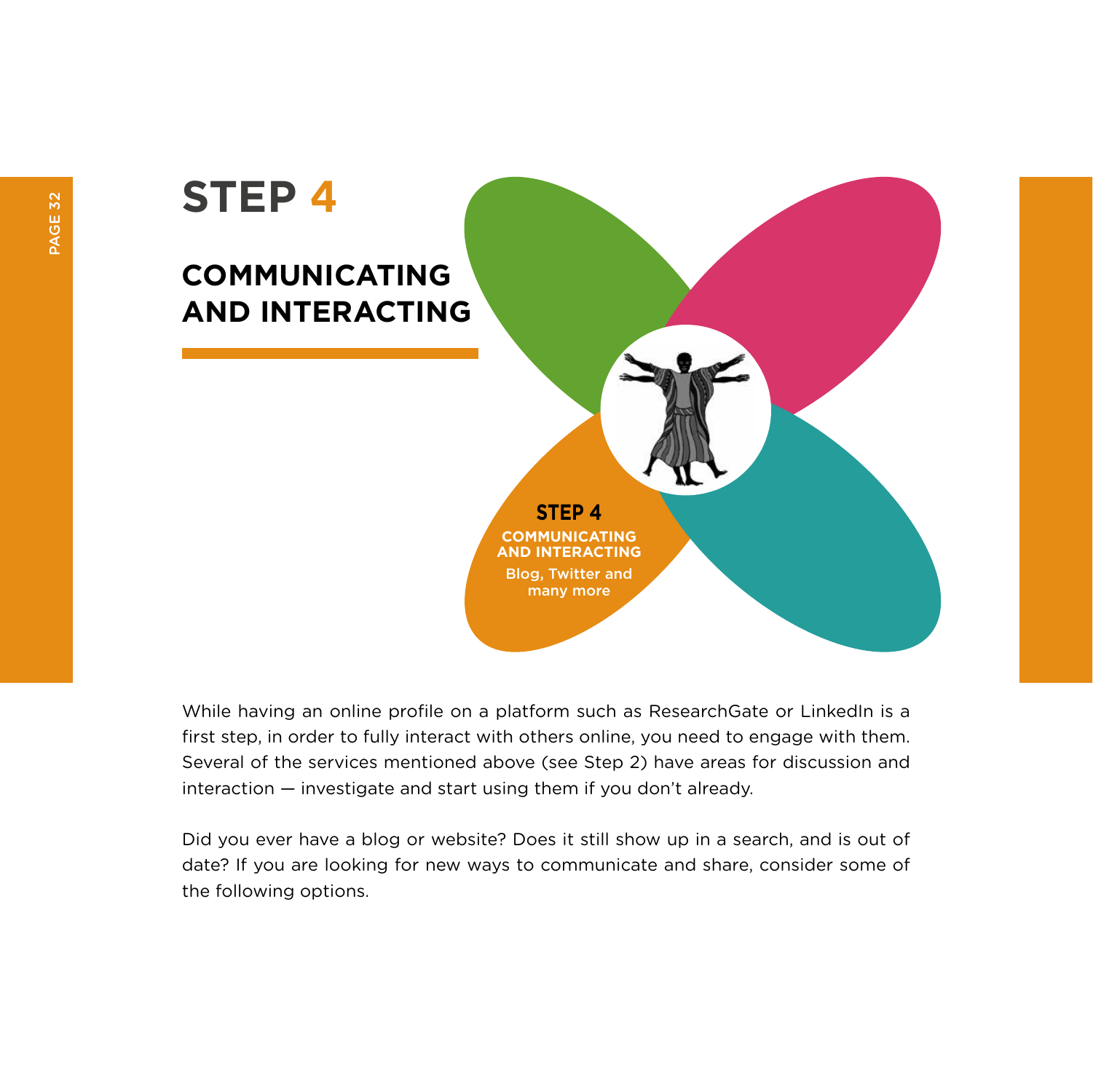## <span id="page-34-0"></span>BECOME A CURATOR

There are a several ways of sharing pages and bookmarks. Some examples are given here.

#### Diigo.com (http://www.diigo.com)

Diigo.com enables research, sharing and collaboration. You can use Diigo to highlight parts of an article or add notes. These annotations will remain on the page when you return. You can bookmark the pages you are interested in and archive a snapshot. Adding tags helps you find the pages easily later on. Full text search of the pages is also available. You can share your library or keep it private.

#### Delicious (http://delicious.com/)

'Discover yourself', Delicious's tagline, is quite appropriate. This online service lets you save all those links you might want to go back to later, and allows you to access them from any device. No need to save endless numbers of webpages to your computer, scroll through hundreds of bookmarks or struggle to remember where you came across a vital link that you didn't save. Adding the 'Save on Delicious' button to your browser toolbar lets you save links quickly and easily.

Delicious lets you sort your saved links using tags to help you find them again easily. You can add notes or images and highlight text on the page. You can also make your profile and links public so others can benefit from the useful links you find (http:// delicious.com/about). In this way you can become known as a curator of interesting content in particular areas.

#### Bitly (https://bitly.com)

Bitly is another online bookmarking service. You can save any links (webpages, videos, music, etc.) as 'bitmarks', bundle these into related collections and search your bitmarks and collections. You can also share interesting items on the web via social media, with different privacy settings for individual bundles so you can control who sees what.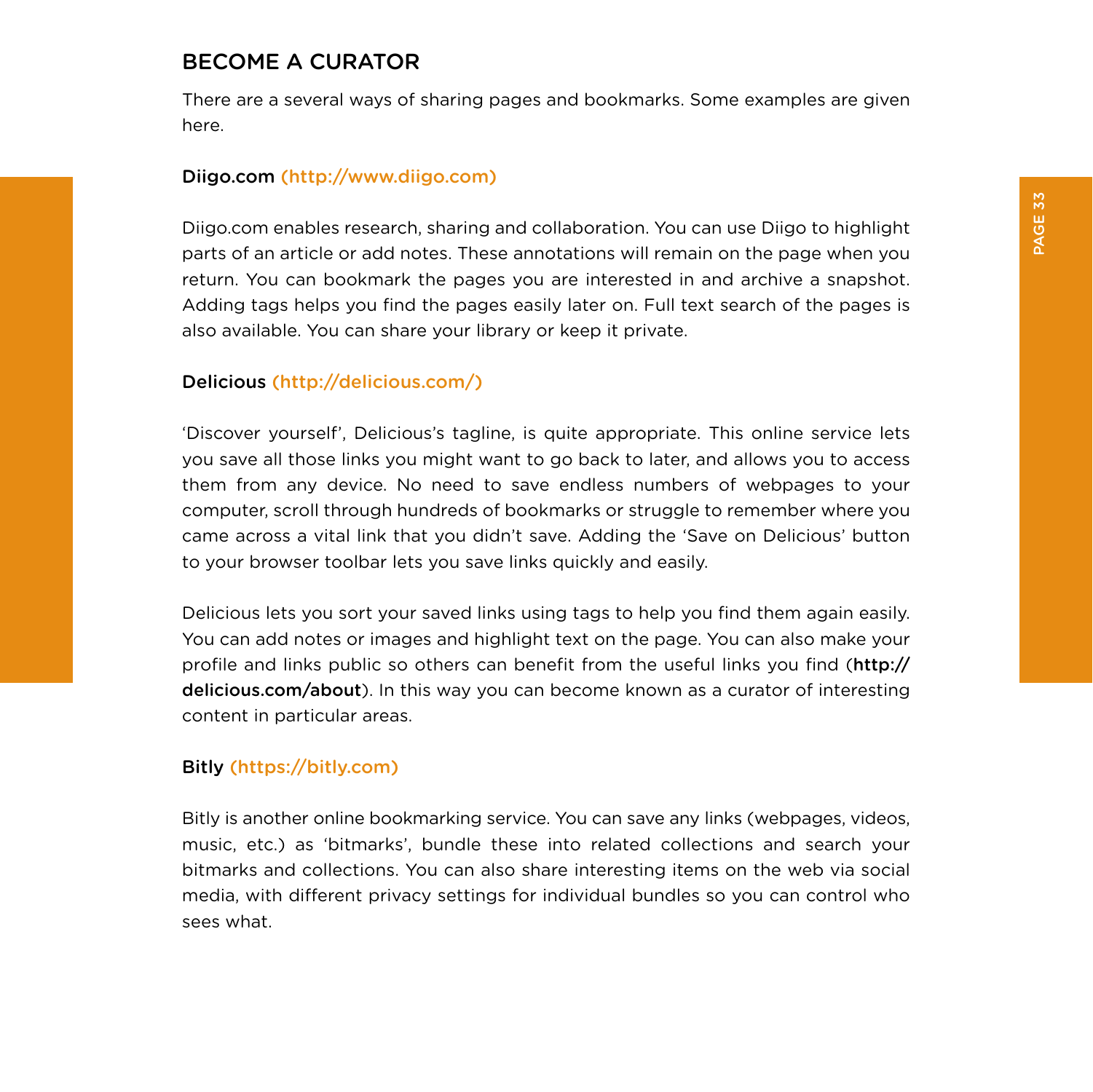#### <span id="page-35-0"></span>Scoopit (http://www.scoop.it/)

If you what to go beyond sharing links and your bookmarks, you can curate content and publish it online in the form of a magazine. Scoopit provides a platform from which you can share content from the web around a specific topic in a visually pleasing format.

These are just a few examples of some common services. Find out what your colleagues and other academics in your discipline are using to maximise the community benefits.

## THE POWER OF LOOSE TIES

You are already aware of what those in your closest circles are doing, but it is more difficult to keep up with your broader community in a general way. Services such as Twitter and Google+ provide ways of keeping up with the 'disciplinary zeitgeist' through conference updates in real time, announcements of new events and publications, and even debates and discussions.

#### Twitter (http://twitter.com/)

Although it is true that Twitter can be used in silly or foolish ways, this 140-character micro-blogging site can be invaluable professionally. As a 'real-time information network' it can connect you to just about anything that sparks your interest and give you up to date access to what is happening in your field. So, you can see why academics may find it valuable.

If you sign up for Twitter and are looking for people to follow, have a look at this post: 'Your favourite academic tweeters: lists available to browse by subject area' http:// blogs.lse.ac.uk/impactofsocialsciences/2011/09/02/academic-tweeters-yoursuggestions-in-full/.

Also, see the LSE guide to Twitter for academics and researchers for a comprehensive view of the what, where and how: <http://blogs.lse.ac.uk/impactofsocialsciences/2011>/ 09/29/twitter-guide/.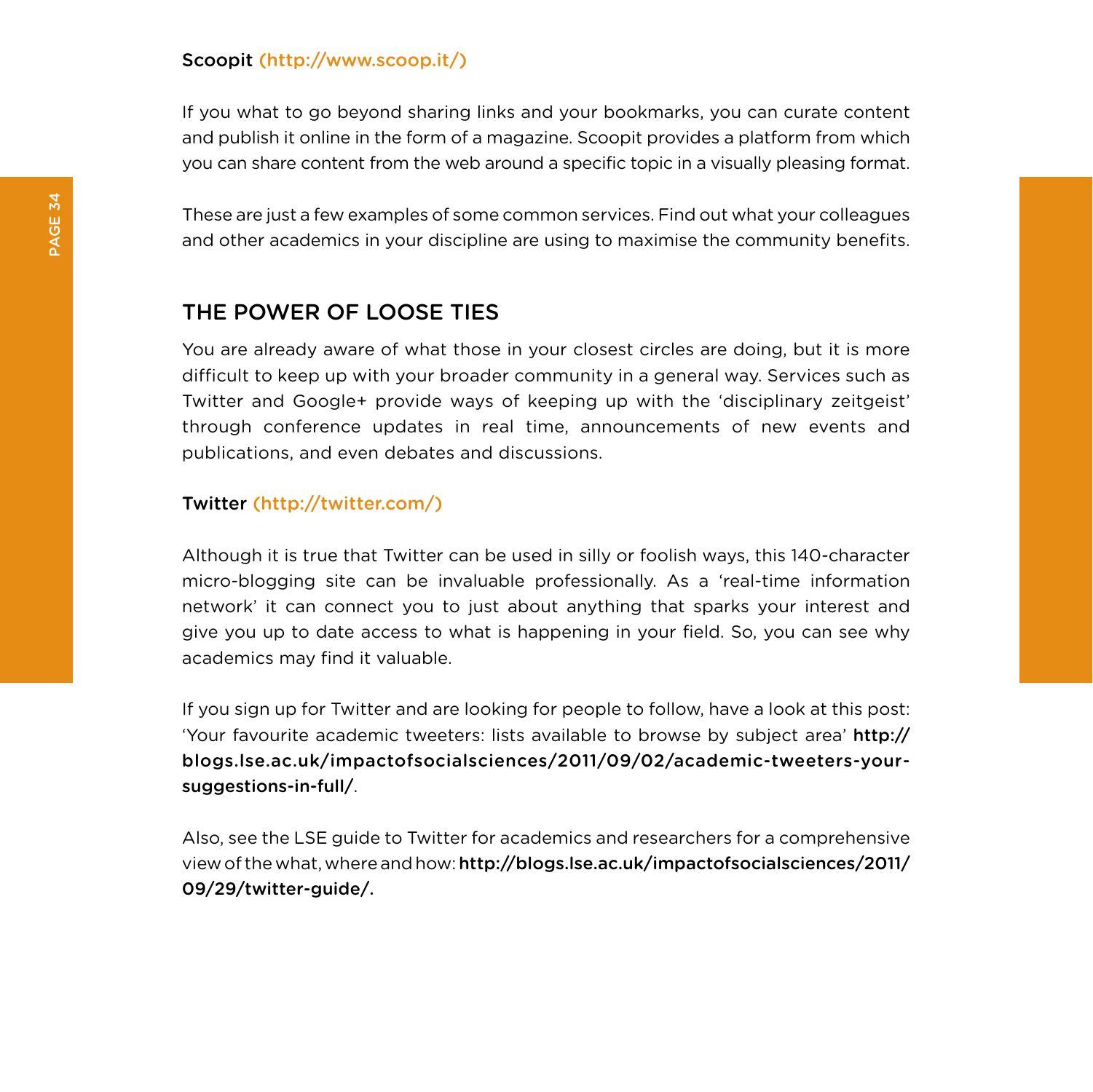## <span id="page-36-0"></span>Here are some key points from the LSE guide:

- Sign up for your free account at www.twitter.com/signup.
- Go for a short username if people want to mention you in their tweets, they don't want your 20 character username taking up around 15% of the available characters.
- Start following others!
- To populate your Twitter feed with interesting information and relevant links, you have to follow those people whose tweets you are interested in seeing. Twitter suggests followers for you in a 'Who to follow' section. It only takes one click to follow or 'unfollow' people, so don't be afraid of following a variety of tweeters to start with — you can always change your mind. And, who knows, they might just follow you back.
- Search for people and interesting topics.
- You can use the search in Twitter to find people (but be aware they may not be tweeting under their full name) as well as interesting topics and keywords (the latter preceded by a hashtag, e.g. #tweeting).
- Build your followers.
- Followers find you over time. To ensure people start to follow you, tweet regularly, engage others on topics you are both interested in, and tweet with a purpose not what you had for breakfast.
- Yes, you can use Twitter for research and teaching.
- Tweet about your research, live-tweet conferences you attend and engage with the public and other academics about research in your field. Potentially, you can use Twitter as a research tool and in the classroom.

### EXPLORE AND FIND WHAT WORKS FOR YOU

You can have a public Twitter account or alternatively protect your tweets, which means that people have to request permission to follow you and view your tweet stream. If the purpose of having the account is to publicise your research and content, protecting your tweets will severely limit the number of people able to view what you are trying to put out there.

However, using your Twitter account just to follow others (and not engage) can be a good source of information as well as a good place to start building up your knowledge of how Twitter works. You don't need to tweet from the first day you sign up  $-$  take some time to become more familiar with how microblogging works and tweet when you are ready.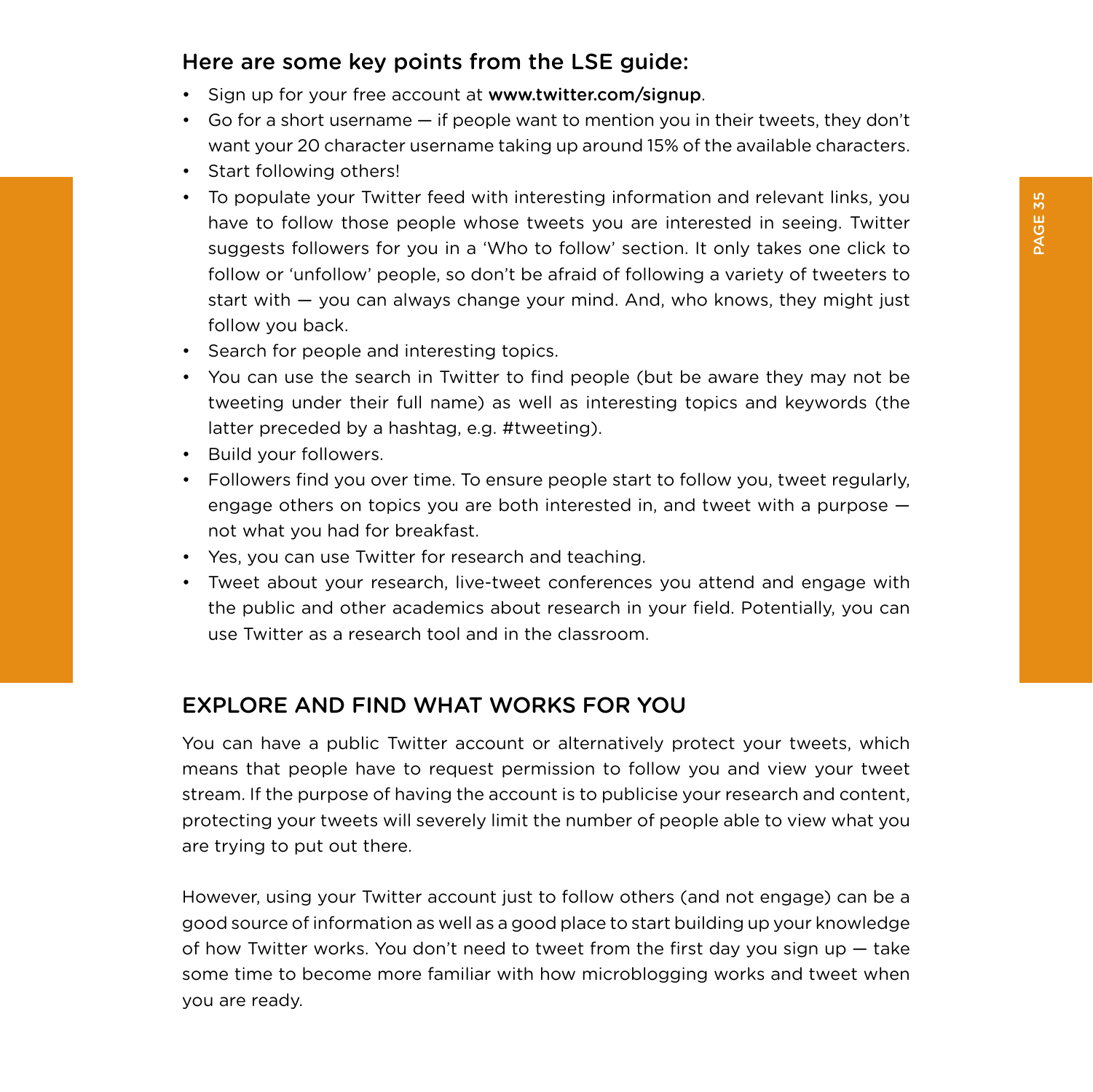#### <span id="page-37-0"></span>Google+ (http://google.com/+googleplus)

Google+ (Google Plus) is a social network from Google similar to Facebook. You can connect and share with friends, family and beyond. It's a collection of several services, some of which Google offered prior to the launch of Google+ in June 2011. Services include Circles (similar to groups), Hangouts, Pages and the +1 button.

If you already have any Google account (e.g. Gmail, Google Analytics, etc.), it's quite easy to start using Google+. You can find the '+You' button at the top of the Google homepage.



#### BECOME A BLOGGER

Blogging about your research and what your research group is up to is an increasingly important way of engaging with different audiences — colleagues, students or your community. Blogging is both simple and complicated, and can be handled in many different ways. You might blog as an individual or you could get your whole research group involved, with a different person blogging each week about an aspect of their work or interesting related topics.

There are many blogging platforms available and you will need to consider which will work best for you. Here are two example blogging platforms:

Wordpress (http://wordpress.org/) Blogger (http://www.blogger.com)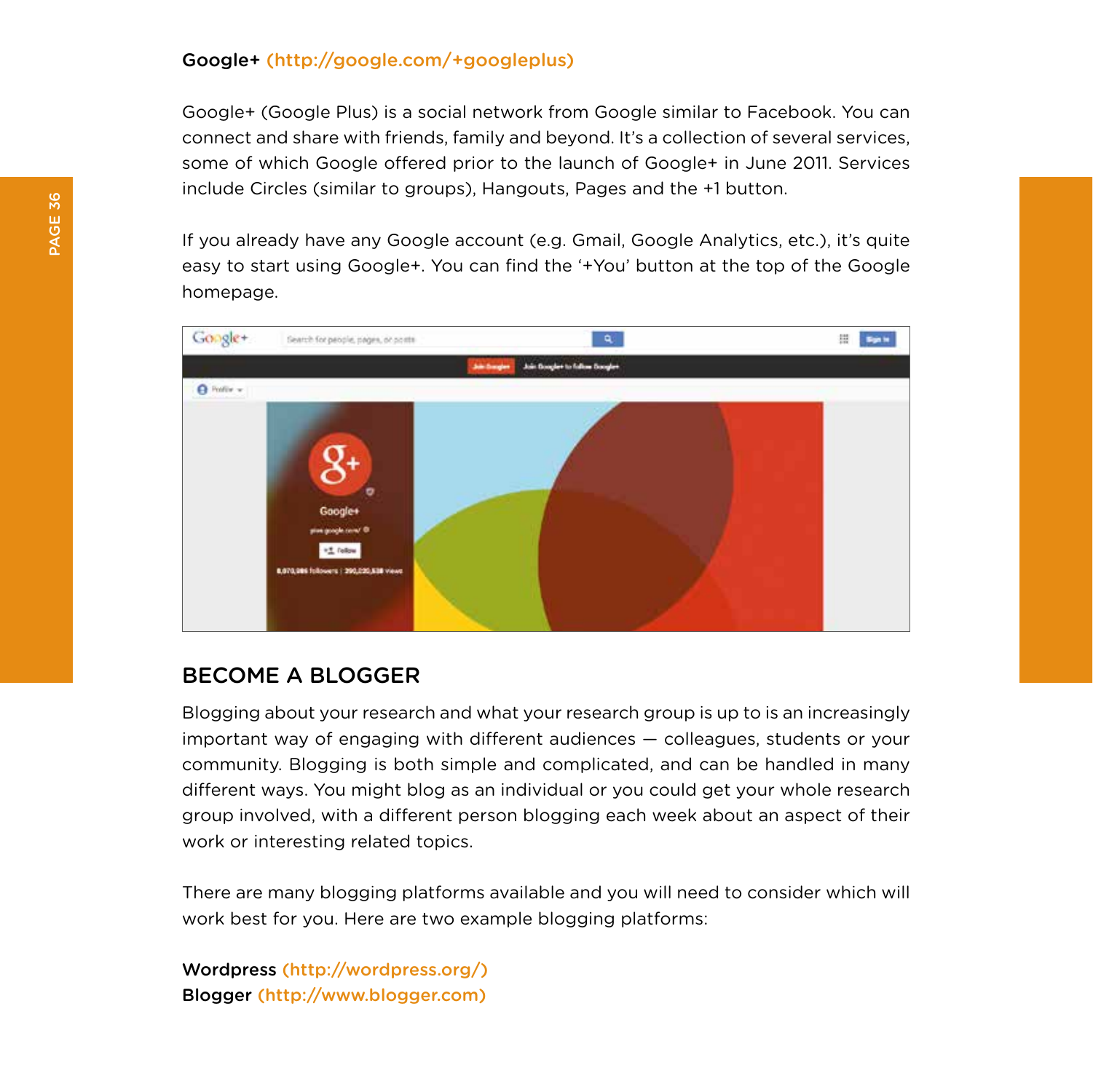<span id="page-38-0"></span>A blog is also a good platform for research-related photographs or a link to your research group's Flickr account (http://www.flickr.com/).

When you have your blog up and running, you can submit your blog to blog aggregators. Aggregators group many blogs on a variety of topics or those that share the same topic theme. Users visiting these aggregator sites in search of posts on the topic you are blogging on will be lead to your blog. Researchblogging.com is one such aggregator.

| <b>SEARCH</b><br><b>Post List</b><br>Advanced Search   Show All Fosta<br><b>TOPICS</b><br><b>DATES</b><br>Biology<br>For Disguise, Female Squid Turn On Fake<br>Physics<br>A3<br>A4<br><b>Testes</b><br>Anthropology<br>Today<br>by Elizabeth Pressuri in Instiah<br>Astronomy<br><b>Yesterday</b><br>Blokegy<br>Did you know this week is International Cophalopod Awareness Days? I'll assume your gifts<br>Chemistry<br>This Month<br>are in the mail. Today is dedicated to squid, and you can't have total oschalopod awareness.<br>Dresser 10: 2014<br>Computer Science /<br><b>Last Month</b><br>without discussing fake squid testes. This post was first published in September 2013. The<br>DB:00 AM<br>Engineering<br>best way to stay out of trouble. If you're a shimmery. [  The post For Disguise. Female<br>1 view<br>Ecclopy / Conservation<br>Squid Turn On Fake Testes appeared first on Interfact Read more a<br><b>VIEW</b><br>Cleonclericins<br><b>Health</b><br>DeMartini DG, Ghoshal A, Pandolfi E, Weaver AT, Baum M, & Moise DE, (2013) Dynamic<br>Mathematics<br>Pull.<br>biophotonics: famale squid axhibit sexually dimorphic tunable leucophores and indocytes.<br><b>Medeire</b><br>The Journal of experimental blokgy, 216(P) 19), 3733-41. PMID: 24006348<br>Nouroncience<br>Philosophy<br>Physics<br><b>Rygnals</b><br>Psychology<br>Fly Life: How to name your new fruit fly gene<br>Neuroscience<br>Change<br><b>Scicle! Science</b><br>Research / Scholarship<br>(and what not to name it)<br>Other<br>by Bethany Christmann in Fly on the Wall<br>When it comes to genetic research, fruit files take the spotlight. They are often used to study<br>specific genes, and researchers who find new genes get the privilege of naming them. The<br>October 10, 2014<br>best way to study a gono is to mutate it and see what happens when the gene's function is<br>JOIN UST<br>DE:00 AM<br>lost. As a result, [] Read more =<br>3 yews<br>Do you write about paer-reviewed research<br>in your blog? Use Researchillogging.org to<br>Choudhry Zia, Adnan Magsood Choudhry, Sadaf Tariq, Fozia Zakaria, Muhammad<br>make it easy for your readers - and others.<br>Waheed Asphar, Muhammod Khan Sarfraz, Kamran Halder, Afa Ansar Shafiq, & Nusrat.<br>from around the world - to find your serious<br>Jahan Mobassansh. (2014) Bonic hedgehog signafing pathway: a complex natwork.<br>pests about academic research.<br>Annals of Neumsciences, 21(1). DOI: http://dx.doi.org/10.5214/ans.0972.7531.210109<br>If you don't have a blog, you can still use our<br>site to learn about fascinating developments.<br>in cutting-edge research from ansurel the<br>The Friday Five for 10/10/14<br>Biotogy<br>world.<br>Medicina<br>by Bill Sudivan in The 'Scope<br><b>Rughter Now</b><br>Social Science<br>Paralyzed rats walk again, origins of AIDS, science of touching and kissing, and how to tell if<br>Health<br>you're dying Read room a<br>Neuroscienco | <b>Research</b><br>Blogging | <b>Home RSS</b><br><b>Bices Register</b> | News Forums Help Awards |                                                |
|------------------------------------------------------------------------------------------------------------------------------------------------------------------------------------------------------------------------------------------------------------------------------------------------------------------------------------------------------------------------------------------------------------------------------------------------------------------------------------------------------------------------------------------------------------------------------------------------------------------------------------------------------------------------------------------------------------------------------------------------------------------------------------------------------------------------------------------------------------------------------------------------------------------------------------------------------------------------------------------------------------------------------------------------------------------------------------------------------------------------------------------------------------------------------------------------------------------------------------------------------------------------------------------------------------------------------------------------------------------------------------------------------------------------------------------------------------------------------------------------------------------------------------------------------------------------------------------------------------------------------------------------------------------------------------------------------------------------------------------------------------------------------------------------------------------------------------------------------------------------------------------------------------------------------------------------------------------------------------------------------------------------------------------------------------------------------------------------------------------------------------------------------------------------------------------------------------------------------------------------------------------------------------------------------------------------------------------------------------------------------------------------------------------------------------------------------------------------------------------------------------------------------------------------------------------------------------------------------------------------------------------------------------------------------------------------------------------------------------------------------------------------------------------------------------------------------------------------------------------------------------------------------------------------------------------------------------------------------------------------------|-----------------------------|------------------------------------------|-------------------------|------------------------------------------------|
|                                                                                                                                                                                                                                                                                                                                                                                                                                                                                                                                                                                                                                                                                                                                                                                                                                                                                                                                                                                                                                                                                                                                                                                                                                                                                                                                                                                                                                                                                                                                                                                                                                                                                                                                                                                                                                                                                                                                                                                                                                                                                                                                                                                                                                                                                                                                                                                                                                                                                                                                                                                                                                                                                                                                                                                                                                                                                                                                                                                                      |                             |                                          |                         | Search                                         |
|                                                                                                                                                                                                                                                                                                                                                                                                                                                                                                                                                                                                                                                                                                                                                                                                                                                                                                                                                                                                                                                                                                                                                                                                                                                                                                                                                                                                                                                                                                                                                                                                                                                                                                                                                                                                                                                                                                                                                                                                                                                                                                                                                                                                                                                                                                                                                                                                                                                                                                                                                                                                                                                                                                                                                                                                                                                                                                                                                                                                      |                             |                                          |                         | Last Seven Days<br>Condemns<br><b>LANGUAGE</b> |
|                                                                                                                                                                                                                                                                                                                                                                                                                                                                                                                                                                                                                                                                                                                                                                                                                                                                                                                                                                                                                                                                                                                                                                                                                                                                                                                                                                                                                                                                                                                                                                                                                                                                                                                                                                                                                                                                                                                                                                                                                                                                                                                                                                                                                                                                                                                                                                                                                                                                                                                                                                                                                                                                                                                                                                                                                                                                                                                                                                                                      |                             |                                          |                         |                                                |
|                                                                                                                                                                                                                                                                                                                                                                                                                                                                                                                                                                                                                                                                                                                                                                                                                                                                                                                                                                                                                                                                                                                                                                                                                                                                                                                                                                                                                                                                                                                                                                                                                                                                                                                                                                                                                                                                                                                                                                                                                                                                                                                                                                                                                                                                                                                                                                                                                                                                                                                                                                                                                                                                                                                                                                                                                                                                                                                                                                                                      |                             |                                          |                         |                                                |

## MANAGE AND SHARE YOUR PAPERS

Following on from Step 2 and Step 3, there are many platforms you can use to share your research papers, including your professional networking profiles. There are also online services that can help you organise and manage them more effectively.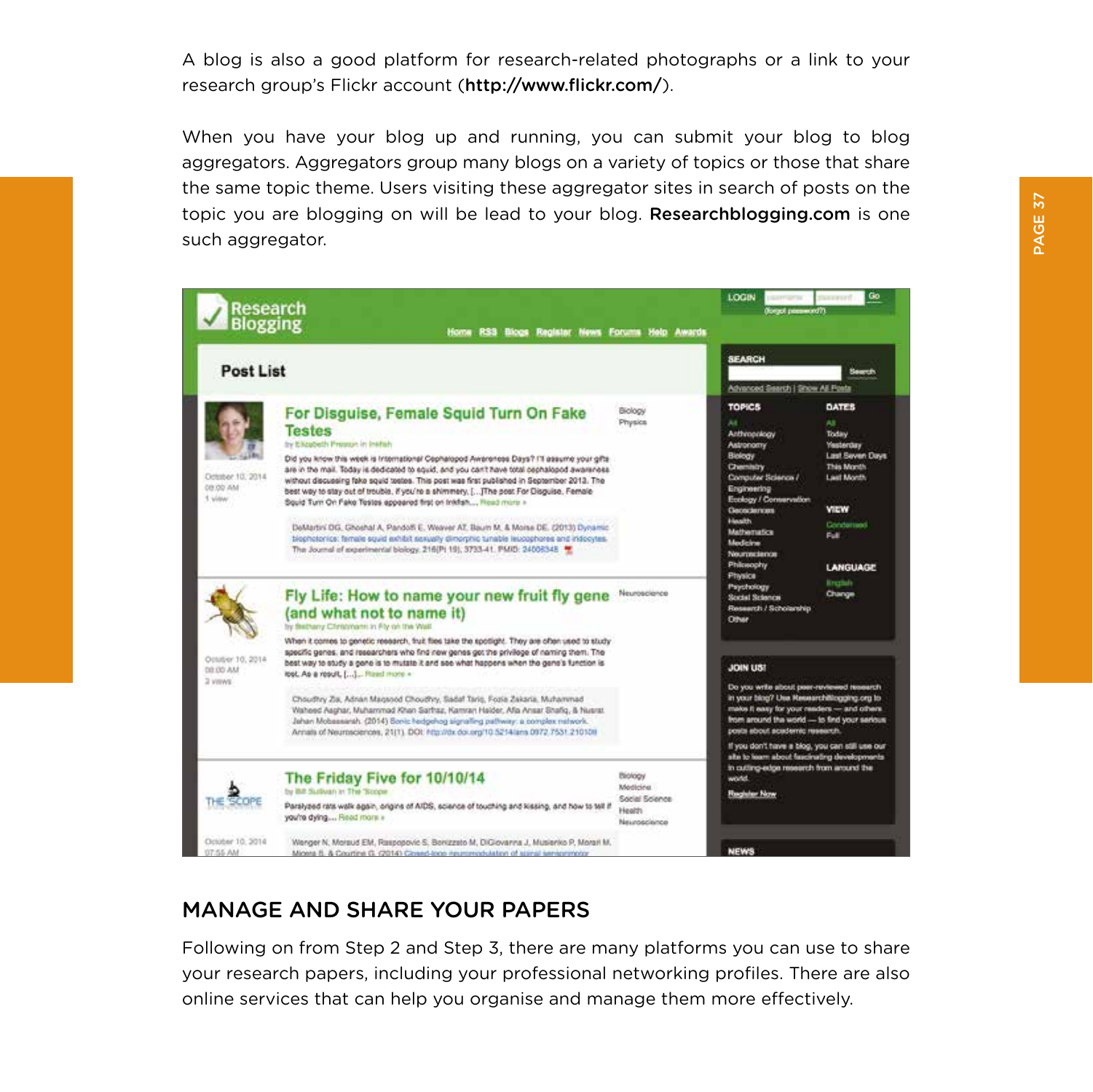#### CiteULike (http://www.citeulike.org/)

CiteULike is like an academic Delicious except that it stores papers and citation details instead of links. No additional software is required — CiteULike works straight from your web browser. And because everything is stored online, this means that you can access your papers from anywhere that you can access the internet. You can share the papers you've uploaded as well as make and join groups for topics that interest you, adding a social component to this service.

#### Zotero (https://www.zotero.org/)

If you're looking for a free, user-friendly tool to assist you in collecting and sharing all your research sources in one searchable place, Zotero is for you! You can add content to Zotero straight from your browser and tag each resource to help you locate it later. Zotero is also a reference manager that helps you with in-text citations and reference lists in the style that you need. Your resources can be synced across multiple devices and you have the option of sharing your resources or keeping them private.

#### Mendeley (http://www.mendeley.com/)

Mendeley is not just a reference management tool, it's also an academic social network. Similar to CiteUlike, in that you can manage your papers and citations online, Mendeley goes a step further with its desktop software. You can organise your research papers on your computer by dragging and dropping them into Mendeley Desktop, which will extract all the relevant citation information automatically, and you can sync this library with Mendeley online so you can access it anywhere. In Mendeley you can annotate and highlight points of interest in your PDFs. You can also collaborate with others online, through groups (public or private), and discover new research. Mendeley even has an iPhone app, so you can access and read your papers anywhere. And the Microsoft Word plug-in lets you reference from your PDF collection in Your Documents as you write.

Interestingly, you may have a presence on Mendeley without having set one up yourself, as other people may be bookmarking your work. You can review your presence on Mendeley by using ImpactStory (see Step 1).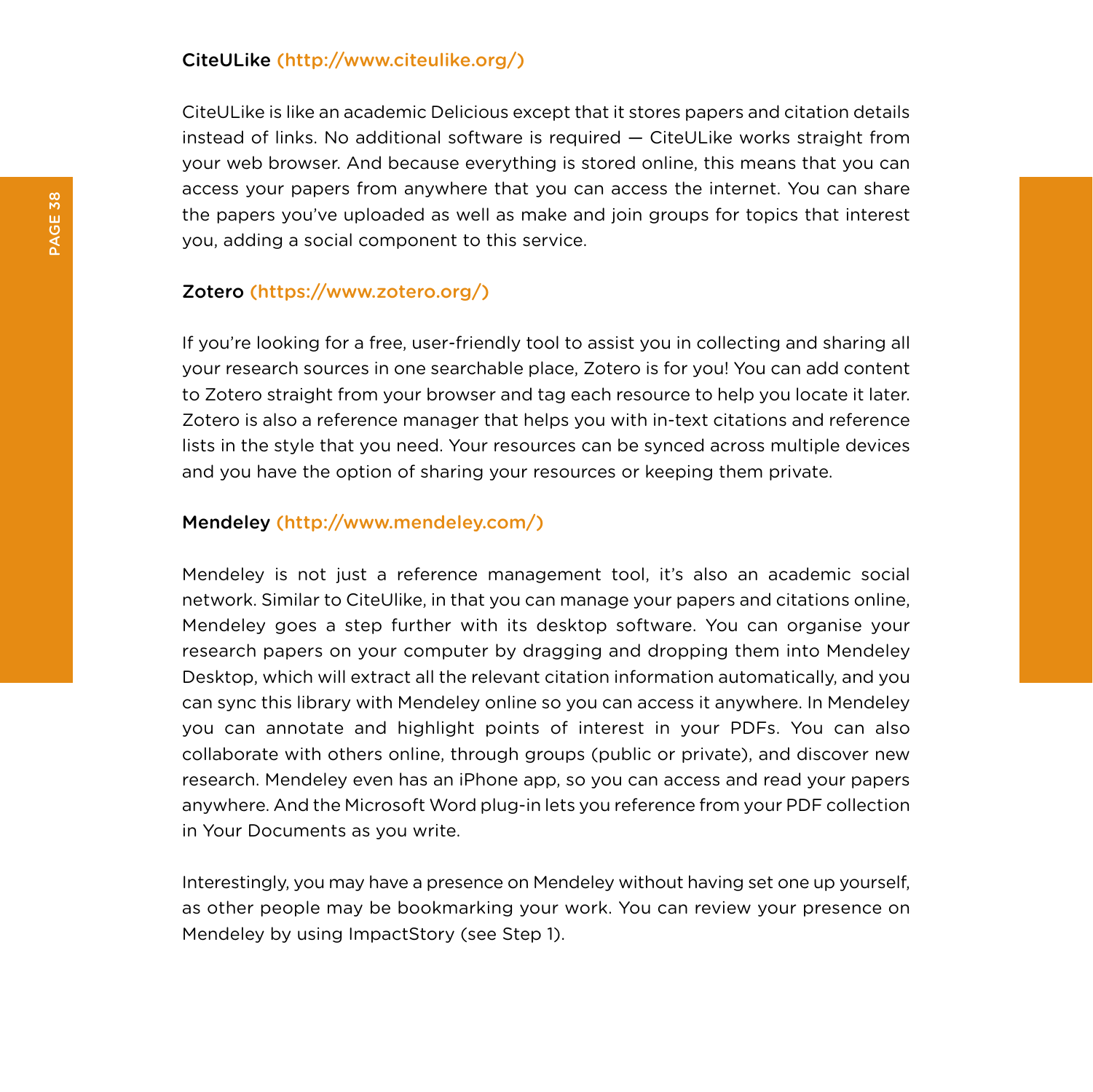## <span id="page-40-0"></span>MAXIMISE DISCOVERABILITY BY USING SOCIAL MEDIA

If you're sceptical about the value of publicising your research through social media, consider that by putting it out there and talking about it, you are bringing it to the attention of someone who may find it useful, or who will pass it along to others who will. One researcher experimented with her own outputs to see what would happen when she blogged and tweeted about them.<sup>16</sup> In her case, publicising the research made a big impact on how much it was accessed and downloaded. To quote from the post: 'The papers that were tweeted and blogged had at least more than 11 times the number of downloads than their sibling paper which was left to its own devices in the institutional repository.'

It makes one think hard about the power of social media, even in academic circles.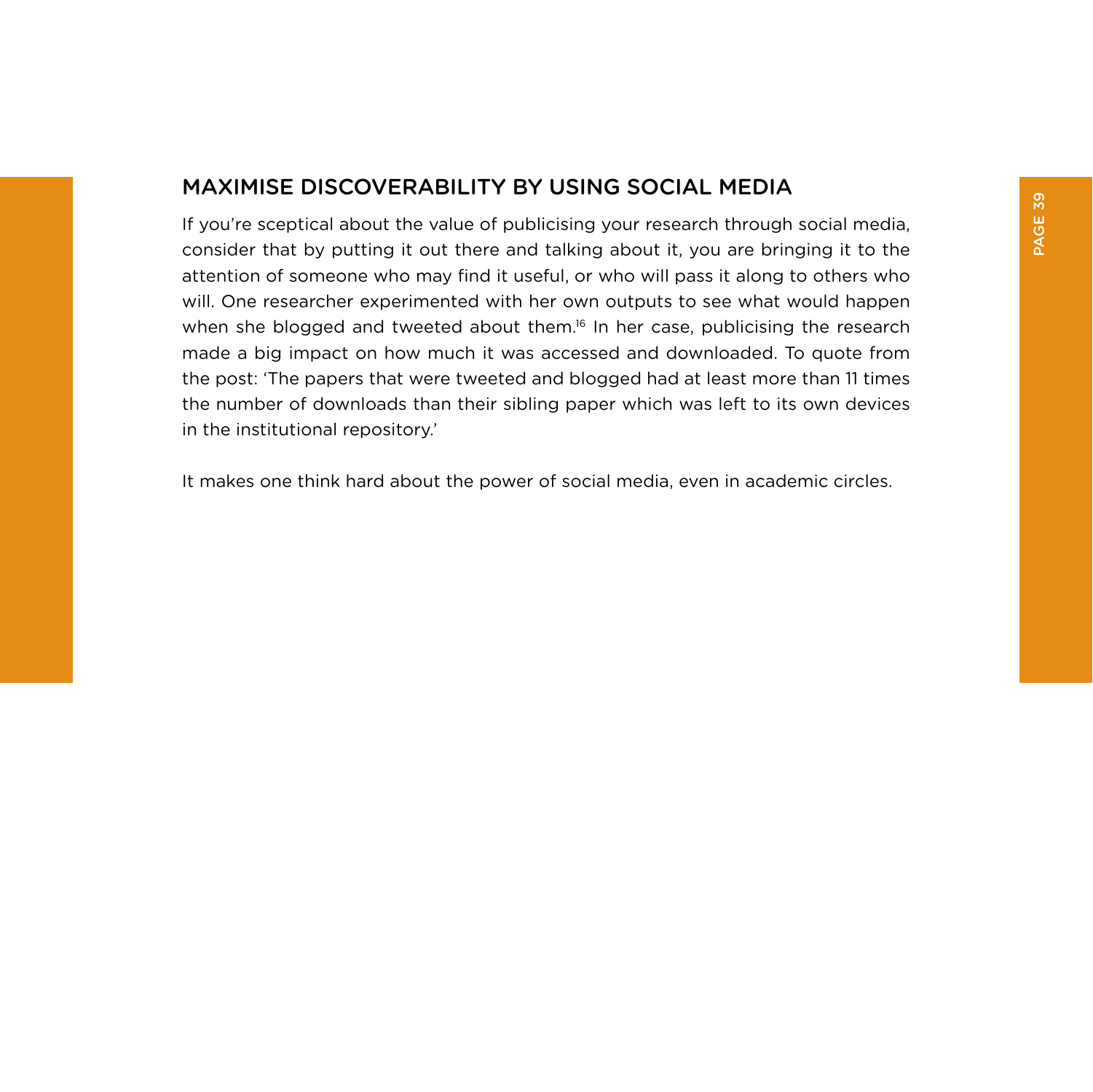# **CONCLUSION**

If you've made it this far, congratulations and thanks for persevering. Hopefully this online presence guide has at the very least given you a better idea how to assess and potentially improve your online presence, as well as introduced you to a few tools that can help you along the way to your Online Presence 2.0.

This is a growing area of activity, so we are keeping a list of resources on the OpenUCT Delicious account: http://www.delicious.com/openuct/onlinepresence. All relevant links are tagged 'Online Presence'. We will continue to add to this list as we come across interesting resources. If you know of a resource that would be beneficial to others, please let us know so we can include it. Or better still, start your own list on Delicious or elsewhere.

To end at the beginning: there is no single solution, so find an approach to your online presence that works best for you. After all, it is your presence and representation out there.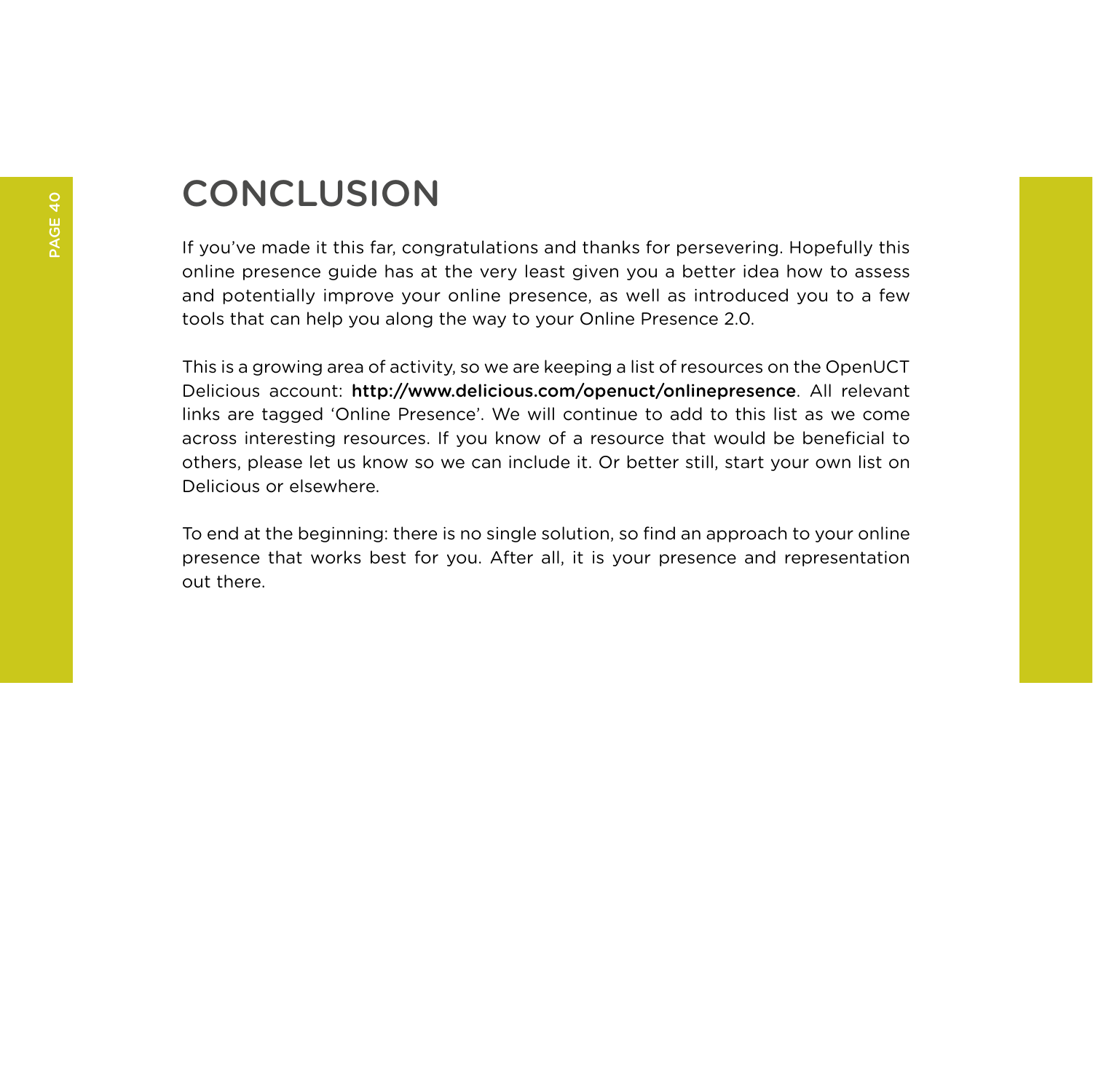# FLOW DIAGRAM

Four steps to improving your online presence.

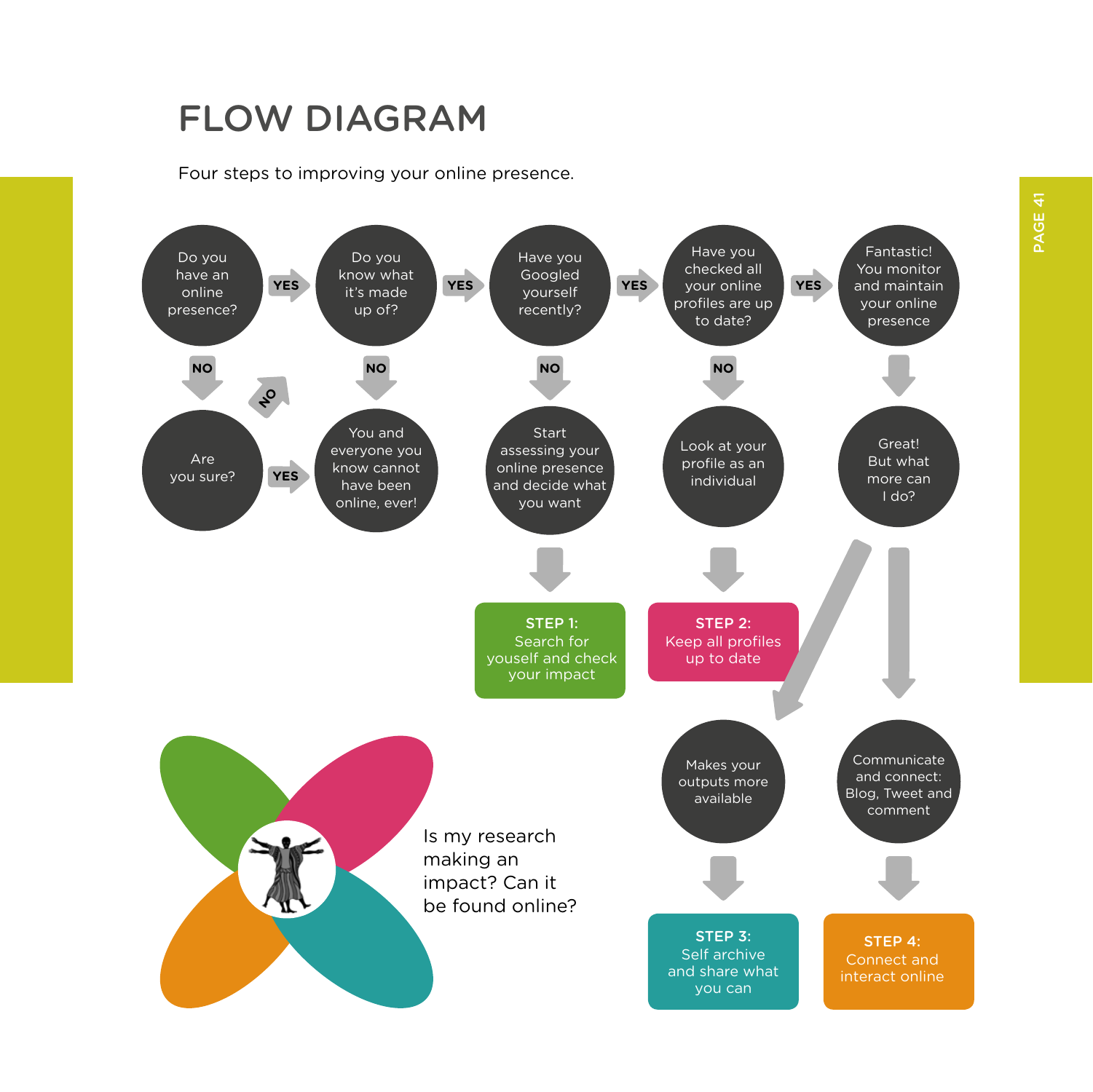# REFERENCES

- 1 IDC Report: The Digital Universe of Opportunities: Rich Data and the Increasing Value of the Internet of Things, April 2014 (http://www.emc.com/leadership/digital-universe/2014iview/ executive-summary.htm)
- 2 Footprints and shadows photo by Sarah Goodier
- 3 A hound howling in the wilderness (NY6767) by Karl and Ali is licensed under a CC-BY-SA license, available at http://www.geograph.org.uk/photo/2594257
- 4 Pew study results available at: http://pewinternet.org/
- 5 Figure adapted from: 'Social media? Get serious! Understanding the functional building blocks of social media', Jan H. Kietzmann, Kristopher Hermkens, Ian P. McCarthy, Bruno S. Silvestre. Business Horizons (2011) 54, 241—251
- 6 See Beitzel, S.M., Jensen, E.C., Chowdhury, A., Frieder, O. & Grossman, D. 2007, 'Temporal analysis of a very large topically categorised Web query log', Journal of the American Society for Information Science and Technology, 58(2): 166-178. Available at: http://onlinelibrary.wiley.com/ doi/10.1002/asi.20464/full
- 7 The Guide 'Tracking Your Academic Footprint: A guide to tools to tracking your citations' is available (http://libguides.lib.uct.ac.za/tracking\_your\_academic\_footprint)
- 8 'Citation needed' by futureatlas.com and is licensed under a CC-BY license, available at http:// www.flickr.com/photos/87913776@N00/5129607997
- 9 Walters, W. (2011). 'Comparative recall and precision of simple and expert searches in Google Scholar and eight other databases', Libraries and the Academy, 11(4): 971–1006. http://muse.jhu. edu/journals/portal\_libraries\_and\_the\_academy/v011/11.4.walters.html
- 10 For more on these services, see http://www.slideshare.net/ (Slideshare), https://github.com/ (Github) and http://datadryad.org/ (Dryad)
- 11 Swan, A. (2010) The open access citation advantage: studies and results to date. Available at: http://eprints.ecs.soton.ac.uk/18516/
- 12 Several studies have shown a citation advantage to publishing in Open Access journals. The following links are for an article, slideshow and blog post respectively: http://eprints.ecs.soton. ac.uk/18516, http://www.slideshare.net/oaod2010/alma-swan-the-open-access-advantage, http:// www.openoasis.org/index.php?option=com\_content &view=article&id=560&Itemid=391
- 13 Spicer, S. (2014). Exploring Video Abstracts in Science Journals: An Overview and Case Study. Journal of Librarianship and Scholarly Communication 2(2):eP1110. http://dx.doi.org/10.7710/2162- 3309.1110
- 14 Definition modified from DCC: Digital Curation Manual instalment on Metadata; available for download at: http://www.dcc.ac.uk/sites/default/files/documents/resource/curation-manual/ chapters/metadata/metadata.pdf
- 15 Folders vs metadata image by john-norris available from Flickr under a CC-BY-SA license: http:// www.flickr.com/photos/john-norris/5865469840/sizes/m/
- 16 Terras, M (2012) 'The verdict: is blogging or tweeting about research papers worth it?' http:// blogs.lse.ac.uk/impactofsocialsciences/2012/04/19/blog-tweeting-papers-worth-it/